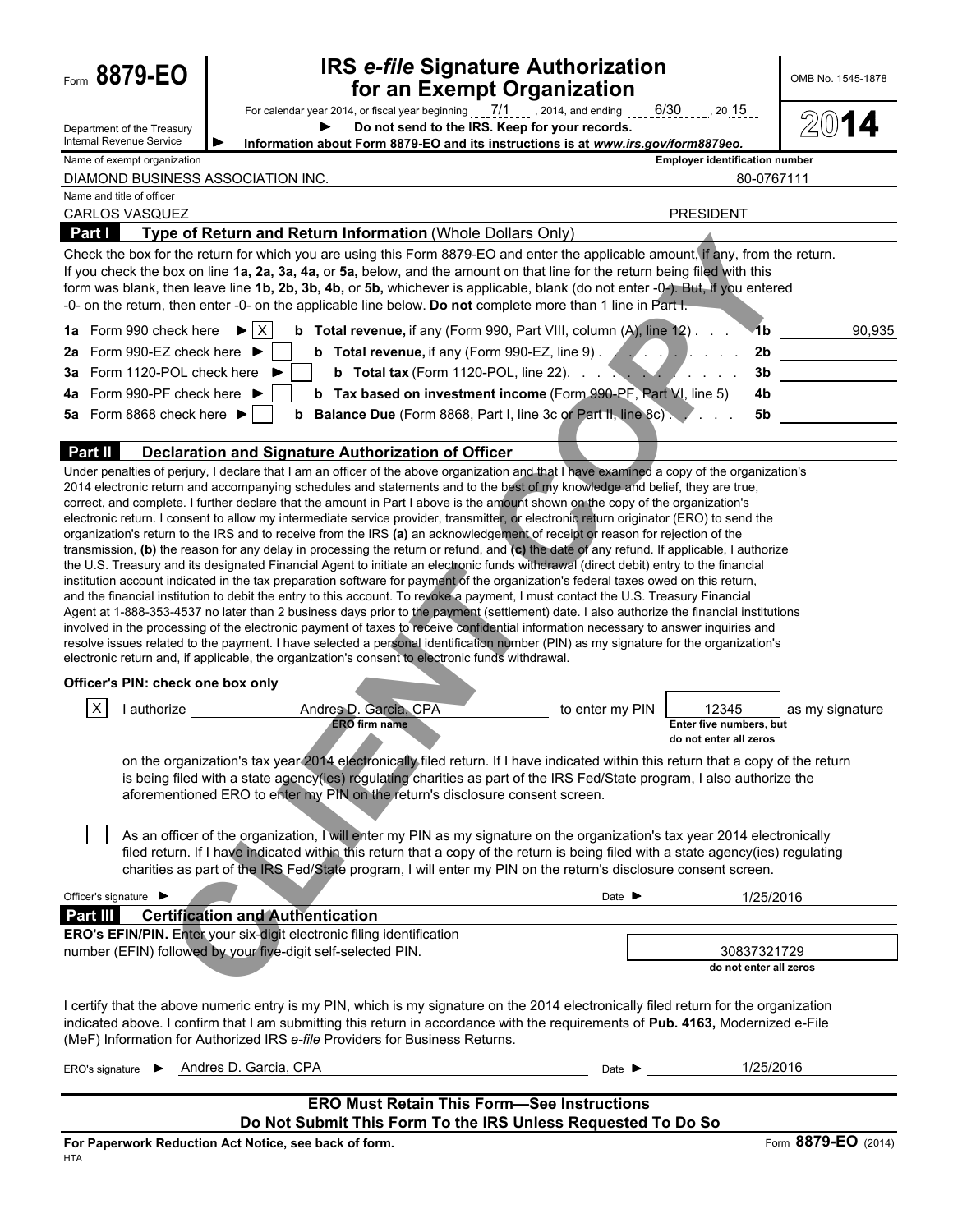| Form 8879-EO                                                  |                                                        | <b>IRS e-file Signature Authorization</b><br>for an Exempt Organization                                                                                                                                                                                                                                                                                                                                                                                                                                                                                                                                                                                                                                                                                                                                                                                                                                                                                                                                                                                                                                                                                                                                                                                                                                                                                                                                                                                                                                                                                                                                                                                                                                                                                                                 |                                       |                                                            | OMB No. 1545-1878   |
|---------------------------------------------------------------|--------------------------------------------------------|-----------------------------------------------------------------------------------------------------------------------------------------------------------------------------------------------------------------------------------------------------------------------------------------------------------------------------------------------------------------------------------------------------------------------------------------------------------------------------------------------------------------------------------------------------------------------------------------------------------------------------------------------------------------------------------------------------------------------------------------------------------------------------------------------------------------------------------------------------------------------------------------------------------------------------------------------------------------------------------------------------------------------------------------------------------------------------------------------------------------------------------------------------------------------------------------------------------------------------------------------------------------------------------------------------------------------------------------------------------------------------------------------------------------------------------------------------------------------------------------------------------------------------------------------------------------------------------------------------------------------------------------------------------------------------------------------------------------------------------------------------------------------------------------|---------------------------------------|------------------------------------------------------------|---------------------|
| Department of the Treasurv<br><b>Internal Revenue Service</b> |                                                        | For calendar year 2014, or fiscal year beginning ___7/1____, 2014, and ending ____6/30____, 20.15__<br>Do not send to the IRS. Keep for your records.<br>Information about Form 8879-EO and its instructions is at www.irs.gov/form8879eo.                                                                                                                                                                                                                                                                                                                                                                                                                                                                                                                                                                                                                                                                                                                                                                                                                                                                                                                                                                                                                                                                                                                                                                                                                                                                                                                                                                                                                                                                                                                                              |                                       |                                                            |                     |
| Name of exempt organization                                   |                                                        |                                                                                                                                                                                                                                                                                                                                                                                                                                                                                                                                                                                                                                                                                                                                                                                                                                                                                                                                                                                                                                                                                                                                                                                                                                                                                                                                                                                                                                                                                                                                                                                                                                                                                                                                                                                         | <b>Employer identification number</b> |                                                            |                     |
| Name and title of officer                                     |                                                        | DIAMOND BUSINESS ASSOCIATION INC.                                                                                                                                                                                                                                                                                                                                                                                                                                                                                                                                                                                                                                                                                                                                                                                                                                                                                                                                                                                                                                                                                                                                                                                                                                                                                                                                                                                                                                                                                                                                                                                                                                                                                                                                                       |                                       | 80-0767111                                                 |                     |
| <b>CARLOS VASQUEZ</b>                                         |                                                        |                                                                                                                                                                                                                                                                                                                                                                                                                                                                                                                                                                                                                                                                                                                                                                                                                                                                                                                                                                                                                                                                                                                                                                                                                                                                                                                                                                                                                                                                                                                                                                                                                                                                                                                                                                                         | <b>PRESIDENT</b>                      |                                                            |                     |
| <b>Part I</b>                                                 |                                                        | Type of Return and Return Information (Whole Dollars Only)                                                                                                                                                                                                                                                                                                                                                                                                                                                                                                                                                                                                                                                                                                                                                                                                                                                                                                                                                                                                                                                                                                                                                                                                                                                                                                                                                                                                                                                                                                                                                                                                                                                                                                                              |                                       |                                                            |                     |
|                                                               |                                                        | Check the box for the return for which you are using this Form 8879-EO and enter the applicable amount, if any, from the return.<br>If you check the box on line 1a, 2a, 3a, 4a, or 5a, below, and the amount on that line for the return being filed with this<br>form was blank, then leave line 1b, 2b, 3b, 4b, or 5b, whichever is applicable, blank (do not enter -0-). But, if you entered<br>-0- on the return, then enter -0- on the applicable line below. Do not complete more than 1 line in Part I.                                                                                                                                                                                                                                                                                                                                                                                                                                                                                                                                                                                                                                                                                                                                                                                                                                                                                                                                                                                                                                                                                                                                                                                                                                                                         |                                       |                                                            |                     |
|                                                               | 1a Form 990 check here                                 | <b>b</b> Total revenue, if any (Form 990, Part VIII, column $(A)$ , line $12$ ).                                                                                                                                                                                                                                                                                                                                                                                                                                                                                                                                                                                                                                                                                                                                                                                                                                                                                                                                                                                                                                                                                                                                                                                                                                                                                                                                                                                                                                                                                                                                                                                                                                                                                                        |                                       | <b>-1b</b>                                                 |                     |
| 2a                                                            | Form 990-EZ check here ▶                               | <b>b</b> Total revenue, if any (Form 990-EZ, line 9) $\ldots$ , $\ldots$                                                                                                                                                                                                                                                                                                                                                                                                                                                                                                                                                                                                                                                                                                                                                                                                                                                                                                                                                                                                                                                                                                                                                                                                                                                                                                                                                                                                                                                                                                                                                                                                                                                                                                                |                                       | 2 <sub>b</sub>                                             |                     |
| За                                                            | Form 1120-POL check here                               | <b>b</b> Total tax (Form 1120-POL, line 22). $\ldots$ $\ldots$ $\ldots$                                                                                                                                                                                                                                                                                                                                                                                                                                                                                                                                                                                                                                                                                                                                                                                                                                                                                                                                                                                                                                                                                                                                                                                                                                                                                                                                                                                                                                                                                                                                                                                                                                                                                                                 |                                       |                                                            |                     |
| 4a                                                            | Form 990-PF check here ▶                               | <b>b</b> Tax based on investment income (Form 990-PF, Part VI, line 5)                                                                                                                                                                                                                                                                                                                                                                                                                                                                                                                                                                                                                                                                                                                                                                                                                                                                                                                                                                                                                                                                                                                                                                                                                                                                                                                                                                                                                                                                                                                                                                                                                                                                                                                  |                                       | 4b                                                         |                     |
|                                                               | 5a Form 8868 check here $\blacktriangleright$ $\mid$ X | <b>b</b> Balance Due (Form 8868, Part I, line 3c or Part II, line 8c).                                                                                                                                                                                                                                                                                                                                                                                                                                                                                                                                                                                                                                                                                                                                                                                                                                                                                                                                                                                                                                                                                                                                                                                                                                                                                                                                                                                                                                                                                                                                                                                                                                                                                                                  |                                       | 5b                                                         |                     |
| <b>Part II</b>                                                |                                                        | Declaration and Signature Authorization of Officer                                                                                                                                                                                                                                                                                                                                                                                                                                                                                                                                                                                                                                                                                                                                                                                                                                                                                                                                                                                                                                                                                                                                                                                                                                                                                                                                                                                                                                                                                                                                                                                                                                                                                                                                      |                                       |                                                            |                     |
|                                                               |                                                        | Under penalties of perjury, I declare that I am an officer of the above organization and that I have examined a copy of the organization's<br>2014 electronic return and accompanying schedules and statements and to the best of my knowledge and belief, they are true,<br>correct, and complete. I further declare that the amount in Part I above is the amount shown on the copy of the organization's<br>electronic return. I consent to allow my intermediate service provider, transmitter, or electronic return originator (ERO) to send the<br>organization's return to the IRS and to receive from the IRS (a) an acknowledgement of receipt or reason for rejection of the<br>transmission, (b) the reason for any delay in processing the return or refund, and (c) the date of any refund. If applicable, I authorize<br>the U.S. Treasury and its designated Financial Agent to initiate an electronic funds withdrawal (direct debit) entry to the financial<br>institution account indicated in the tax preparation software for payment of the organization's federal taxes owed on this return,<br>and the financial institution to debit the entry to this account. To revoke a payment, I must contact the U.S. Treasury Financial<br>Agent at 1-888-353-4537 no later than 2 business days prior to the payment (settlement) date. I also authorize the financial institutions<br>involved in the processing of the electronic payment of taxes to receive confidential information necessary to answer inquiries and<br>resolve issues related to the payment. I have selected a personal identification number (PIN) as my signature for the organization's<br>electronic return and, if applicable, the organization's consent to electronic funds withdrawal. |                                       |                                                            |                     |
|                                                               | Officer's PIN: check one box only                      |                                                                                                                                                                                                                                                                                                                                                                                                                                                                                                                                                                                                                                                                                                                                                                                                                                                                                                                                                                                                                                                                                                                                                                                                                                                                                                                                                                                                                                                                                                                                                                                                                                                                                                                                                                                         |                                       |                                                            |                     |
| X                                                             | I authorize                                            | Andres D. Garcia, CPA<br><b>ERO</b> firm name<br>on the organization's tax year 2014 electronically filed return. If I have indicated within this return that a copy of the return<br>is being filed with a state agency(ies) regulating charities as part of the IRS Fed/State program, I also authorize the<br>aforementioned ERO to enter my PIN on the return's disclosure consent screen.                                                                                                                                                                                                                                                                                                                                                                                                                                                                                                                                                                                                                                                                                                                                                                                                                                                                                                                                                                                                                                                                                                                                                                                                                                                                                                                                                                                          | to enter my PIN                       | 12345<br>Enter five numbers, but<br>do not enter all zeros | as my signature     |
|                                                               |                                                        | As an officer of the organization, I will enter my PIN as my signature on the organization's tax year 2014 electronically<br>filed return. If I have indicated within this return that a copy of the return is being filed with a state agency(ies) regulating<br>charities as part of the IRS Fed/State program, I will enter my PIN on the return's disclosure consent screen.                                                                                                                                                                                                                                                                                                                                                                                                                                                                                                                                                                                                                                                                                                                                                                                                                                                                                                                                                                                                                                                                                                                                                                                                                                                                                                                                                                                                        |                                       |                                                            |                     |
| Officer's signature $\blacktriangleright$                     |                                                        |                                                                                                                                                                                                                                                                                                                                                                                                                                                                                                                                                                                                                                                                                                                                                                                                                                                                                                                                                                                                                                                                                                                                                                                                                                                                                                                                                                                                                                                                                                                                                                                                                                                                                                                                                                                         | Date $\blacktriangleright$            | 1/25/2016                                                  |                     |
| <b>Part III</b>                                               |                                                        | <b>Certification and Authentication</b>                                                                                                                                                                                                                                                                                                                                                                                                                                                                                                                                                                                                                                                                                                                                                                                                                                                                                                                                                                                                                                                                                                                                                                                                                                                                                                                                                                                                                                                                                                                                                                                                                                                                                                                                                 |                                       |                                                            |                     |
|                                                               |                                                        | ERO's EFIN/PIN. Enter your six-digit electronic filing identification<br>number (EFIN) followed by your five-digit self-selected PIN.                                                                                                                                                                                                                                                                                                                                                                                                                                                                                                                                                                                                                                                                                                                                                                                                                                                                                                                                                                                                                                                                                                                                                                                                                                                                                                                                                                                                                                                                                                                                                                                                                                                   |                                       | 30837321729<br>do not enter all zeros                      |                     |
|                                                               |                                                        | I certify that the above numeric entry is my PIN, which is my signature on the 2014 electronically filed return for the organization<br>indicated above. I confirm that I am submitting this return in accordance with the requirements of Pub. 4163, Modernized e-File<br>(MeF) Information for Authorized IRS e-file Providers for Business Returns.                                                                                                                                                                                                                                                                                                                                                                                                                                                                                                                                                                                                                                                                                                                                                                                                                                                                                                                                                                                                                                                                                                                                                                                                                                                                                                                                                                                                                                  |                                       |                                                            |                     |
| ERO's signature $\blacktriangleright$                         |                                                        | Andres D. Garcia, CPA                                                                                                                                                                                                                                                                                                                                                                                                                                                                                                                                                                                                                                                                                                                                                                                                                                                                                                                                                                                                                                                                                                                                                                                                                                                                                                                                                                                                                                                                                                                                                                                                                                                                                                                                                                   | Date $\blacksquare$                   |                                                            |                     |
|                                                               |                                                        |                                                                                                                                                                                                                                                                                                                                                                                                                                                                                                                                                                                                                                                                                                                                                                                                                                                                                                                                                                                                                                                                                                                                                                                                                                                                                                                                                                                                                                                                                                                                                                                                                                                                                                                                                                                         |                                       |                                                            |                     |
|                                                               |                                                        | <b>ERO Must Retain This Form-See Instructions</b><br>Do Not Submit This Form To the IRS Unless Requested To Do So                                                                                                                                                                                                                                                                                                                                                                                                                                                                                                                                                                                                                                                                                                                                                                                                                                                                                                                                                                                                                                                                                                                                                                                                                                                                                                                                                                                                                                                                                                                                                                                                                                                                       |                                       |                                                            |                     |
|                                                               |                                                        | For Paperwork Reduction Act Notice, see back of form.                                                                                                                                                                                                                                                                                                                                                                                                                                                                                                                                                                                                                                                                                                                                                                                                                                                                                                                                                                                                                                                                                                                                                                                                                                                                                                                                                                                                                                                                                                                                                                                                                                                                                                                                   |                                       |                                                            | Form 8879-EO (2014) |
| HTA                                                           |                                                        |                                                                                                                                                                                                                                                                                                                                                                                                                                                                                                                                                                                                                                                                                                                                                                                                                                                                                                                                                                                                                                                                                                                                                                                                                                                                                                                                                                                                                                                                                                                                                                                                                                                                                                                                                                                         |                                       |                                                            |                     |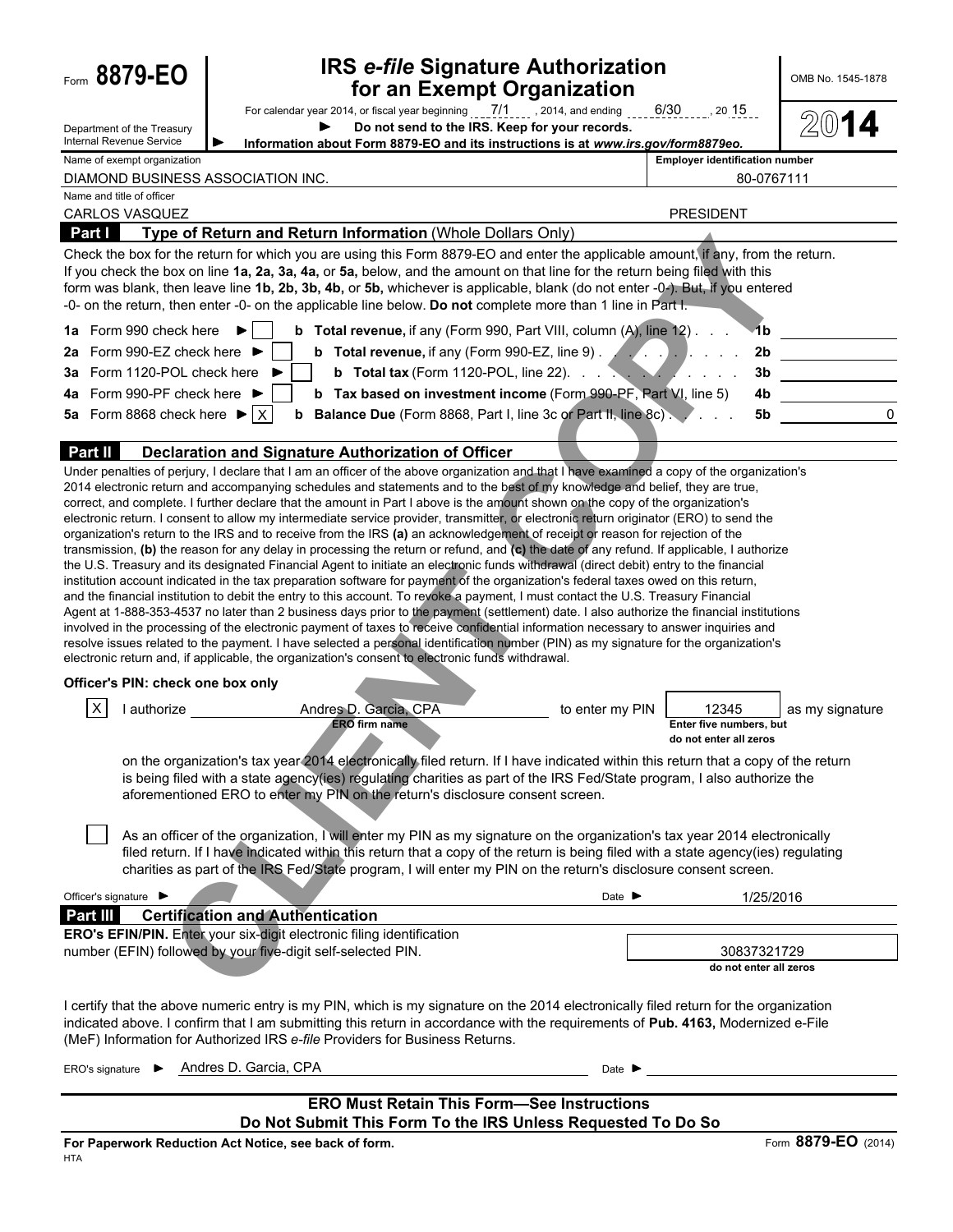# Form **8868 Application for Extension of Time To File an Exempt Organization Return**

Internal Revenue Service **Information about Form 8868 and its instructions is at** *www.irs.gov/form8868.*

| • If you are filing for an Automatic 3-Month Extension, complete only Part I and check this box<br>• If you are filing for an Additional (Not Automatic) 3-Month Extension, complete only Part II (on page 2 of this form).<br>Do not complete Part II unless you have already been granted an automatic 3-month extension on a previously filed Form 8868.                                                                                                                                                                                                                                                                                                                                                      |               |                                                                                          |                                                    | $\blacktriangleright$ $\overline{X}$ |
|------------------------------------------------------------------------------------------------------------------------------------------------------------------------------------------------------------------------------------------------------------------------------------------------------------------------------------------------------------------------------------------------------------------------------------------------------------------------------------------------------------------------------------------------------------------------------------------------------------------------------------------------------------------------------------------------------------------|---------------|------------------------------------------------------------------------------------------|----------------------------------------------------|--------------------------------------|
| Electronic filing (e-file). You can electronically file Form 8868 if you need a 3-month automatic extension of time to file (6 months for<br>a corporation required to file Form 990-T), or an additional (not automatic) 3-month extension of time. You can electronically file Form<br>8868 to request an extension of time to file any of the forms listed in Part I or Part II with the exception of Form 8870, Information<br>Return for Transfers Associated With Certain Personal Benefit Contracts, which must be sent to the IRS in paper format (see<br>instructions). For more details on the electronic filing of this form, visit www.irs.gov/efile and click on e-file for Charities & Nonprofits. |               |                                                                                          |                                                    |                                      |
| Part I<br>Automatic 3-Month Extension of Time. Only submit original (no copies needed)                                                                                                                                                                                                                                                                                                                                                                                                                                                                                                                                                                                                                           |               |                                                                                          |                                                    |                                      |
| A corporation required to file Form 990-T and requesting an automatic 6-month extension—check this box and complete                                                                                                                                                                                                                                                                                                                                                                                                                                                                                                                                                                                              |               |                                                                                          |                                                    |                                      |
| All other corporations (including 1120-C filers), partnerships, REMICs, and trusts must use Form 7004 to request an extension of                                                                                                                                                                                                                                                                                                                                                                                                                                                                                                                                                                                 |               |                                                                                          |                                                    |                                      |
| time to file income tax returns.                                                                                                                                                                                                                                                                                                                                                                                                                                                                                                                                                                                                                                                                                 |               |                                                                                          |                                                    |                                      |
|                                                                                                                                                                                                                                                                                                                                                                                                                                                                                                                                                                                                                                                                                                                  |               |                                                                                          | Enter filer's identifying number, see instructions |                                      |
| Name of exempt organization or other filer, see instructions.<br>Type or                                                                                                                                                                                                                                                                                                                                                                                                                                                                                                                                                                                                                                         |               |                                                                                          | Employer identification number (EIN) or            |                                      |
| print<br><b>DIAMOND BUSINESS ASSOCIATION INC.</b>                                                                                                                                                                                                                                                                                                                                                                                                                                                                                                                                                                                                                                                                |               |                                                                                          | 80-0767111                                         |                                      |
| Number, street, and room or suite no. If a P.O. box, see instructions.<br>File by the<br>due date for<br>415 EUCLID AVENUE, Room K-13                                                                                                                                                                                                                                                                                                                                                                                                                                                                                                                                                                            |               |                                                                                          | Social security number (SSN)                       |                                      |
| filing your<br>City, town or post office, state, and ZIP code. For a foreign address, see instructions.<br>return. See                                                                                                                                                                                                                                                                                                                                                                                                                                                                                                                                                                                           |               |                                                                                          |                                                    |                                      |
| instructions.<br>SAN DIEGO, CA 92114                                                                                                                                                                                                                                                                                                                                                                                                                                                                                                                                                                                                                                                                             |               |                                                                                          |                                                    |                                      |
| Enter the Return code for the return that this application is for (file a separate application for each return).                                                                                                                                                                                                                                                                                                                                                                                                                                                                                                                                                                                                 |               |                                                                                          |                                                    | 01                                   |
| <b>Application</b>                                                                                                                                                                                                                                                                                                                                                                                                                                                                                                                                                                                                                                                                                               | <b>Return</b> | Application                                                                              |                                                    | Return                               |
| <b>Is For</b>                                                                                                                                                                                                                                                                                                                                                                                                                                                                                                                                                                                                                                                                                                    | Code          | <b>Is For</b>                                                                            |                                                    | Code                                 |
| Form 990 or Form 990-EZ                                                                                                                                                                                                                                                                                                                                                                                                                                                                                                                                                                                                                                                                                          | $-01$         | Form 990-T (corporation)                                                                 |                                                    | 07                                   |
| Form 990-BL<br>Form 4720 (individual)                                                                                                                                                                                                                                                                                                                                                                                                                                                                                                                                                                                                                                                                            | 02<br>03      | Form 1041-A<br>Form 4720 (other than individual)                                         |                                                    | 08<br>09                             |
| Form 990-PF                                                                                                                                                                                                                                                                                                                                                                                                                                                                                                                                                                                                                                                                                                      | 04            | Form 5227                                                                                |                                                    | 10                                   |
| Form 990-T (sec. 401(a) or 408(a) trust)                                                                                                                                                                                                                                                                                                                                                                                                                                                                                                                                                                                                                                                                         | 05            | Form 6069                                                                                |                                                    | 11                                   |
| Form 990-T (trust other than above)                                                                                                                                                                                                                                                                                                                                                                                                                                                                                                                                                                                                                                                                              | 06            | Form 8870                                                                                |                                                    | 12                                   |
| CARLOS VASQUEZ<br>• The books are in the care of                                                                                                                                                                                                                                                                                                                                                                                                                                                                                                                                                                                                                                                                 |               |                                                                                          |                                                    |                                      |
| Telephone No. ▶ 619-764-6245                                                                                                                                                                                                                                                                                                                                                                                                                                                                                                                                                                                                                                                                                     |               | Fax No. ▶                                                                                |                                                    |                                      |
| • If the organization does not have an office or place of business in the United States, check this box<br>• If this is for a Group Return, enter the organization's four digit Group Exemption Number (GEN)                                                                                                                                                                                                                                                                                                                                                                                                                                                                                                     |               |                                                                                          |                                                    | If this is                           |
| for the whole group, check this box $\ldots$ .                                                                                                                                                                                                                                                                                                                                                                                                                                                                                                                                                                                                                                                                   |               | If it is for part of the group, check this box.                                          | $\blacktriangleright$                              | and attach a                         |
| list with the names and EINs of all members the extension is for.                                                                                                                                                                                                                                                                                                                                                                                                                                                                                                                                                                                                                                                |               |                                                                                          |                                                    |                                      |
| I request an automatic 3-month (6 months for a corporation required to file Form 990-T) extension of time                                                                                                                                                                                                                                                                                                                                                                                                                                                                                                                                                                                                        |               |                                                                                          |                                                    |                                      |
| 2/15/2016<br>until<br>is for the organization's return for<br>$\blacktriangleright$   calendar year<br>or                                                                                                                                                                                                                                                                                                                                                                                                                                                                                                                                                                                                        |               | , to file the exempt organization return for the organization named above. The extension |                                                    |                                      |
| $\blacktriangleright$ $\mid$ X $\mid$ tax year beginning                                                                                                                                                                                                                                                                                                                                                                                                                                                                                                                                                                                                                                                         | 7/1/2014      | , and ending                                                                             | 6/30/2015                                          |                                      |
| If the tax year entered in line 1 is for less than 12 months, check reason:<br>$\mathbf{2}$<br>Change in accounting period                                                                                                                                                                                                                                                                                                                                                                                                                                                                                                                                                                                       |               | Initial return                                                                           | Final return                                       |                                      |
| If this application is for Forms 990-BL, 990-PF, 990-T, 4720, or 6069, enter the tentative tax, less any<br>За<br>nonrefundable credits. See instructions.                                                                                                                                                                                                                                                                                                                                                                                                                                                                                                                                                       |               |                                                                                          | $3a$ $\sqrt{5}$                                    |                                      |
|                                                                                                                                                                                                                                                                                                                                                                                                                                                                                                                                                                                                                                                                                                                  |               |                                                                                          |                                                    |                                      |

**Caution.** If you are going to make an electronic funds withdrawal (direct debit) with this Form 8868, see Form 8453-EO and Form 8879-EO for payment instructions.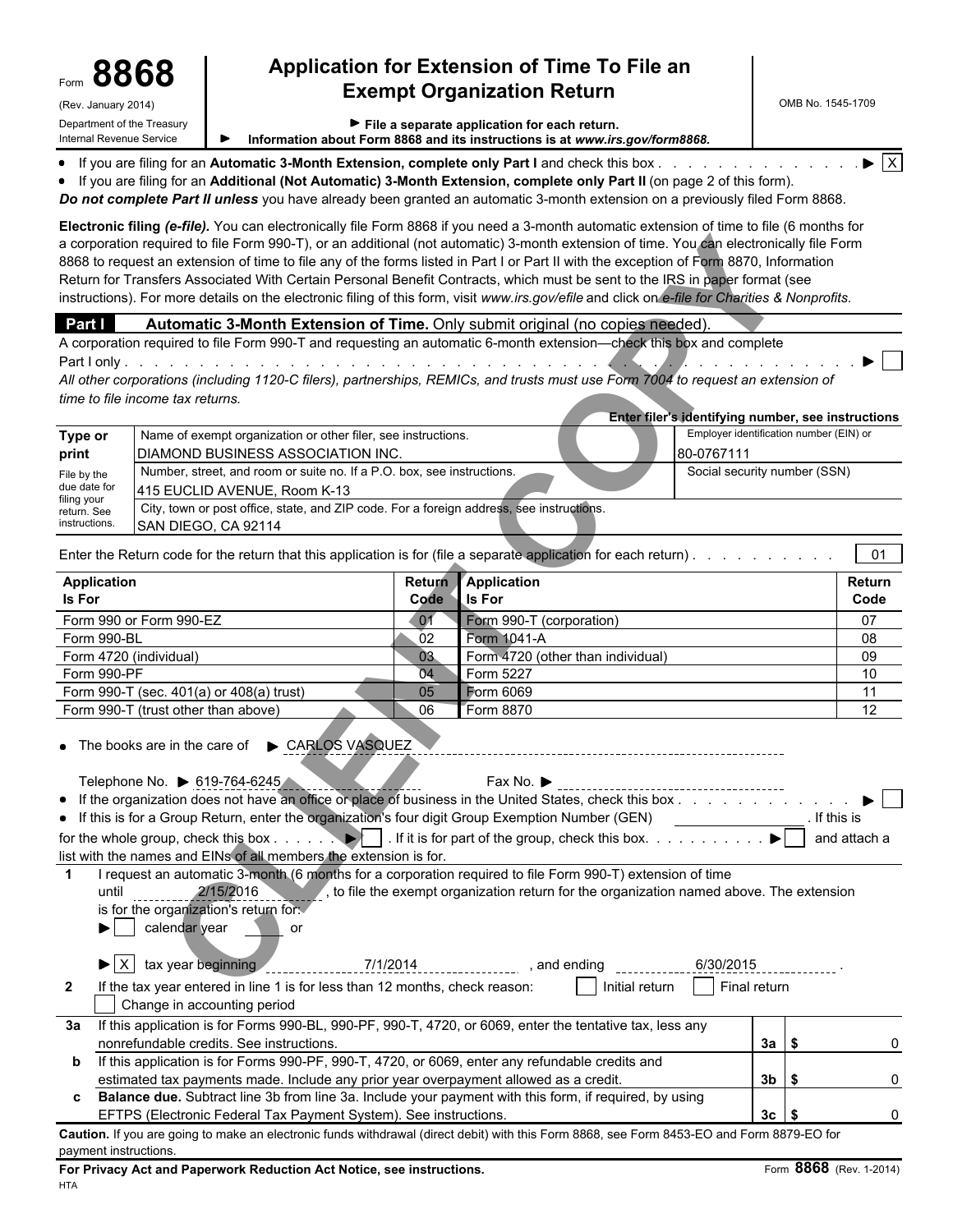|                                                |                      |                            |                                                                                                                                                                                                                                                                                                                 | <b>Return of Organization Exempt From Income Tax</b>                                                                                                      |                                                                               |                                               |                            | OMB No. 1545-0047                   |
|------------------------------------------------|----------------------|----------------------------|-----------------------------------------------------------------------------------------------------------------------------------------------------------------------------------------------------------------------------------------------------------------------------------------------------------------|-----------------------------------------------------------------------------------------------------------------------------------------------------------|-------------------------------------------------------------------------------|-----------------------------------------------|----------------------------|-------------------------------------|
|                                                |                      | 990                        |                                                                                                                                                                                                                                                                                                                 |                                                                                                                                                           |                                                                               |                                               |                            |                                     |
|                                                |                      |                            | Under section 501(c), 527, or 4947(a)(1) of the Internal Revenue Code (except private foundations)                                                                                                                                                                                                              |                                                                                                                                                           |                                                                               |                                               |                            |                                     |
|                                                |                      | Department of the Treasury | ▶                                                                                                                                                                                                                                                                                                               | Do not enter social security numbers on this form as it may be made public.<br>Information about Form 990 and its instructions is at www.irs.gov/form990. |                                                                               |                                               |                            | <b>Open to Public</b><br>Inspection |
|                                                |                      | Internal Revenue Service   | A For the 2014 calendar year, or tax year beginning                                                                                                                                                                                                                                                             | 7/1/2014                                                                                                                                                  | and ending                                                                    | 6/30/2015                                     |                            |                                     |
| в                                              |                      | Check if applicable:       | C Name of organization                                                                                                                                                                                                                                                                                          | DIAMOND BUSINESS ASSOCIATION INC.                                                                                                                         |                                                                               | D Employer identification number              |                            |                                     |
|                                                |                      | Address change             | Doing business as                                                                                                                                                                                                                                                                                               |                                                                                                                                                           |                                                                               |                                               |                            |                                     |
|                                                | Name change          |                            | Number and street (or P.O. box if mail is not delivered to street address)                                                                                                                                                                                                                                      |                                                                                                                                                           | Room/suite                                                                    | 80-0767111                                    |                            |                                     |
|                                                |                      |                            | 415 EUCLID AVENUE                                                                                                                                                                                                                                                                                               |                                                                                                                                                           | $K-13$                                                                        | E Telephone number                            |                            |                                     |
|                                                | Initial return       |                            | City or town<br>SAN DIEGO                                                                                                                                                                                                                                                                                       | State<br>CA                                                                                                                                               | ZIP code<br>92114                                                             | 619-764-6245                                  |                            |                                     |
|                                                |                      | Final return/terminated    | Foreign country name                                                                                                                                                                                                                                                                                            | Foreign province/state/county                                                                                                                             | Foreign postal code                                                           |                                               |                            |                                     |
|                                                |                      | Amended return             |                                                                                                                                                                                                                                                                                                                 |                                                                                                                                                           |                                                                               | <b>G</b> Gross receipts \$                    |                            | 90,935                              |
|                                                |                      | Application pending        | F Name and address of principal officer:                                                                                                                                                                                                                                                                        |                                                                                                                                                           |                                                                               | H(a) Is this a group return for subordinates? |                            | $Yes \overline{X} No$               |
|                                                |                      |                            | CARLOS VASQUEZ 415 EUCLID AVENUE, SAN DIEGO, CA 92114                                                                                                                                                                                                                                                           |                                                                                                                                                           |                                                                               | H(b) Are all subordinates included?           |                            | Yes<br><b>No</b>                    |
|                                                |                      | I Tax-exempt status:       | $501(c)(3)$ X $501(c)$                                                                                                                                                                                                                                                                                          | $6 \rightarrow \bullet$ (insert no.)<br>4947(a)(1) or                                                                                                     | 527                                                                           | If "No," attach a list. (see instructions)    |                            |                                     |
|                                                |                      |                            | J Website: $\blacktriangleright$ WWW.SDBD.ORG                                                                                                                                                                                                                                                                   |                                                                                                                                                           |                                                                               | H(c) Group exemption number                   |                            |                                     |
|                                                |                      |                            |                                                                                                                                                                                                                                                                                                                 |                                                                                                                                                           |                                                                               |                                               |                            |                                     |
|                                                |                      | K Form of organization:    | $X$ Corporation<br>Trust                                                                                                                                                                                                                                                                                        | Association<br>Other $\blacktriangleright$                                                                                                                |                                                                               | L Year of formation: 2011                     | M State of legal domicile: | CA                                  |
|                                                | Part I               |                            | <b>Summary</b>                                                                                                                                                                                                                                                                                                  |                                                                                                                                                           |                                                                               |                                               |                            |                                     |
|                                                | $\blacktriangleleft$ |                            | Briefly describe the organization's mission or most significant activities:<br>THE COMMUNITY BY CREATING PARTNERSHIPS BETWEEN BUSINESS OWNERS: TO ADMINISTER THE                                                                                                                                                |                                                                                                                                                           |                                                                               | TO ENHANCE THE GROWTH AND IMPROVEMENT         |                            |                                     |
| Governance                                     |                      |                            | ASSESSMENT DISTRICT; TO COMBAT DETERIORATION AND PROMOTE BUSINESS AND COMMERCIAL                                                                                                                                                                                                                                |                                                                                                                                                           |                                                                               |                                               |                            |                                     |
|                                                |                      |                            |                                                                                                                                                                                                                                                                                                                 |                                                                                                                                                           |                                                                               |                                               |                            |                                     |
|                                                | $\mathbf{2}$         |                            | Check this box $\blacktriangleright$   if the organization discontinued its operations or disposed of more than 25% of its net assets.                                                                                                                                                                          |                                                                                                                                                           |                                                                               |                                               |                            |                                     |
| ఱ                                              | 3                    |                            | Number of voting members of the governing body (Part VI, line 1a)                                                                                                                                                                                                                                               |                                                                                                                                                           |                                                                               | 3                                             |                            |                                     |
|                                                |                      |                            | Number of independent voting members of the governing body (Part VI, line 1b)                                                                                                                                                                                                                                   |                                                                                                                                                           |                                                                               | 4<br>5                                        |                            |                                     |
|                                                |                      |                            | Total number of individuals employed in calendar year 2014 (Part V, line 2a).<br>Total number of volunteers (estimate if necessary). And a contract of the contract of the contract of the contract of the contract of the contract of the contract of the contract of the contract of the contract of the cont |                                                                                                                                                           |                                                                               | 6                                             |                            |                                     |
| Activities                                     |                      |                            | Total unrelated business revenue from Part VIII, column (C), line 12                                                                                                                                                                                                                                            |                                                                                                                                                           |                                                                               | 7a                                            |                            |                                     |
|                                                | b                    |                            | Net unrelated business taxable income from Form 990-T, line 34                                                                                                                                                                                                                                                  |                                                                                                                                                           |                                                                               | $\overline{7b}$                               |                            |                                     |
|                                                |                      |                            |                                                                                                                                                                                                                                                                                                                 |                                                                                                                                                           |                                                                               | <b>Prior Year</b>                             |                            | <b>Current Year</b>                 |
|                                                | 8                    |                            | Contributions and grants (Part VIII, line 1h).                                                                                                                                                                                                                                                                  |                                                                                                                                                           | $\mathcal{L}$ , $\mathcal{L}$ , $\mathcal{L}$ , $\mathcal{L}$ , $\mathcal{L}$ | 76,492                                        |                            | 90,935                              |
| Revenue                                        | 9                    |                            | Program service revenue (Part VIII, line 2g).                                                                                                                                                                                                                                                                   | <u> De Santa Alemania de Santa Alemania de Santa Alemania de Santa Alemania de Santa Alemania de Santa Alemania de S</u>                                  |                                                                               |                                               | $\mathbf 0$                |                                     |
|                                                | 10                   |                            | Investment income (Part VIII, column (A), lines 3, 4, and 7d)                                                                                                                                                                                                                                                   |                                                                                                                                                           |                                                                               |                                               | $\mathbf 0$                |                                     |
|                                                | 11                   |                            | Other revenue (Part VIII, column (A), lines 5, 6d, 8c, 9c, 10c, and 11e)                                                                                                                                                                                                                                        |                                                                                                                                                           |                                                                               |                                               | $\Omega$                   |                                     |
|                                                | 12                   |                            | Total revenue—add lines 8 through 11 (must equal Part VIII, column (A), line 12).                                                                                                                                                                                                                               |                                                                                                                                                           |                                                                               | 76,492                                        |                            | 90,935                              |
|                                                | 13                   |                            | Grants and similar amounts paid (Part IX, column (A), lines 1-3)                                                                                                                                                                                                                                                |                                                                                                                                                           |                                                                               |                                               | $\Omega$                   |                                     |
|                                                | 14                   |                            | Benefits paid to or for members (Part IX, column $(A)$ , line 4) $\ldots$                                                                                                                                                                                                                                       |                                                                                                                                                           |                                                                               |                                               | $\overline{0}$             |                                     |
|                                                | 15                   |                            | Salaries, other compensation, employee benefits (Part IX, column (A), lines 5-10)                                                                                                                                                                                                                               |                                                                                                                                                           |                                                                               | 35,998                                        |                            | 32,828                              |
|                                                | 16a                  |                            | Professional fundraising fees (Part IX, column (A), line 11e)                                                                                                                                                                                                                                                   |                                                                                                                                                           |                                                                               |                                               | $\mathbf 0$                |                                     |
| Expenses                                       | $\mathbf b$          |                            |                                                                                                                                                                                                                                                                                                                 |                                                                                                                                                           |                                                                               |                                               |                            |                                     |
|                                                | 17                   |                            | Other expenses (Part IX, column (A), lines 11a-11d, 11f-24e).                                                                                                                                                                                                                                                   |                                                                                                                                                           |                                                                               | 36,752                                        |                            | 61,755                              |
|                                                | 18                   |                            | Total expenses. Add lines 13-17 (must equal Part IX, column (A), line 25)                                                                                                                                                                                                                                       |                                                                                                                                                           |                                                                               | 72,750                                        |                            | 94,583                              |
|                                                | 19                   |                            | Revenue less expenses. Subtract line 18 from line 12                                                                                                                                                                                                                                                            |                                                                                                                                                           |                                                                               | 3,742                                         |                            | $-3,648$                            |
| <b>ASSES</b><br>Fund Balances<br>Fund 21<br>22 |                      |                            |                                                                                                                                                                                                                                                                                                                 |                                                                                                                                                           |                                                                               | <b>Beginning of Current Year</b>              |                            | <b>End of Year</b>                  |
|                                                |                      |                            |                                                                                                                                                                                                                                                                                                                 |                                                                                                                                                           |                                                                               | 14,321<br>9,841                               |                            | 19,315                              |
|                                                |                      |                            | Net assets or fund balances. Subtract line 21 from line 20                                                                                                                                                                                                                                                      |                                                                                                                                                           |                                                                               | 4,480                                         |                            | 18,483<br>832                       |
|                                                | Part II              |                            | <b>Signature Block</b>                                                                                                                                                                                                                                                                                          |                                                                                                                                                           |                                                                               |                                               |                            |                                     |
|                                                |                      |                            | Under penalties of perjury, I declare that I have examined this return, including accompanying schedules and statements, and to the best of my knowledge                                                                                                                                                        |                                                                                                                                                           |                                                                               |                                               |                            |                                     |
|                                                |                      |                            | and belief, it is true, correct, and complete. Declaration of preparer (other than officer) is based on all information of which preparer has any knowledge.                                                                                                                                                    |                                                                                                                                                           |                                                                               |                                               |                            |                                     |

|                             |                                                        |                                                                                    |                           |           | 1/25/2016                    |  |  |  |
|-----------------------------|--------------------------------------------------------|------------------------------------------------------------------------------------|---------------------------|-----------|------------------------------|--|--|--|
| Sign                        | Signature of officer                                   |                                                                                    |                           |           |                              |  |  |  |
| Here                        | CARLOS VASQUEZ                                         | <b>PRESIDENT</b>                                                                   |                           |           |                              |  |  |  |
|                             | Type or print name and title                           |                                                                                    |                           |           |                              |  |  |  |
|                             | Print/Type preparer's name                             | Preparer's signature                                                               | Date                      | $\sqrt{}$ | <b>PTIN</b>                  |  |  |  |
| Paid                        | Andres D. Garcia, CPA                                  | 1/25/2016                                                                          | Check<br>self-employed    | P01317557 |                              |  |  |  |
| Preparer<br><b>Use Only</b> | Andres D. Garcia, CPA<br>Firm's name                   |                                                                                    | Firm's EIN > 46-1669541   |           |                              |  |  |  |
|                             | Firm's address > 4417 39th Street, San Diego, CA 92116 |                                                                                    | 858-431-9423<br>Phone no. |           |                              |  |  |  |
|                             |                                                        | May the IRS discuss this return with the preparer shown above? (see instructions). |                           |           | $\times$<br><b>Yes</b><br>No |  |  |  |

**For Paperwork Reduction Act Notice, see the separate instructions.** Form 990 (2014)

HTA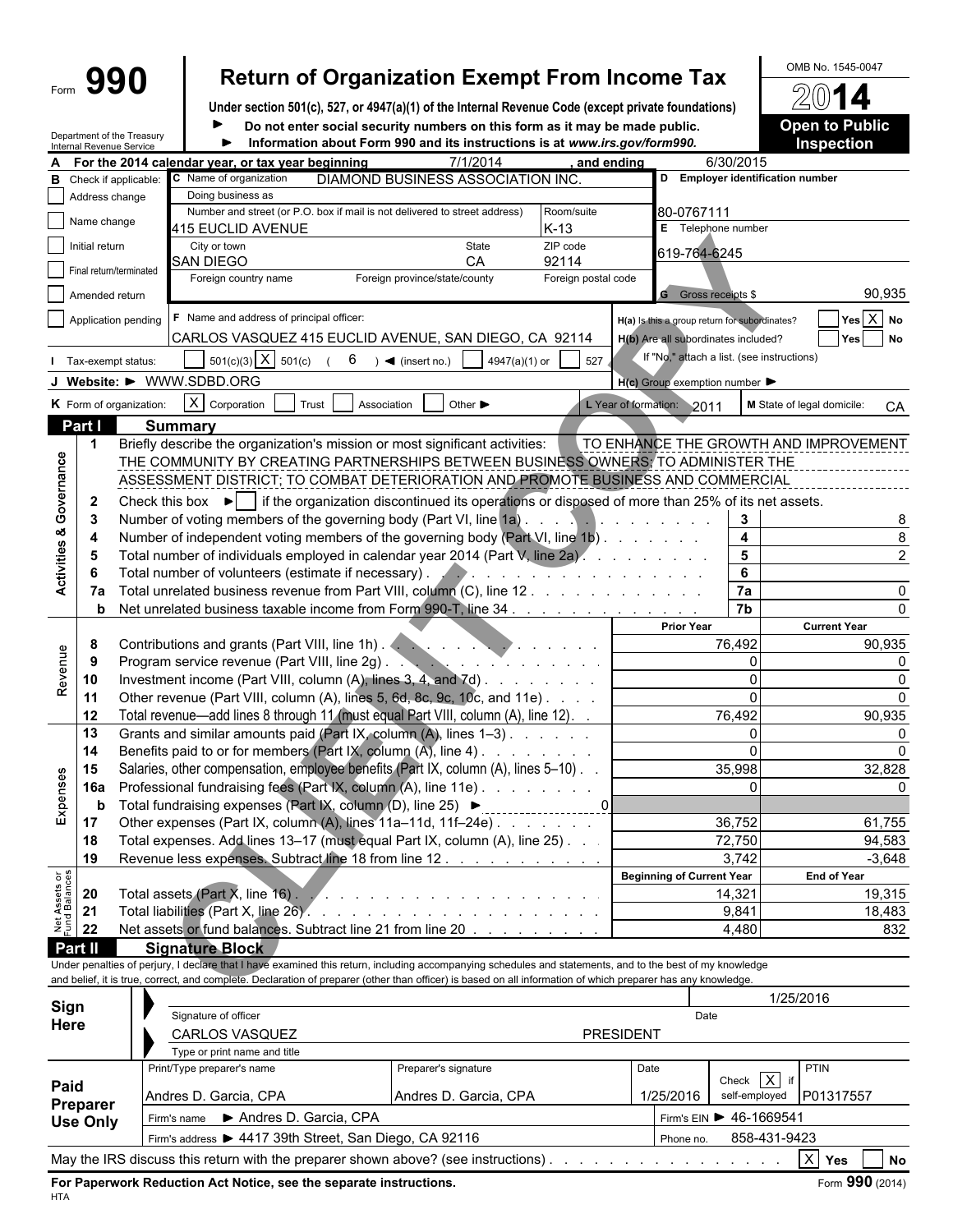|    | Form 990 (2014) | DIAMOND BUSINESS ASSOCIATION INC.                                                                                                                                                                                                                            | 80-0767111 | Page 2 |
|----|-----------------|--------------------------------------------------------------------------------------------------------------------------------------------------------------------------------------------------------------------------------------------------------------|------------|--------|
|    | Part III        | <b>Statement of Program Service Accomplishments</b>                                                                                                                                                                                                          |            |        |
|    |                 | Check if Schedule O contains a response or note to any line in this Part III                                                                                                                                                                                 |            |        |
|    |                 | Briefly describe the organization's mission:<br>TO ENHANCE THE GROWTH AND IMPROVEMENT OF THE COMMUNITY BY CREATING PARTNERSHIPS BETWEEN                                                                                                                      |            |        |
|    |                 | BUSINESS OWNERS; TO ADMINISTER THE ASSESSMENT DISTRICT; TO COMBAT DETERIORATION AND PROMOTE<br>BUSINESS AND COMMERCIAL REVITALIZATION.                                                                                                                       |            |        |
|    |                 | Did the organization undertake any significant program services during the year which were not listed on                                                                                                                                                     | Yes        | $X$ No |
|    |                 | If "Yes," describe these new services on Schedule O.                                                                                                                                                                                                         |            |        |
|    |                 | Did the organization cease conducting, or make significant changes in how it conducts, any program                                                                                                                                                           |            | $X$ No |
|    |                 | If "Yes," describe these changes on Schedule O.                                                                                                                                                                                                              |            |        |
|    |                 | Describe the organization's program service accomplishments for each of its three largest program services, as measured by<br>expenses. Section 501(c)(3) and 501(c)(4) organizations are required to report the amount of grants and allocations to others, |            |        |
|    |                 | the total expenses, and revenue, if any, for each program service reported.                                                                                                                                                                                  |            |        |
| 4a | (Code:          | ) (Revenue \$<br>) (Expenses \$<br>including grants of \$                                                                                                                                                                                                    |            |        |
|    |                 | DESIGN and STREETSCAPE: Custom banners displayed on light poles in the Diamond District, with four                                                                                                                                                           |            |        |
|    |                 | distinct themes throughout the year, including Holiday Theme, the Shop Local Shop Diamond                                                                                                                                                                    |            |        |
|    |                 | Campaign, Graffiti Art, the San Diego County Fair, and Live Love Laugh Learn. Collaborated with<br>Council Districts 4 and 9 and with Civic San Diego to install Holiday Bridge Lights over two                                                              |            |        |
|    |                 | bridges. Collaborated with San Diego Museum of Art to install reflective words on several member                                                                                                                                                             |            |        |
|    |                 | businesses. Projects in process include promotion of City of San Diego Storefront Improvement                                                                                                                                                                |            |        |
|    | Program.        |                                                                                                                                                                                                                                                              |            |        |
|    |                 |                                                                                                                                                                                                                                                              |            |        |
|    |                 |                                                                                                                                                                                                                                                              |            |        |
|    |                 |                                                                                                                                                                                                                                                              |            |        |
|    |                 |                                                                                                                                                                                                                                                              |            |        |
| 4b | (Code:          | including grants of \$ ______________________ ) (Revenue \$<br>) (Expenses \$                                                                                                                                                                                |            |        |
|    |                 | MARKETING and BUSINESS OUTREACH: Maintained online internet marketing presence via website,                                                                                                                                                                  |            |        |
|    |                 | Facebook page, Twitter, Instagram, Flickr, Klout and Constant Contact Email Marketing. Continual                                                                                                                                                             |            |        |
|    |                 | development of website with interactive business directory. Held two Business to Business (B2B)                                                                                                                                                              |            |        |
|    |                 | Mixers - Holiday Mixer and A Fair to Remember Photo Shoot for Summer Streetlight Banners.                                                                                                                                                                    |            |        |
|    |                 |                                                                                                                                                                                                                                                              |            |        |
|    |                 |                                                                                                                                                                                                                                                              |            |        |
|    |                 |                                                                                                                                                                                                                                                              |            |        |
|    |                 |                                                                                                                                                                                                                                                              |            |        |
|    |                 |                                                                                                                                                                                                                                                              |            |        |
|    |                 |                                                                                                                                                                                                                                                              |            |        |
| 4с | (Code:          | (Expenses \$<br>including grants of \$<br>) (Revenue \$                                                                                                                                                                                                      |            |        |
|    |                 | SPECIAL EVENTS: Planned and hosted Second Annual Taste of the Diamond in October 2014 at Big Lots                                                                                                                                                            |            |        |
|    |                 | parkign lot. Created and disseminated marketing materials (outreach to restaurants and business                                                                                                                                                              |            |        |
|    |                 | owners). Planning in progress for Third Annual Taste of the Diamond to be held October 2015.                                                                                                                                                                 |            |        |
|    |                 | Planning in progress for First Annual Diamond Street Festival. Conducted community advisory                                                                                                                                                                  |            |        |
|    |                 | committee meetings. Planning in progress for Diamond Street Festival Lowrider Car Show to be held                                                                                                                                                            |            |        |
|    |                 | in conjunction with the Diamond Street Festival.                                                                                                                                                                                                             |            |        |
|    |                 |                                                                                                                                                                                                                                                              |            |        |
|    |                 |                                                                                                                                                                                                                                                              |            |        |
|    |                 |                                                                                                                                                                                                                                                              |            |        |
|    |                 |                                                                                                                                                                                                                                                              |            |        |
|    |                 |                                                                                                                                                                                                                                                              |            |        |
| 4d |                 | Other program services. (Describe in Schedule O.)                                                                                                                                                                                                            |            |        |
|    | (Expenses \$    | 0 including grants of $$$<br>$0$ ) (Revenue \$                                                                                                                                                                                                               | 0          |        |
|    |                 | 4e Total program service expenses<br>$\mathbf{0}$                                                                                                                                                                                                            |            |        |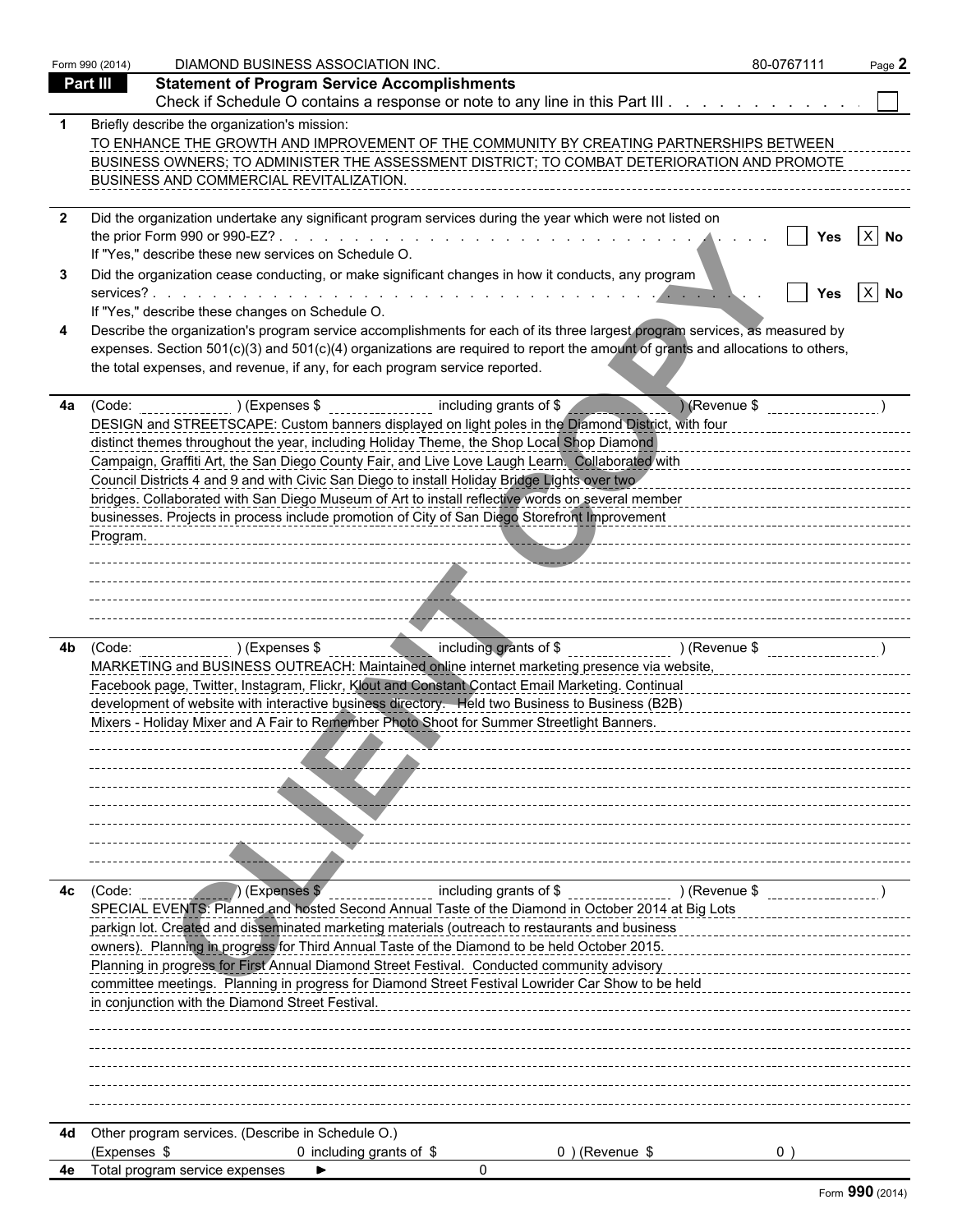Form 990 (2014) DIAMOND BUSINESS ASSOCIATION INC. **80-0767111** Page 3

| <b>Part IV</b> | <b>Checklist of Required Schedules</b>                                                                                                                                                                                                                |                         |                    |              |
|----------------|-------------------------------------------------------------------------------------------------------------------------------------------------------------------------------------------------------------------------------------------------------|-------------------------|--------------------|--------------|
|                |                                                                                                                                                                                                                                                       |                         | Yes                | No           |
|                | Is the organization described in section 501(c)(3) or 4947(a)(1) (other than a private foundation)? If "Yes,"                                                                                                                                         |                         |                    | $\mathsf{X}$ |
|                | Is the organization required to complete Schedule B, Schedule of Contributors (see instructions)?                                                                                                                                                     | $\overline{2}$          |                    | $\mathsf{X}$ |
|                | Did the organization engage in direct or indirect political campaign activities on behalf of or in opposition to                                                                                                                                      | 3 <sup>1</sup>          |                    | $\mathsf{X}$ |
| 4              | Section 501(c)(3) organizations. Did the organization engage in lobbying activities, or have a section 501(h)                                                                                                                                         | $\overline{\mathbf{4}}$ |                    |              |
| 5.             | Is the organization a section $501(c)(4)$ , $501(c)(5)$ , or $501(c)(6)$ organization that receives membership dues,<br>assessments, or similar amounts as defined in Revenue Procedure 98-19? If "Yes," complete Schedule C,                         |                         |                    |              |
|                | Did the organization maintain any donor advised funds or any similar funds or accounts for which donors<br>have the right to provide advice on the distribution or investment of amounts in such funds or accounts? If                                | 5                       |                    | $\mathsf{X}$ |
|                | Did the organization receive or hold a conservation easement, including easements to preserve open space,                                                                                                                                             | 6                       |                    | $\mathsf{X}$ |
|                | the environment, historic land areas, or historic structures? If "Yes," complete Schedule D, Part II'.                                                                                                                                                |                         |                    | $\mathsf{X}$ |
| 8              | Did the organization maintain collections of works of art, historical treasures, or other similar assets? If "Yes,"                                                                                                                                   | 8                       |                    | $\mathsf{X}$ |
|                | Did the organization report an amount in Part X, line 21, for escrow or custodial account liability; serve as a<br>custodian for amounts not listed in Part X; or provide credit counseling, debt management, credit repair, or debt                  | 9                       |                    | $\mathsf{X}$ |
| 10             | Did the organization, directly or through a related organization, hold assets in temporarily restricted<br>endowments, permanent endowments, or quasi-endowments? If "Yes," complete Schedule D, Part V.                                              | 10                      |                    | $\times$     |
| 11             | If the organization's answer to any of the following questions is "Yes," then complete Schedule D, Parts VI,<br>VII, VIII, IX, or X as applicable.                                                                                                    |                         |                    |              |
|                | a Did the organization report an amount for land, buildings, and equipment in Part X, line 10? If "Yes," complete                                                                                                                                     | 11a                     |                    | $\times$     |
|                | <b>b</b> Did the organization report an amount for investments-other securities in Part X, line 12 that is 5% or more<br>of its total assets reported in Part X, line 16? If "Yes," complete Schedule D, Part VII. 11b                                |                         |                    | $\mathsf{X}$ |
|                | c Did the organization report an amount for investments-program related in Part X, line 13 that is 5% or more<br>of its total assets reported in Part X, line 16? If "Yes," complete Schedule D, Part VIII. 11c                                       |                         |                    | $\mathsf{X}$ |
|                | d Did the organization report an amount for other assets in Part X, line 15 that is 5% or more of its total assets                                                                                                                                    | $11d \times$            |                    |              |
|                | e Did the organization report an amount for other liabilities in Part X, line 25? If "Yes," complete Schedule D, Part X.<br>f Did the organization's separate or consolidated financial statements for the tax year include a footnote that addresses |                         | 11e $\overline{X}$ |              |
|                | the organization's liability for uncertain tax positions under FIN 48 (ASC 740)? If "Yes," complete Schedule D, Part X.<br>12a Did the organization obtain separate, independent audited financial statements for the tax year? If "Yes," complete    | 11f                     |                    | X            |
|                | Schedule D, Parts XI and XII.                                                                                                                                                                                                                         | $12a \times$            |                    |              |
|                | b Was the organization included in consolidated, independent audited financial statements for the tax year? If "Yes,"<br>and if the organization answered "No" to line 12a, then completing Schedule D, Parts XI and XII is optional                  | 12 <sub>b</sub>         |                    | X            |
| 13             | Is the organization a school described in section $170(b)(1)(A)(ii)?$ If "Yes," complete Schedule E.                                                                                                                                                  | 13                      |                    | $\mathsf{X}$ |
|                | 14a Did the organization maintain an office, employees, or agents outside of the United States?                                                                                                                                                       | 14a                     |                    | $\mathsf{X}$ |
|                | <b>b</b> Did the organization have aggregate revenues or expenses of more than \$10,000 from grantmaking,                                                                                                                                             |                         |                    |              |
|                | fundraising, business, investment, and program service activities outside the United States, or aggregate                                                                                                                                             |                         |                    |              |
| 15             | foreign investments valued at \$100,000 or more? If "Yes," complete Schedule F, Parts I and IV.<br>Did the organization report on Part IX, column (A), line 3, more than \$5,000 of grants or other assistance to or                                  | 14b                     |                    | $\mathsf{X}$ |
|                |                                                                                                                                                                                                                                                       | 15                      |                    | $\mathsf{X}$ |
| 16             | Did the organization report on Part IX, column (A), line 3, more than \$5,000 of aggregate grants or other<br>assistance to or for foreign individuals? If "Yes," complete Schedule F, Parts III and IV.                                              | 16                      |                    | $\mathsf{X}$ |
| 17             | Did the organization report a total of more than \$15,000 of expenses for professional fundraising services<br>on Part IX, column (A), lines 6 and 11e? If "Yes," complete Schedule G, Part I (see instructions).                                     | 17                      |                    | $\mathsf{X}$ |
| 18             | Did the organization report more than \$15,000 total of fundraising event gross income and contributions on                                                                                                                                           | 18                      |                    | $\mathsf{X}$ |
| 19             | Did the organization report more than \$15,000 of gross income from gaming activities on Part VIII, line 9a?                                                                                                                                          | 19                      |                    | X            |
|                | 20a Did the organization operate one or more hospital facilities? If "Yes," complete Schedule H.                                                                                                                                                      | <b>20a</b>              |                    | $\mathsf{x}$ |

**b** If "Yes" to line 20a, did the organization attach a copy of its audited financial statements to this return? . . . . . . . . 20b

|  |  | Form 990 (2014) |
|--|--|-----------------|
|--|--|-----------------|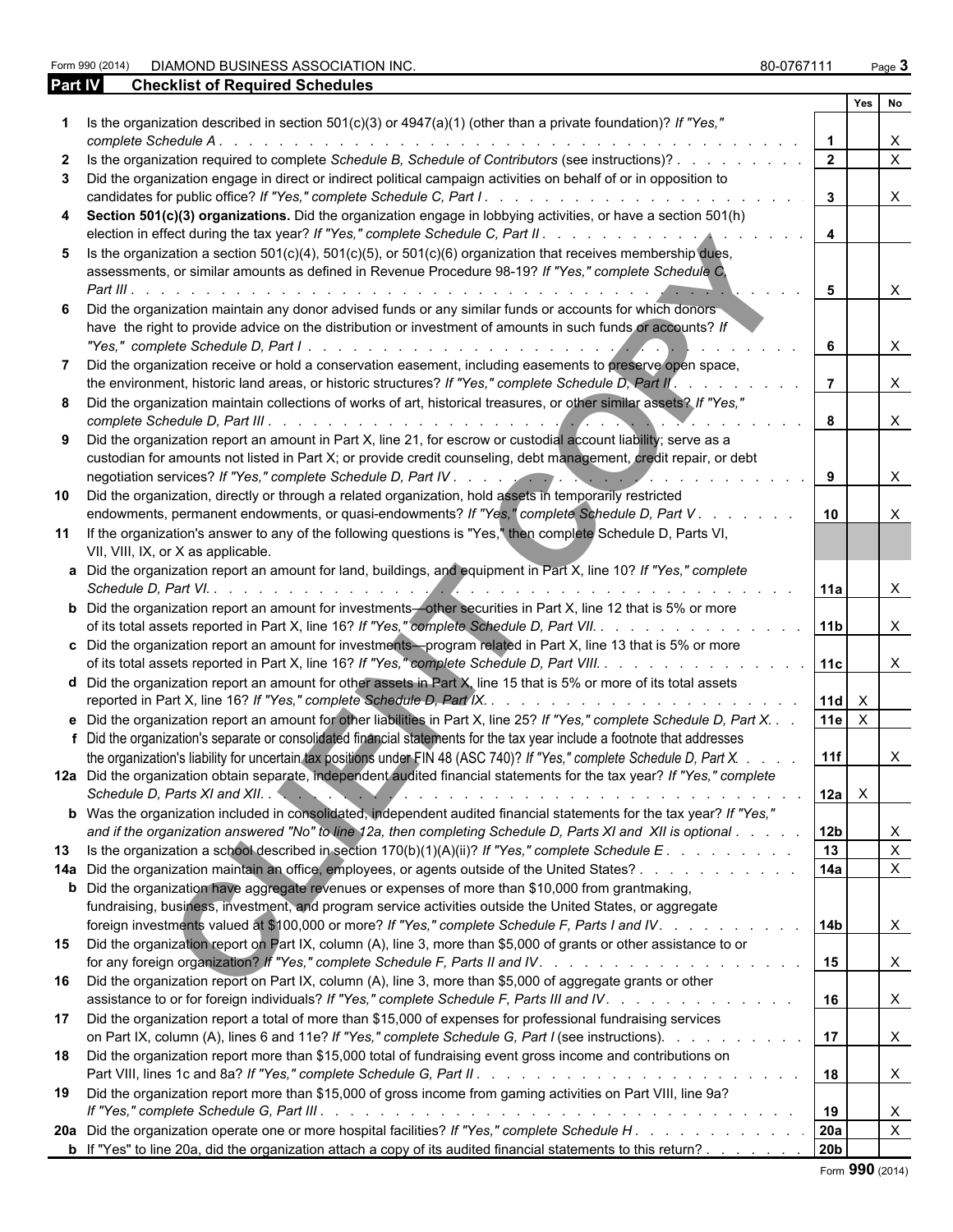| Part IV | <b>Checklist of Required Schedules (continued)</b>                                                                          |                 |     |                           |  |
|---------|-----------------------------------------------------------------------------------------------------------------------------|-----------------|-----|---------------------------|--|
|         |                                                                                                                             |                 | Yes | l No                      |  |
| 21      | Did the organization report more than \$5,000 of grants or other assistance to any domestic organization or                 |                 |     |                           |  |
|         | domestic government on Part IX, column (A), line 1? If "Yes," complete Schedule I, Parts I and II. .                        | 21              |     | Χ                         |  |
|         | 22 Did the organization report more than \$5,000 of grants or other assistance to or for domestic individuals on            |                 |     |                           |  |
|         |                                                                                                                             | 22              |     | X                         |  |
| 23      | Did the organization answer "Yes" to Part VII, Section A, line 3, 4, or 5 about compensation of the                         |                 |     |                           |  |
|         | organization's current and former officers, directors, trustees, key employees, and highest compensated                     |                 |     |                           |  |
|         |                                                                                                                             | 23              |     | X                         |  |
|         | 24a Did the organization have a tax-exempt bond issue with an outstanding principal amount of more than                     |                 |     |                           |  |
|         | \$100,000 as of the last day of the year, that was issued after December 31, 2002? If "Yes," answer lines                   |                 |     |                           |  |
|         |                                                                                                                             |                 |     |                           |  |
|         |                                                                                                                             | 24a             |     | X                         |  |
|         | <b>b</b> Did the organization invest any proceeds of tax-exempt bonds beyond a temporary period exception?                  | 24b             |     |                           |  |
|         | c Did the organization maintain an escrow account other than a refunding escrow at any time during the year                 |                 |     |                           |  |
|         |                                                                                                                             | 24c             |     |                           |  |
|         | d Did the organization act as an "on behalf of" issuer for bonds outstanding at any time during the year?.                  | 24d             |     |                           |  |
|         | 25a Section 501(c)(3), 501(c)(4), and 501(c)(29) organizations. Did the organization engage in an excess benefit            |                 |     |                           |  |
|         | transaction with a disqualified person during the year? If "Yes," complete Schedule L, Part I.                              | 25a             |     |                           |  |
|         | <b>b</b> Is the organization aware that it engaged in an excess benefit transaction with a disqualified person in a         |                 |     |                           |  |
|         | prior year, and that the transaction has not been reported on any of the organization's prior Forms 990 or                  |                 |     |                           |  |
|         |                                                                                                                             | 25 <sub>b</sub> |     |                           |  |
| 26      | Did the organization report any amount on Part X, line 5, 6, or 22 for receivables from or payables to any                  |                 |     |                           |  |
|         | current or former officers, directors, trustees, key employees, highest compensated employees, or                           |                 |     |                           |  |
|         |                                                                                                                             | $26$ $\times$   |     |                           |  |
|         |                                                                                                                             |                 |     |                           |  |
| 27      | Did the organization provide a grant or other assistance to an officer, director, trustee, key employee,                    |                 |     |                           |  |
|         | substantial contributor or employee thereof, a grant selection committee member, or to a 35% controlled                     |                 |     |                           |  |
|         | entity or family member of any of these persons? If "Yes," complete Schedule L, Part III                                    | 27              |     |                           |  |
|         | 28 Was the organization a party to a business transaction with one of the following parties (see Schedule L,                |                 |     |                           |  |
|         | Part IV instructions for applicable filing thresholds, conditions, and exceptions):                                         |                 |     |                           |  |
|         | a A current or former officer, director, trustee, or key employee? If "Yes," complete Schedule L, Part IV.                  | <b>28a</b>      |     | X                         |  |
|         | <b>b</b> A family member of a current or former officer, director, trustee, or key employee? If "Yes," complete             |                 |     |                           |  |
|         | Schedule L, Part IV.                                                                                                        | 28b             |     | X                         |  |
|         | c An entity of which a current or former officer, director, trustee, or key employee (or a family member thereof)           |                 |     |                           |  |
|         | was an officer, director, trustee, or direct or indirect owner? If "Yes," complete Schedule L, Part IV.                     | 28c             |     | X                         |  |
|         | Did the organization receive more than \$25,000 in non-cash contributions? If "Yes," complete Schedule M.                   | 29              |     | $\mathsf{X}$              |  |
| 29      |                                                                                                                             |                 |     |                           |  |
| 30      | Did the organization receive contributions of art, historical treasures, or other similar assets, or qualified              |                 |     |                           |  |
|         |                                                                                                                             | 30              |     | X                         |  |
|         | Did the organization liquidate, terminate, or dissolve and cease operations? If "Yes," complete Schedule N,                 |                 |     |                           |  |
|         |                                                                                                                             | 31              |     | X                         |  |
|         | 32 Did the organization sell, exchange, dispose of, or transfer more than 25% of its net assets?                            |                 |     |                           |  |
|         | If "Yes," complete Schedule N, Part II. And Albert Albert And Albert Albert Albert Albert Albert Albert Albert              | 32              |     | $\boldsymbol{\mathsf{X}}$ |  |
|         | 33 Did the organization own 100% of an entity disregarded as separate from the organization under Regulations               |                 |     |                           |  |
|         |                                                                                                                             | 33              |     | $\boldsymbol{\mathsf{X}}$ |  |
|         | 34 Was the organization related to any tax-exempt or taxable entity? If "Yes," complete Schedule R, Part II,                |                 |     |                           |  |
|         |                                                                                                                             | 34              |     | X                         |  |
|         | 35a Did the organization have a controlled entity within the meaning of section 512(b)(13)?                                 | 35a             |     | $\pmb{\times}$            |  |
|         |                                                                                                                             |                 |     |                           |  |
|         | <b>b</b> If "Yes" to line 35a, did the organization receive any payment from or engage in any transaction with a controlled |                 |     |                           |  |
|         | entity within the meaning of section 512(b)(13)? If "Yes," complete Schedule R, Part V, line 2                              | 35b             |     |                           |  |
|         | 36 Section 501(c)(3) organizations. Did the organization make any transfers to an exempt non-charitable related             |                 |     |                           |  |
|         |                                                                                                                             | 36              |     |                           |  |
| 37      | Did the organization conduct more than 5% of its activities through an entity that is not a related organization            |                 |     |                           |  |
|         | and that is treated as a partnership for federal income tax purposes? If "Yes," complete Schedule R, Part                   |                 |     |                           |  |
|         |                                                                                                                             | 37              |     | X                         |  |
| 38      | Did the organization complete Schedule O and provide explanations in Schedule O for Part VI, lines 11b and                  |                 |     |                           |  |
|         |                                                                                                                             | 38              |     |                           |  |

Form **990** (2014)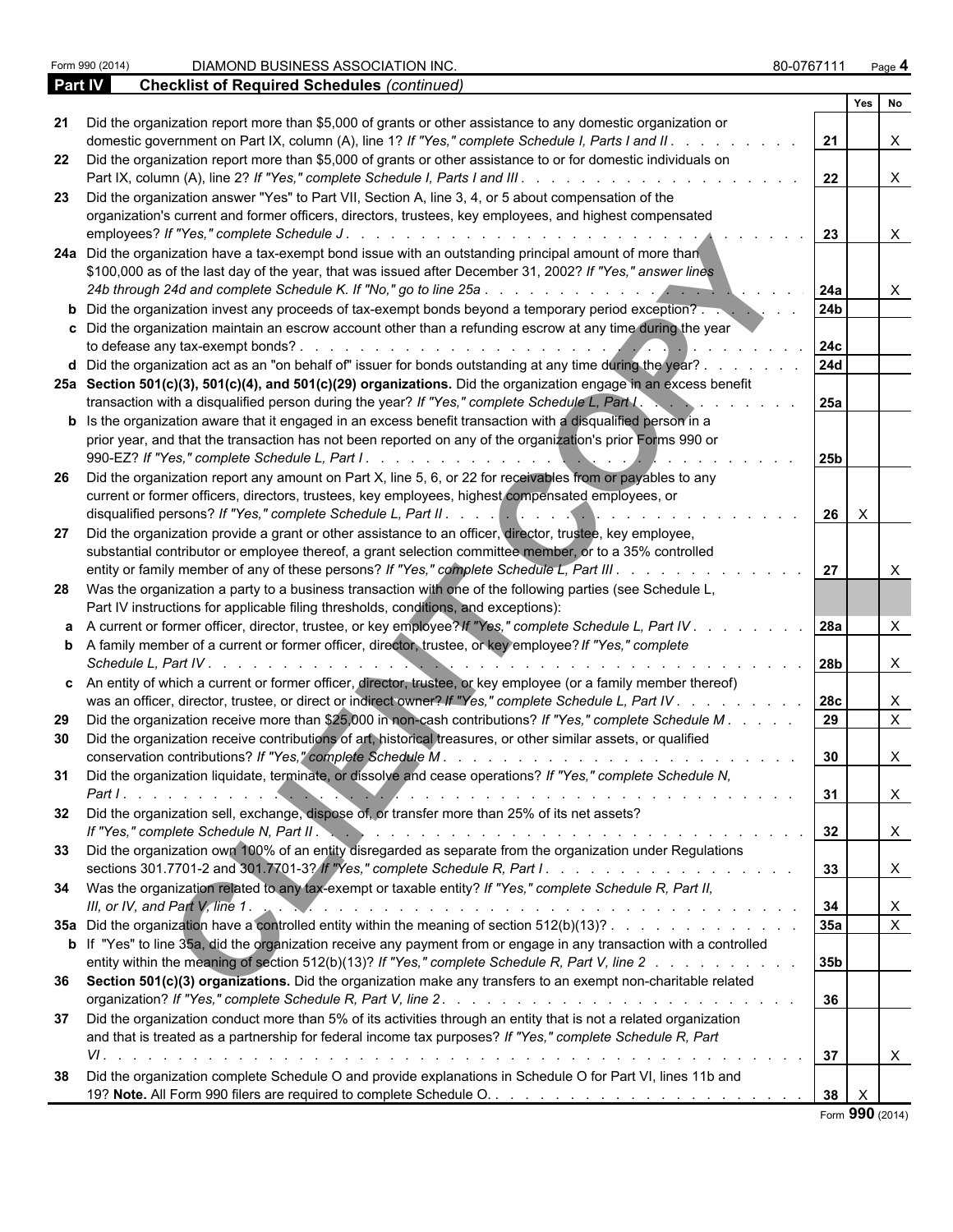|               | Form 990 (2014) | DIAMOND BUSINESS ASSOCIATION INC.                                                                                                                                                                                                      | 80-0767111      | Page $5$         |  |
|---------------|-----------------|----------------------------------------------------------------------------------------------------------------------------------------------------------------------------------------------------------------------------------------|-----------------|------------------|--|
| <b>Part V</b> |                 | <b>Statements Regarding Other IRS Filings and Tax Compliance</b>                                                                                                                                                                       |                 |                  |  |
|               |                 | Check if Schedule O contains a response or note to any line in this Part V. .                                                                                                                                                          |                 |                  |  |
|               |                 |                                                                                                                                                                                                                                        |                 | Yes<br><b>No</b> |  |
|               |                 |                                                                                                                                                                                                                                        |                 |                  |  |
|               |                 | 1a<br>Enter the number reported in Box 3 of Form 1096. Enter -0- if not applicable<br>1 <sub>b</sub>                                                                                                                                   |                 |                  |  |
|               |                 | Enter the number of Forms W-2G included in line 1a. Enter -0- if not applicable                                                                                                                                                        |                 |                  |  |
|               |                 | Did the organization comply with backup withholding rules for reportable payments to vendors and reportable                                                                                                                            |                 |                  |  |
|               |                 |                                                                                                                                                                                                                                        | 1с              |                  |  |
|               |                 | 2a Enter the number of employees reported on Form W-3, Transmittal of Wage and Tax                                                                                                                                                     |                 |                  |  |
|               |                 | Statements, filed for the calendar year ending with or within the year covered by this return.<br>2a                                                                                                                                   |                 |                  |  |
|               |                 | <b>b</b> If at least one is reported on line 2a, did the organization file all required federal employment tax returns?                                                                                                                | 2b<br>$\times$  |                  |  |
|               |                 | Note. If the sum of lines 1a and 2a is greater than 250, you may be required to e-file. (see instructions)                                                                                                                             |                 |                  |  |
| За            |                 | Did the organization have unrelated business gross income of \$1,000 or more during the year?                                                                                                                                          | 3a              |                  |  |
|               |                 | If "Yes," has it filed a Form 990-T for this year? If "No" to line 3b, provide an explanation in Schedule O.                                                                                                                           | 3 <sub>b</sub>  |                  |  |
| 4a            |                 | At any time during the calendar year, did the organization have an interest in, or a signature or other authority                                                                                                                      |                 |                  |  |
|               |                 | over, a financial account in a foreign country (such as a bank account, securities account, or other financial                                                                                                                         |                 |                  |  |
|               | account)?.      |                                                                                                                                                                                                                                        | 4a              |                  |  |
|               |                 | <b>b</b> If "Yes," enter the name of the foreign country:                                                                                                                                                                              |                 |                  |  |
|               |                 | See instructions for filing requirements for FinCen Form 114, Report of Foreign Bank and Financial Accounts                                                                                                                            |                 |                  |  |
|               | (FBAR).         |                                                                                                                                                                                                                                        |                 |                  |  |
|               |                 | 5a Was the organization a party to a prohibited tax shelter transaction at any time during the tax year?.                                                                                                                              | 5a              |                  |  |
|               |                 | Did any taxable party notify the organization that it was or is a party to a prohibited tax shelter transaction? .                                                                                                                     | 5 <sub>b</sub>  |                  |  |
|               |                 | If "Yes" to line 5a or 5b, did the organization file Form 8886-T?                                                                                                                                                                      | 5 <sub>c</sub>  |                  |  |
| 6а            |                 | Does the organization have annual gross receipts that are normally greater than \$100,000, and did the                                                                                                                                 |                 |                  |  |
|               |                 | organization solicit any contributions that were not tax deductible as charitable contributions?.                                                                                                                                      | 6а              | X                |  |
|               |                 | <b>b</b> If "Yes," did the organization include with every solicitation an express statement that such contributions or                                                                                                                |                 |                  |  |
|               |                 | gifts were not tax deductible?.                                                                                                                                                                                                        | 6b.             |                  |  |
|               |                 | Organizations that may receive deductible contributions under section 170(c).                                                                                                                                                          |                 |                  |  |
|               |                 | Did the organization receive a payment in excess of \$75 made partly as a contribution and partly for goods                                                                                                                            |                 |                  |  |
|               |                 | and services provided to the payor?.<br><u>Alexander and the second property of the second property</u>                                                                                                                                | 7a              |                  |  |
|               |                 | "Yes," did the organization notify the donor of the value of the goods or services provided?                                                                                                                                           | 7 <sub>b</sub>  |                  |  |
|               |                 | Did the organization sell, exchange, or otherwise dispose of tangible personal property for which it was                                                                                                                               |                 |                  |  |
|               |                 | required to file Form 8282?                                                                                                                                                                                                            | 7c              |                  |  |
|               |                 | <b>7d</b><br>"Yes," indicate the number of Forms 8282 filed during the year $\dots \dots \dots \dots \dots$                                                                                                                            |                 |                  |  |
|               |                 | Did the organization receive any funds, directly or indirectly, to pay premiums on a personal benefit contract?                                                                                                                        | 7e              |                  |  |
|               |                 | Did the organization, during the year, pay premiums, directly or indirectly, on a personal benefit contract? .                                                                                                                         | 7f              |                  |  |
|               |                 | If the organization received a contribution of qualified intellectual property, did the organization file Form 8899 as required?.                                                                                                      | 7g              |                  |  |
|               |                 | If the organization received a contribution of cars, boats, airplanes, or other vehicles, did the organization file a Form 1098-C?.                                                                                                    | 7h              |                  |  |
| 8             |                 | Sponsoring organizations maintaining donor advised funds. Did a donor advised fund maintained by the                                                                                                                                   |                 |                  |  |
|               |                 | sponsoring organization have excess business holdings at any time during the year?                                                                                                                                                     | 8               |                  |  |
| 9             |                 | Sponsoring organizations maintaining donor advised funds.                                                                                                                                                                              |                 |                  |  |
| а             |                 | Did the sponsoring organization make any taxable distributions under section 4966?                                                                                                                                                     | 9a              |                  |  |
| b             |                 | Did the sponsoring organization make a distribution to a donor, donor advisor, or related person?                                                                                                                                      | 9 <sub>b</sub>  |                  |  |
| 10            |                 | Section 501(c)(7) organizations. Entery                                                                                                                                                                                                |                 |                  |  |
| а             |                 | 10a<br>Initiation fees and capital contributions included on Part VIII, line 12                                                                                                                                                        |                 |                  |  |
|               |                 | 10 <sub>b</sub><br>Gross receipts, included on Form 990, Part VIII, line 12, for public use of club facilities                                                                                                                         |                 |                  |  |
|               |                 |                                                                                                                                                                                                                                        |                 |                  |  |
| 11            |                 | Section 501(c)(12) organizations. Enter:<br>11a                                                                                                                                                                                        |                 |                  |  |
| а             |                 |                                                                                                                                                                                                                                        |                 |                  |  |
|               |                 | Gross income from other sources (Do not net amounts due or paid to other sources                                                                                                                                                       |                 |                  |  |
|               |                 | against amounts due or received from them.). The state of the state of the state of the state of the state of the state of the state of the state of the state of the state of the state of the state of the state of the stat<br> 11b |                 |                  |  |
| 12a           |                 | Section 4947(a)(1) non-exempt charitable trusts. Is the organization filing Form 990 in lieu of Form 1041?                                                                                                                             | 12a             |                  |  |
| $\mathbf b$   |                 | 12 <sub>b</sub><br>If "Yes," enter the amount of tax-exempt interest received or accrued during the year                                                                                                                               |                 |                  |  |
| 13            |                 | Section 501(c)(29) qualified nonprofit health insurance issuers.                                                                                                                                                                       |                 |                  |  |
|               |                 | a Is the organization licensed to issue qualified health plans in more than one state?                                                                                                                                                 | 13a             |                  |  |
|               |                 | Note. See the instructions for additional information the organization must report on Schedule O.                                                                                                                                      |                 |                  |  |
|               |                 | <b>b</b> Enter the amount of reserves the organization is required to maintain by the states in which                                                                                                                                  |                 |                  |  |
|               |                 | 13b                                                                                                                                                                                                                                    |                 |                  |  |
| C             |                 | 13 <sub>c</sub>                                                                                                                                                                                                                        |                 |                  |  |
| 14a           |                 | Did the organization receive any payments for indoor tanning services during the tax year?                                                                                                                                             | 14a             |                  |  |
|               |                 | <b>b</b> If "Yes," has it filed a Form 720 to report these payments? If "No," provide an explanation in Schedule O.                                                                                                                    | 14 <sub>b</sub> |                  |  |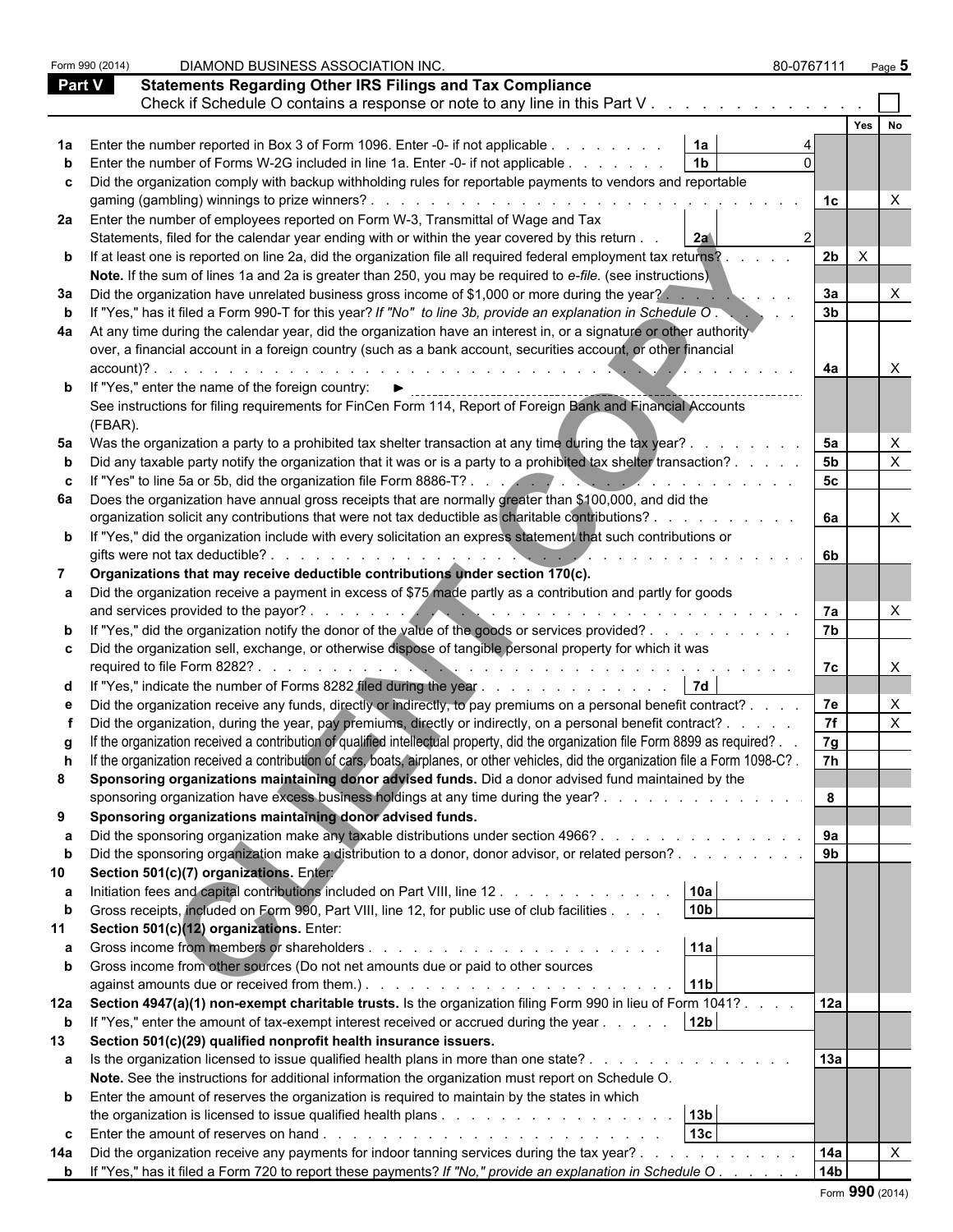|    | DIAMOND BUSINESS ASSOCIATION INC.<br>80-0767111<br>Form 990 (2014)<br>Governance, Management, and Disclosure For each "Yes" response to lines 2 through 7b below, and for a "No"<br><b>Part VI</b><br>response to line 8a, 8b, or 10b below, describe the circumstances, processes, or changes in Schedule O. See instructions.<br>Check if Schedule O contains a response or note to any line in this Part VI. |                        |              | Page $6$                     |  |
|----|-----------------------------------------------------------------------------------------------------------------------------------------------------------------------------------------------------------------------------------------------------------------------------------------------------------------------------------------------------------------------------------------------------------------|------------------------|--------------|------------------------------|--|
|    | <b>Section A. Governing Body and Management</b>                                                                                                                                                                                                                                                                                                                                                                 |                        |              |                              |  |
|    |                                                                                                                                                                                                                                                                                                                                                                                                                 |                        | Yes          |                              |  |
|    | 1a Enter the number of voting members of the governing body at the end of the tax year.<br>1a<br>If there are material differences in voting rights among members of the governing body, or<br>if the governing body delegated broad authority to an executive committee or similar                                                                                                                             |                        |              |                              |  |
|    | committee, explain in Schedule O.                                                                                                                                                                                                                                                                                                                                                                               |                        |              |                              |  |
|    | Enter the number of voting members included in line 1a, above, who are independent.<br>Did any officer, director, trustee, or key employee have a family relationship or a business relationship with                                                                                                                                                                                                           | $\overline{2}$         |              | X                            |  |
|    | Did the organization delegate control over management duties customarily performed by or under the direct<br>supervision of officers, directors, or trustees, or key employees to a management company or other person?                                                                                                                                                                                         | $\mathbf{3}$           |              | X                            |  |
|    | Did the organization make any significant changes to its governing documents since the prior Form 990 was filed?                                                                                                                                                                                                                                                                                                | $\overline{4}$         |              | $\pmb{\times}$               |  |
|    | Did the organization become aware during the year of a significant diversion of the organization's assets?                                                                                                                                                                                                                                                                                                      | 5                      |              | $\mathsf{X}$                 |  |
|    |                                                                                                                                                                                                                                                                                                                                                                                                                 | 6                      |              | $\mathsf{X}$                 |  |
|    | 7a Did the organization have members, stockholders, or other persons who had the power to elect or appoint                                                                                                                                                                                                                                                                                                      |                        |              |                              |  |
|    |                                                                                                                                                                                                                                                                                                                                                                                                                 | <b>7a</b>              |              | X                            |  |
|    | <b>b</b> Are any governance decisions of the organization reserved to (or subject to approval by) members,                                                                                                                                                                                                                                                                                                      | 7b                     |              | X                            |  |
|    | Did the organization contemporaneously document the meetings held or written actions undertaken during                                                                                                                                                                                                                                                                                                          |                        |              |                              |  |
|    | the year by the following:                                                                                                                                                                                                                                                                                                                                                                                      |                        |              |                              |  |
|    |                                                                                                                                                                                                                                                                                                                                                                                                                 | 8а                     | $\mathsf{X}$ |                              |  |
|    | Each committee with authority to act on behalf of the governing body?<br>and the set of the set of the set of the set of the set of the set of the set of the set of the set of the set of the set of the set of the set of the                                                                                                                                                                                 | 8 <sub>b</sub>         | $\mathsf{X}$ |                              |  |
|    | Is there any officer, director, trustee, or key employee listed in Part VII, Section A, who cannot be reached<br>at the organization's mailing address? If "Yes," provide the names and addresses in Schedule O.                                                                                                                                                                                                | 9                      |              |                              |  |
|    | Section B. Policies (This Section B requests information about policies not required by the Internal Revenue Code.)                                                                                                                                                                                                                                                                                             |                        |              |                              |  |
|    |                                                                                                                                                                                                                                                                                                                                                                                                                 |                        |              | Yes No                       |  |
|    |                                                                                                                                                                                                                                                                                                                                                                                                                 | 10a                    |              | $\times$                     |  |
|    | b If "Yes," did the organization have written policies and procedures governing the activities of such chapters,                                                                                                                                                                                                                                                                                                |                        |              |                              |  |
|    | affiliates, and branches to ensure their operations are consistent with the organization's exempt purposes? .                                                                                                                                                                                                                                                                                                   | 10 <sub>b</sub><br>11a |              |                              |  |
|    | 11a Has the organization provided a complete copy of this Form 990 to all members of its governing body before filing the form?.<br><b>b</b> Describe in Schedule O the process, if any, used by the organization to review this Form 990.                                                                                                                                                                      |                        |              | $\times$                     |  |
|    | 12a Did the organization have a written conflict of interest policy? If "No," go to line 13.                                                                                                                                                                                                                                                                                                                    | 12a                    | $\mathsf{X}$ |                              |  |
|    | b Were officers, directors, or trustees, and key employees required to disclose annually interests that could give rise to conflicts?                                                                                                                                                                                                                                                                           | 12 <sub>b</sub>        | $\mathsf{X}$ |                              |  |
|    | c Did the organization regularly and consistently monitor and enforce compliance with the policy? If "Yes,"                                                                                                                                                                                                                                                                                                     |                        |              |                              |  |
|    | describe in Schedule O how this was done.                                                                                                                                                                                                                                                                                                                                                                       | 12c                    | $\mathsf{X}$ |                              |  |
| 13 |                                                                                                                                                                                                                                                                                                                                                                                                                 | 13                     |              | $\mathsf{X}$<br>$\mathsf{x}$ |  |
|    | Did the organization have a written document retention and destruction policy?<br>15 Did the process for determining compensation of the following persons include a review and approval by                                                                                                                                                                                                                     | 14                     |              |                              |  |
|    | independent persons, comparability data, and contemporaneous substantiation of the deliberation and decision?                                                                                                                                                                                                                                                                                                   |                        |              |                              |  |
|    |                                                                                                                                                                                                                                                                                                                                                                                                                 |                        |              | $\times$                     |  |
|    |                                                                                                                                                                                                                                                                                                                                                                                                                 | 15b                    |              | $\mathsf{X}$                 |  |
|    | If "Yes" to line 15a or 15b, describe the process in Schedule O (see instructions).                                                                                                                                                                                                                                                                                                                             |                        |              |                              |  |
|    | 16a Did the organization invest in, contribute assets to, or participate in a joint venture or similar arrangement                                                                                                                                                                                                                                                                                              |                        |              |                              |  |
|    | with a taxable entity during the year?.<br>and the contract of the contract of the contract of the contract of the contract of the contract of the contract of the contract of the contract of the contract of the contract of the contract of the contract of the contra<br><b>b</b> If "Yes," did the organization follow a written policy or procedure requiring the organization to evaluate its            | <b>16a</b>             |              | X                            |  |
|    | participation in joint venture arrangements under applicable federal tax law, and take steps to safeguard                                                                                                                                                                                                                                                                                                       |                        |              |                              |  |
|    | <b>Section C. Disclosure</b>                                                                                                                                                                                                                                                                                                                                                                                    | l 16b                  |              |                              |  |
| 17 | List the states with which a copy of this Form 990 is required to be filed<br>$\triangleright$ CA                                                                                                                                                                                                                                                                                                               |                        |              |                              |  |
| 18 | Section 6104 requires an organization to make its Forms 1023 (or 1024 if applicable), 990, and 990-T (Section 501(c)(3)s only)                                                                                                                                                                                                                                                                                  |                        |              |                              |  |
|    | available for public inspection. Indicate how you made these available. Check all that apply.                                                                                                                                                                                                                                                                                                                   |                        |              |                              |  |
|    | Another's website<br>X Upon request<br>Own website<br>Other (explain in Schedule O)                                                                                                                                                                                                                                                                                                                             |                        |              |                              |  |
| 19 | Describe in Schedule O whether (and if so, how) the organization made its governing documents, conflict of interest policy, and<br>financial statements available to the public during the tax year.                                                                                                                                                                                                            |                        |              |                              |  |
| 20 | State the name, address, and telephone number of the person who possesses the organization's books and records:<br><b>CARLOS VASQUEZ</b><br>619-764-6245                                                                                                                                                                                                                                                        |                        |              |                              |  |
|    | 415 EUCLID AVENUE, SAN DIEGO, CA 92114                                                                                                                                                                                                                                                                                                                                                                          |                        |              |                              |  |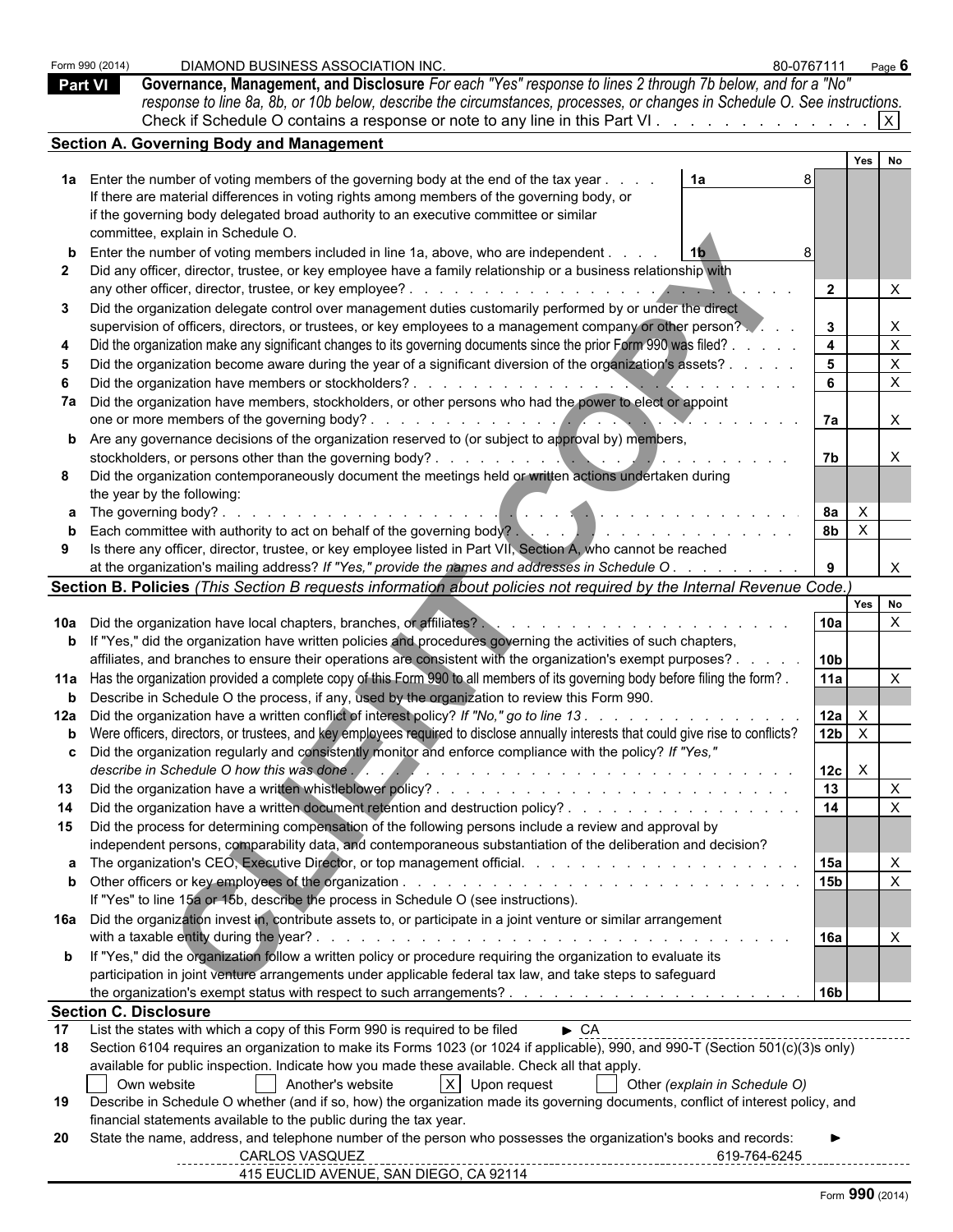| Form 990 (2014)                                                                                                                   | DIAMOND BUSINESS ASSOCIATION INC.                                                                                              | 80-0767111 | Page. |  |  |  |
|-----------------------------------------------------------------------------------------------------------------------------------|--------------------------------------------------------------------------------------------------------------------------------|------------|-------|--|--|--|
| <b>Part VII</b>                                                                                                                   | <b>Compensation of Officers, Directors, Trustees, Key Employees, Highest Compensated</b>                                       |            |       |  |  |  |
|                                                                                                                                   | <b>Employees, and Independent Contractors</b><br>Check if Schedule O contains a response or note to any line in this Part VII. |            |       |  |  |  |
| <b>Section A.</b>                                                                                                                 | Officers, Directors, Trustees, Key Employees, and Highest Compensated Employees                                                |            |       |  |  |  |
| de Osmalate this tehle fer ell nemere remuined te ha listed. Deneut componentian fer the celendary user coding with an within the |                                                                                                                                |            |       |  |  |  |

**1a** Complete this table for all persons required to be listed. Report compensation for the calendar year ending with or within the organization's tax year.

List all of the organization's **current** officers, directors, trustees (whether individuals or organizations), regardless of amount of compensation. Enter -0- in columns (D), (E), and (F) if no compensation was paid.

| List all of the organization's current key employees, if any. See instructions for definition of "key employee."<br>List the organization's five current highest compensated employees (other than an officer, director, trustee, or key employee)<br>who received reportable compensation (Box 5 of Form W-2 and/or Box 7 of Form 1099-MISC) of more than \$100,000 from the<br>organization and any related organizations. |                                                                |                                   |                          |          |              |                                                                                                 |        |                                           |                                                   |                                                                          |
|------------------------------------------------------------------------------------------------------------------------------------------------------------------------------------------------------------------------------------------------------------------------------------------------------------------------------------------------------------------------------------------------------------------------------|----------------------------------------------------------------|-----------------------------------|--------------------------|----------|--------------|-------------------------------------------------------------------------------------------------|--------|-------------------------------------------|---------------------------------------------------|--------------------------------------------------------------------------|
| • List all of the organization's former officers, key employees, and highest compensated employees who received more than<br>\$100,000 of reportable compensation from the organization and any related organizations.                                                                                                                                                                                                       |                                                                |                                   |                          |          |              |                                                                                                 |        |                                           |                                                   |                                                                          |
| • List all of the organization's former directors or trustees that received, in the capacity as a former director or trustee of the<br>organization, more than \$10,000 of reportable compensation from the organization and any related organizations.                                                                                                                                                                      |                                                                |                                   |                          |          |              |                                                                                                 |        |                                           |                                                   |                                                                          |
| List persons in the following order: individual trustees or directors; institutional trustees; officers; key employees; highest<br>compensated employees; and former such persons.                                                                                                                                                                                                                                           |                                                                |                                   |                          |          |              |                                                                                                 |        |                                           |                                                   |                                                                          |
| $\times$<br>Check this box if neither the organization nor any related organization compensated any current officer, director, or trustee.                                                                                                                                                                                                                                                                                   |                                                                |                                   |                          |          |              |                                                                                                 |        |                                           |                                                   |                                                                          |
| (A)<br>Name and Title                                                                                                                                                                                                                                                                                                                                                                                                        | (B)<br>Average<br>hours per<br>week (list any                  |                                   |                          | Position | (C)          | (do not check more than one<br>box, unless person is both an<br>officer and a director/trustee) |        | (D)<br>Reportable<br>compensation<br>from | (E)<br>Reportable<br>compensation<br>from related | (F)<br>Estimated<br>amount of<br>other                                   |
|                                                                                                                                                                                                                                                                                                                                                                                                                              | hours for<br>related<br>organizations<br>below dotted<br>line) | or director<br>Individual trustee | Institutional<br>trustee | Officer  | Key employee | Highest compensated<br>employee                                                                 | Former | the<br>organization<br>(W-2/1099-MISC)    | organizations<br>(W-2/1099-MISC)                  | compensation<br>from the<br>organization<br>and related<br>organizations |
| (1) CARLOS VASQUEZ<br><b>PRESIDENT</b>                                                                                                                                                                                                                                                                                                                                                                                       | 2.00<br>0.00                                                   | X                                 |                          | X        |              |                                                                                                 |        | 0                                         | 0                                                 | 0                                                                        |
| <b>MARCO ORTIZ</b><br>(2)<br><b>VICE PRESIDENT</b>                                                                                                                                                                                                                                                                                                                                                                           | 2.00<br>0.00                                                   | $\mathsf{X}$                      |                          | Χ        |              |                                                                                                 |        | 0                                         | 0                                                 | 0                                                                        |
| (3) TONY ARAIZA<br><b>TREASURER</b>                                                                                                                                                                                                                                                                                                                                                                                          | 2.00<br>0.00                                                   | X                                 |                          | X        |              |                                                                                                 |        | 0                                         | 0                                                 | 0                                                                        |
| (4) STEPHEN WALTERS<br><b>MEMBER</b>                                                                                                                                                                                                                                                                                                                                                                                         | 1.00<br>0.00                                                   | X                                 |                          |          |              |                                                                                                 |        | 0                                         | 0                                                 | 0                                                                        |
| (5) HUGH MUHAMMAD<br><b>MEMBER</b>                                                                                                                                                                                                                                                                                                                                                                                           | 1.00<br>0.00                                                   | X                                 |                          |          |              |                                                                                                 |        | 0                                         | 0                                                 | 0                                                                        |
| (6) VENUS MOLINA<br><b>MEMBER</b>                                                                                                                                                                                                                                                                                                                                                                                            | 1.00<br>0.00                                                   | X                                 |                          |          |              |                                                                                                 |        | 0                                         | 0                                                 | 0                                                                        |
| (7) MARION McCORD<br><b>MEMBER</b>                                                                                                                                                                                                                                                                                                                                                                                           | 1.00<br>0.00                                                   | X                                 |                          |          |              |                                                                                                 |        | 0                                         | 0                                                 | 0                                                                        |
| (8) DORA MENDIVIL ANGULO<br><b>MEMBER</b>                                                                                                                                                                                                                                                                                                                                                                                    | 1.00<br>0.00                                                   | X                                 |                          |          |              |                                                                                                 |        | 0                                         | 0                                                 | 0                                                                        |
| (9)                                                                                                                                                                                                                                                                                                                                                                                                                          |                                                                |                                   |                          |          |              |                                                                                                 |        |                                           |                                                   |                                                                          |
| (10)                                                                                                                                                                                                                                                                                                                                                                                                                         |                                                                |                                   |                          |          |              |                                                                                                 |        |                                           |                                                   |                                                                          |
| (11)                                                                                                                                                                                                                                                                                                                                                                                                                         |                                                                |                                   |                          |          |              |                                                                                                 |        |                                           |                                                   |                                                                          |
| (12)                                                                                                                                                                                                                                                                                                                                                                                                                         |                                                                |                                   |                          |          |              |                                                                                                 |        |                                           |                                                   |                                                                          |
| (13)                                                                                                                                                                                                                                                                                                                                                                                                                         |                                                                |                                   |                          |          |              |                                                                                                 |        |                                           |                                                   |                                                                          |
| (14)                                                                                                                                                                                                                                                                                                                                                                                                                         |                                                                |                                   |                          |          |              |                                                                                                 |        |                                           |                                                   |                                                                          |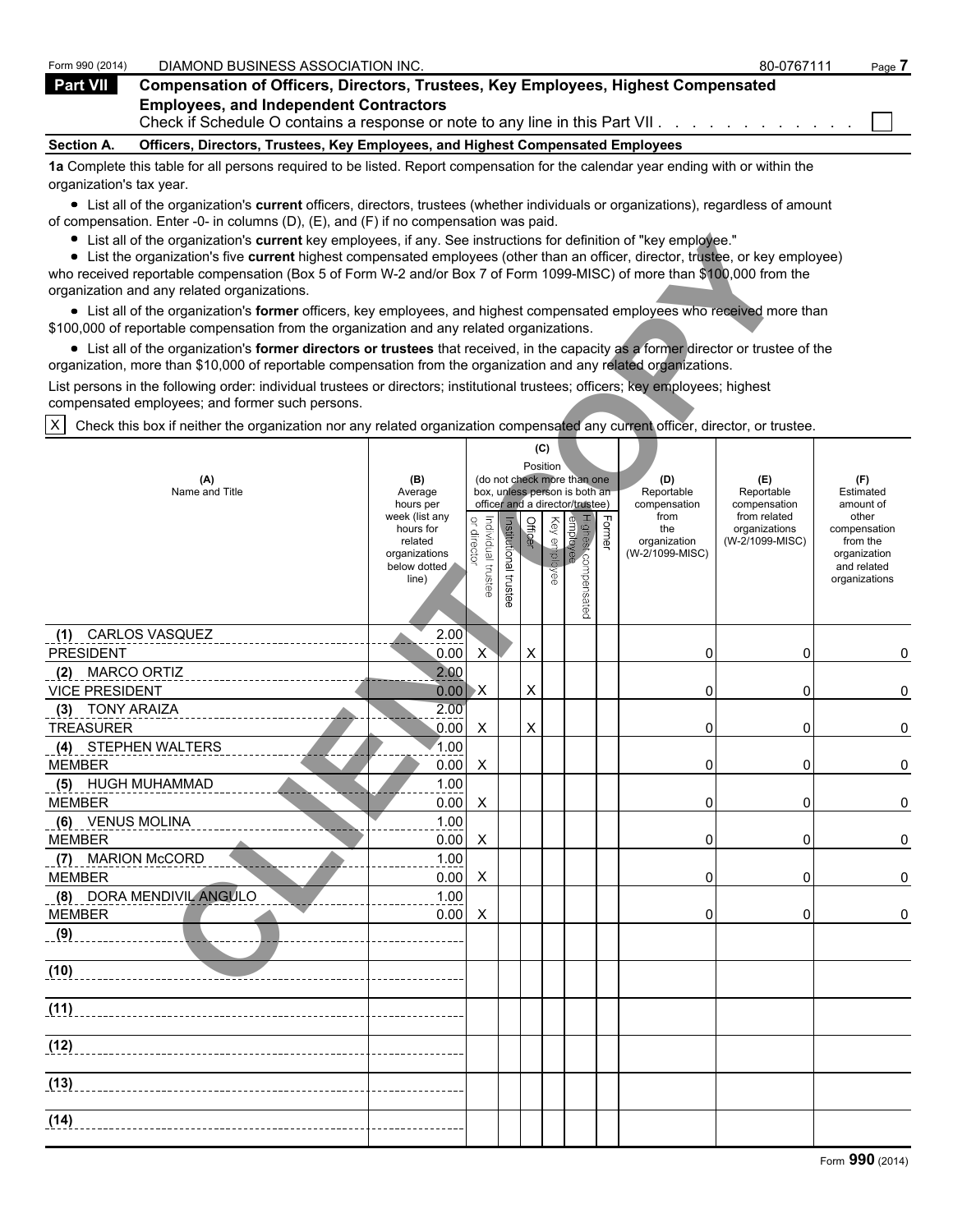|              | Form 990 (2014)<br>DIAMOND BUSINESS ASSOCIATION INC.                                                                                                                                                                                                                                                                                             |                                                                                                                 |                                    |                       |                |                 |                                                                                                                                                              |        |                                                                                     | 80-0767111                                                                            | Page 8                                                                                                             |
|--------------|--------------------------------------------------------------------------------------------------------------------------------------------------------------------------------------------------------------------------------------------------------------------------------------------------------------------------------------------------|-----------------------------------------------------------------------------------------------------------------|------------------------------------|-----------------------|----------------|-----------------|--------------------------------------------------------------------------------------------------------------------------------------------------------------|--------|-------------------------------------------------------------------------------------|---------------------------------------------------------------------------------------|--------------------------------------------------------------------------------------------------------------------|
|              | <b>Part VII</b><br>Section A. Officers, Directors, Trustees, Key Employees, and Highest Compensated Employees (continued)                                                                                                                                                                                                                        |                                                                                                                 |                                    |                       |                |                 |                                                                                                                                                              |        |                                                                                     |                                                                                       |                                                                                                                    |
|              | (A)<br>Name and title                                                                                                                                                                                                                                                                                                                            | (B)<br>Average<br>hours per<br>week (list any<br>hours for<br>related<br>organizations<br>below dotted<br>line) | or director<br>Individual trustee  | Institutional trustee | <b>Officer</b> | (C)<br>Position | (do not check more than one<br>box, unless person is both an<br>officer and a director/trustee)<br>Highest comper<br>employee<br>Key employee<br>compensated | Former | (D)<br>Reportable<br>compensation<br>from<br>the<br>organization<br>(W-2/1099-MISC) | (E)<br>Reportable<br>compensation<br>from related<br>organizations<br>(W-2/1099-MISC) | (F)<br>Estimated<br>amount of<br>other<br>compensation<br>from the<br>organization<br>and related<br>organizations |
| (15)         |                                                                                                                                                                                                                                                                                                                                                  |                                                                                                                 |                                    |                       |                |                 |                                                                                                                                                              |        |                                                                                     |                                                                                       |                                                                                                                    |
|              |                                                                                                                                                                                                                                                                                                                                                  |                                                                                                                 |                                    |                       |                |                 |                                                                                                                                                              |        |                                                                                     |                                                                                       |                                                                                                                    |
| (16)         |                                                                                                                                                                                                                                                                                                                                                  |                                                                                                                 |                                    |                       |                |                 |                                                                                                                                                              |        |                                                                                     |                                                                                       |                                                                                                                    |
|              |                                                                                                                                                                                                                                                                                                                                                  |                                                                                                                 |                                    |                       |                |                 |                                                                                                                                                              |        |                                                                                     |                                                                                       |                                                                                                                    |
|              | (18)                                                                                                                                                                                                                                                                                                                                             |                                                                                                                 |                                    |                       |                |                 |                                                                                                                                                              |        |                                                                                     |                                                                                       |                                                                                                                    |
| (19)         |                                                                                                                                                                                                                                                                                                                                                  |                                                                                                                 |                                    |                       |                |                 |                                                                                                                                                              |        |                                                                                     |                                                                                       |                                                                                                                    |
| (20)         |                                                                                                                                                                                                                                                                                                                                                  |                                                                                                                 |                                    |                       |                |                 |                                                                                                                                                              |        |                                                                                     |                                                                                       |                                                                                                                    |
| (21)         |                                                                                                                                                                                                                                                                                                                                                  |                                                                                                                 |                                    |                       |                |                 |                                                                                                                                                              |        |                                                                                     |                                                                                       |                                                                                                                    |
| (22)         |                                                                                                                                                                                                                                                                                                                                                  |                                                                                                                 |                                    |                       |                |                 |                                                                                                                                                              |        |                                                                                     |                                                                                       |                                                                                                                    |
|              |                                                                                                                                                                                                                                                                                                                                                  |                                                                                                                 |                                    |                       |                |                 |                                                                                                                                                              |        |                                                                                     |                                                                                       |                                                                                                                    |
|              | <u>(24)</u> ___________________________________                                                                                                                                                                                                                                                                                                  |                                                                                                                 |                                    |                       |                |                 |                                                                                                                                                              |        |                                                                                     |                                                                                       |                                                                                                                    |
| (25)         |                                                                                                                                                                                                                                                                                                                                                  |                                                                                                                 |                                    |                       |                |                 |                                                                                                                                                              |        |                                                                                     |                                                                                       |                                                                                                                    |
| 1b           | Total from continuation sheets to Part VII, Section A. ▶<br>Total (add lines 1b and 1c). $\qquad \qquad$ $\qquad \qquad$ $\qquad \qquad$ $\qquad \qquad$ $\qquad \qquad$<br>2 Total number of individuals (including but not limited to those listed above) who received more than \$100,000 of<br>reportable compensation from the organization |                                                                                                                 | $\mathbb{Z}$ $\blacktriangleright$ |                       | 0              |                 |                                                                                                                                                              |        | $\mathbf{0}$<br>$\mathbf{0}$<br>$\Omega$                                            | $\mathbf 0$<br>$\mathbf 0$<br>$\Omega$                                                | 0<br>0<br>$\Omega$                                                                                                 |
| 3            | Did the organization list any former officer, director, or trustee, key employee, or highest compensated<br>employee on line 1a? If "Yes," complete Schedule J for such individual                                                                                                                                                               |                                                                                                                 |                                    |                       |                |                 |                                                                                                                                                              |        |                                                                                     |                                                                                       | Yes No<br>3<br>X                                                                                                   |
| 4            | For any individual listed on line 1a, is the sum of reportable compensation and other compensation from<br>the organization and related organizations greater than \$150,000? If "Yes," complete Schedule J for such                                                                                                                             |                                                                                                                 |                                    |                       |                |                 |                                                                                                                                                              |        |                                                                                     |                                                                                       | 4<br>X                                                                                                             |
| 5            | Did any person listed on line 1a receive or accrue compensation from any unrelated organization or individual<br>for services rendered to the organization? If "Yes," complete Schedule J for such person.                                                                                                                                       |                                                                                                                 |                                    |                       |                |                 |                                                                                                                                                              |        |                                                                                     |                                                                                       | X<br>5                                                                                                             |
| $\mathbf 1$  | <b>Section B. Independent Contractors</b><br>Complete this table for your five highest compensated independent contractors that received more than \$100,000 of<br>compensation from the organization. Report compensation for the calendar year ending with or within the organization's tax<br>year.                                           |                                                                                                                 |                                    |                       |                |                 |                                                                                                                                                              |        |                                                                                     |                                                                                       |                                                                                                                    |
|              | (A)<br>Name and business address                                                                                                                                                                                                                                                                                                                 |                                                                                                                 |                                    |                       |                |                 |                                                                                                                                                              |        | (B)<br>Description of services                                                      |                                                                                       | (C)<br>Compensation                                                                                                |
|              |                                                                                                                                                                                                                                                                                                                                                  |                                                                                                                 |                                    |                       |                |                 |                                                                                                                                                              |        |                                                                                     |                                                                                       | 0                                                                                                                  |
|              |                                                                                                                                                                                                                                                                                                                                                  |                                                                                                                 |                                    |                       |                |                 |                                                                                                                                                              |        |                                                                                     |                                                                                       | 0<br>0                                                                                                             |
|              |                                                                                                                                                                                                                                                                                                                                                  |                                                                                                                 |                                    |                       |                |                 |                                                                                                                                                              |        |                                                                                     |                                                                                       | 0<br>0                                                                                                             |
| $\mathbf{2}$ | Total number of independent contractors (including but not limited to those listed above) who received                                                                                                                                                                                                                                           |                                                                                                                 |                                    |                       |                |                 |                                                                                                                                                              |        |                                                                                     |                                                                                       |                                                                                                                    |

| more than \$100,000 of compensation from the organization |  |  |  |
|-----------------------------------------------------------|--|--|--|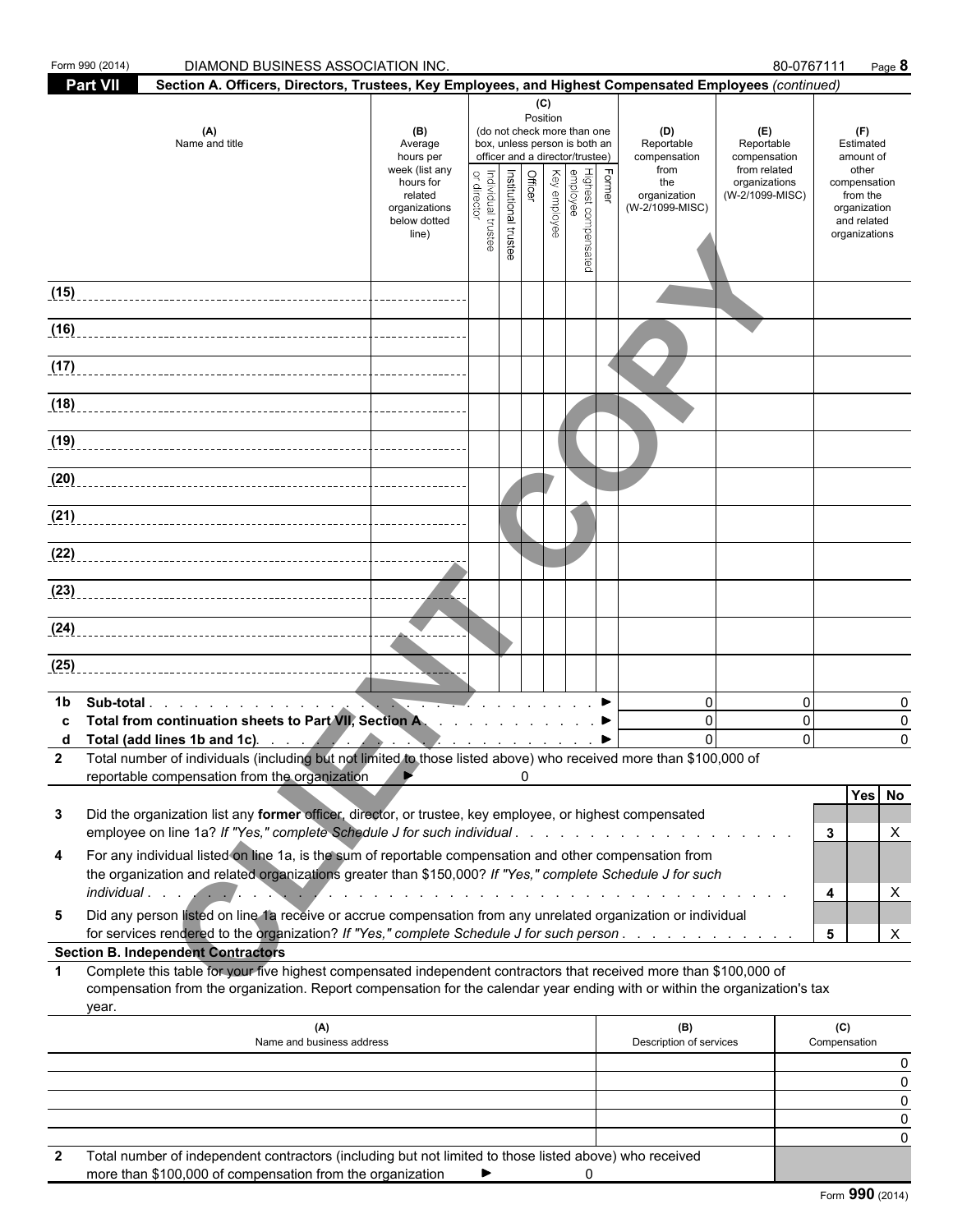| <b>Part VIII</b><br><b>Statement of Revenue</b><br>(C)<br>(B)<br>(D)<br>(A)<br>Unrelated<br>Revenue<br>Total revenue<br>Related or<br>excluded from<br>business<br>exempt<br>tax under sections<br>function<br>revenue<br>512-514<br>revenue<br> 1a <br>Federated campaigns<br>$\Omega$<br>1a<br>Contributions, Gifts, Grants<br>and Other Similar Amounts<br>1 <sub>b</sub><br>Membership dues<br>b<br> 1c <br>Fundraising events<br>c<br>1d<br>Related organizations<br>1e<br>Government grants (contributions)<br>84,643<br>е<br>All other contributions, gifts, grants, and<br>similar amounts not included above<br>1f<br>6,292<br>Noncash contributions included in lines 1a-1f:<br>\$<br>$\Omega$<br>$\blacktriangleright$<br>Total. Add lines 1a-1f<br>90,935<br><b>Business Code</b><br>Program Service Revenue<br>2a<br>0<br>$\Omega$<br>$\Omega$<br>All other program service revenue<br>$\blacktriangleright$<br>Total. Add lines 2a-2f.<br>Investment income (including dividends, interest, and<br>3<br>other similar amounts).<br>$\mathbf{0}$<br>$\overline{0}$<br>Income from investment of tax-exempt bond proceeds<br>4<br>$\Omega$<br>5<br>(i) Real<br>(ii) Personal<br>Gross rents<br>6а<br>Less: rental expenses<br>$\bullet$ 0<br>Rental income or (loss)<br>c<br>Net rental income or (loss)<br>0<br>(i) Securities<br>(ii) Other<br>Gross amount from sales of<br>7a<br>$\Omega$<br>assets other than inventory<br>Less: cost or other basis<br>and sales expenses<br>ΩÌ<br>c Gain or (loss).<br>Net gain or (loss).<br>$\blacktriangleright$<br>Other Revenue<br>Gross income from fundraising<br>8а<br>events (not including \$<br>of contributions reported on line 1c).<br>See Part IV, line 18.<br>Less: direct expenses<br>b<br>Net income or (loss) from fundraising events<br>9a Gross income from gaming activities.<br>See Part IV, line 19. $\therefore$ a<br>Less: direct expenses<br>$\mathbf b$<br>Net income or (loss) from gaming activities<br>$\Omega$<br>10a Gross sales of inventory, less<br>returns and allowances $\mathbf{a}$<br>c Net income or (loss) from sales of inventory<br>$\Omega$<br>Miscellaneous Revenue<br><b>Business Code</b><br>11a<br>0<br>$\Omega$<br>$\Omega$<br>$\Omega$<br>All other revenue<br>Total. Add lines 11a-11d ▶<br>$\Omega$<br>$\overline{0}$ | Form 990 (2014) |    | DIAMOND BUSINESS ASSOCIATION INC.  |        |          | 80-0767111 | Page 9 |
|--------------------------------------------------------------------------------------------------------------------------------------------------------------------------------------------------------------------------------------------------------------------------------------------------------------------------------------------------------------------------------------------------------------------------------------------------------------------------------------------------------------------------------------------------------------------------------------------------------------------------------------------------------------------------------------------------------------------------------------------------------------------------------------------------------------------------------------------------------------------------------------------------------------------------------------------------------------------------------------------------------------------------------------------------------------------------------------------------------------------------------------------------------------------------------------------------------------------------------------------------------------------------------------------------------------------------------------------------------------------------------------------------------------------------------------------------------------------------------------------------------------------------------------------------------------------------------------------------------------------------------------------------------------------------------------------------------------------------------------------------------------------------------------------------------------------------------------------------------------------------------------------------------------------------------------------------------------------------------------------------------------------------------------------------------------------------------------------------------------------------------------------------------------------------------------------------------------------------------------------------------------------------------------------------------------------------------|-----------------|----|------------------------------------|--------|----------|------------|--------|
|                                                                                                                                                                                                                                                                                                                                                                                                                                                                                                                                                                                                                                                                                                                                                                                                                                                                                                                                                                                                                                                                                                                                                                                                                                                                                                                                                                                                                                                                                                                                                                                                                                                                                                                                                                                                                                                                                                                                                                                                                                                                                                                                                                                                                                                                                                                                |                 |    |                                    |        |          |            |        |
|                                                                                                                                                                                                                                                                                                                                                                                                                                                                                                                                                                                                                                                                                                                                                                                                                                                                                                                                                                                                                                                                                                                                                                                                                                                                                                                                                                                                                                                                                                                                                                                                                                                                                                                                                                                                                                                                                                                                                                                                                                                                                                                                                                                                                                                                                                                                |                 |    |                                    |        |          |            |        |
|                                                                                                                                                                                                                                                                                                                                                                                                                                                                                                                                                                                                                                                                                                                                                                                                                                                                                                                                                                                                                                                                                                                                                                                                                                                                                                                                                                                                                                                                                                                                                                                                                                                                                                                                                                                                                                                                                                                                                                                                                                                                                                                                                                                                                                                                                                                                |                 |    |                                    |        |          |            |        |
|                                                                                                                                                                                                                                                                                                                                                                                                                                                                                                                                                                                                                                                                                                                                                                                                                                                                                                                                                                                                                                                                                                                                                                                                                                                                                                                                                                                                                                                                                                                                                                                                                                                                                                                                                                                                                                                                                                                                                                                                                                                                                                                                                                                                                                                                                                                                |                 |    |                                    |        |          |            |        |
|                                                                                                                                                                                                                                                                                                                                                                                                                                                                                                                                                                                                                                                                                                                                                                                                                                                                                                                                                                                                                                                                                                                                                                                                                                                                                                                                                                                                                                                                                                                                                                                                                                                                                                                                                                                                                                                                                                                                                                                                                                                                                                                                                                                                                                                                                                                                |                 |    |                                    |        |          |            |        |
|                                                                                                                                                                                                                                                                                                                                                                                                                                                                                                                                                                                                                                                                                                                                                                                                                                                                                                                                                                                                                                                                                                                                                                                                                                                                                                                                                                                                                                                                                                                                                                                                                                                                                                                                                                                                                                                                                                                                                                                                                                                                                                                                                                                                                                                                                                                                |                 |    |                                    |        |          |            |        |
| Form 990 (2014)                                                                                                                                                                                                                                                                                                                                                                                                                                                                                                                                                                                                                                                                                                                                                                                                                                                                                                                                                                                                                                                                                                                                                                                                                                                                                                                                                                                                                                                                                                                                                                                                                                                                                                                                                                                                                                                                                                                                                                                                                                                                                                                                                                                                                                                                                                                |                 | 12 | Total revenue. See instructions. ▶ | 90,935 | $\Omega$ |            |        |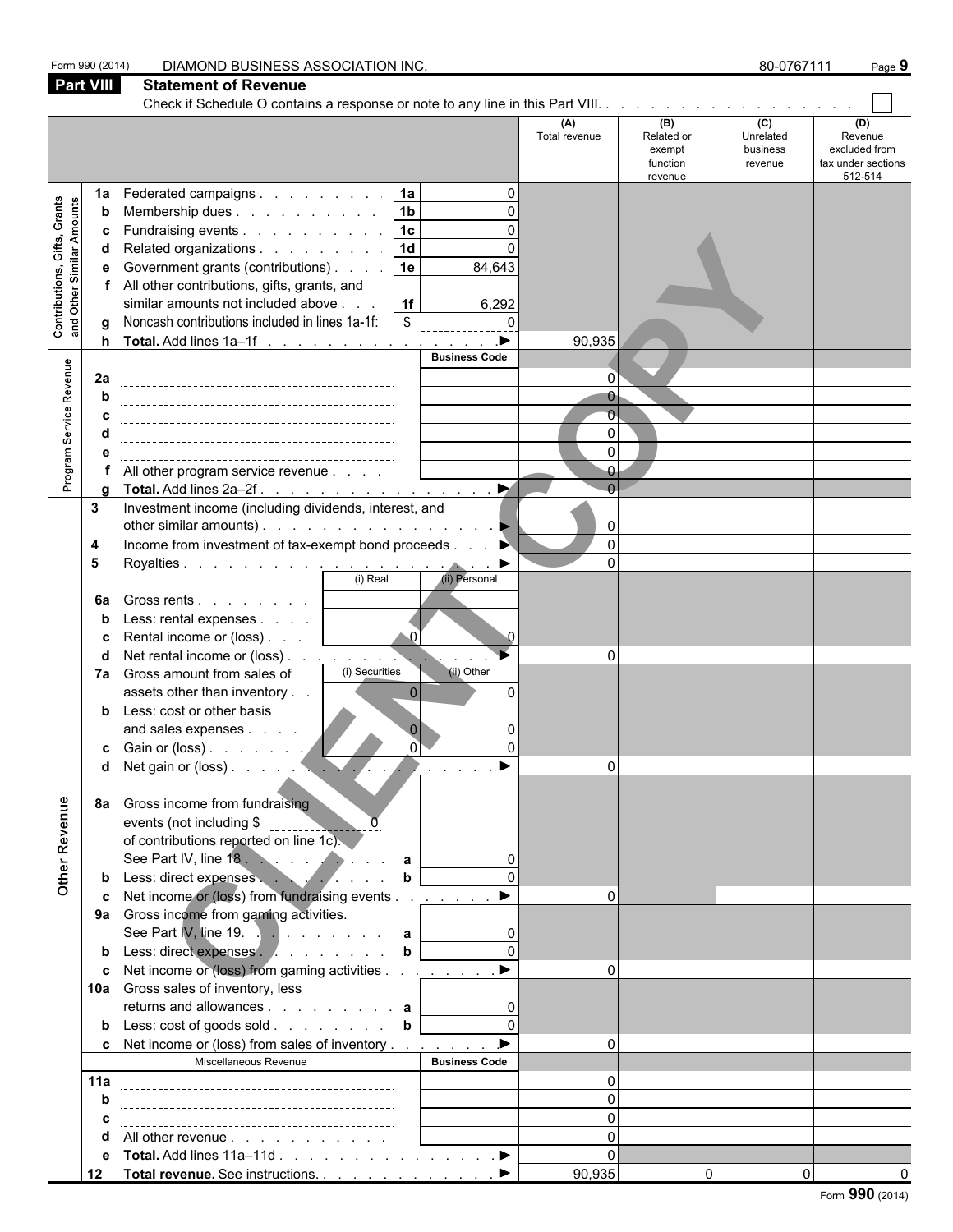### Form 990 (2014) DIAMOND BUSINESS ASSOCIATION INC. **80-0767111** Page 10

|              | Part IX<br><b>Statement of Functional Expenses</b>                                                                                                                                                                                                                             |                       |                                    |                                           |                                |  |  |  |  |
|--------------|--------------------------------------------------------------------------------------------------------------------------------------------------------------------------------------------------------------------------------------------------------------------------------|-----------------------|------------------------------------|-------------------------------------------|--------------------------------|--|--|--|--|
|              | Section 501(c)(3) and 501(c)(4) organizations must complete all columns. All other organizations must complete column (A).                                                                                                                                                     |                       |                                    |                                           |                                |  |  |  |  |
|              |                                                                                                                                                                                                                                                                                |                       |                                    |                                           |                                |  |  |  |  |
|              | Do not include amounts reported on lines 6b, 7b,<br>8b, 9b, and 10b of Part VIII.                                                                                                                                                                                              | (A)<br>Total expenses | (B)<br>Program service<br>expenses | (C)<br>Management and<br>general expenses | (D)<br>Fundraising<br>expenses |  |  |  |  |
| $\mathbf 1$  | Grants and other assistance to domestic organizations                                                                                                                                                                                                                          |                       |                                    |                                           |                                |  |  |  |  |
|              | domestic governments. See Part IV, line 21                                                                                                                                                                                                                                     | $\Omega$              |                                    |                                           |                                |  |  |  |  |
| $\mathbf{2}$ | Grants and other assistance to domestic                                                                                                                                                                                                                                        |                       |                                    |                                           |                                |  |  |  |  |
|              | individuals. See Part IV, line 22                                                                                                                                                                                                                                              | $\Omega$              |                                    |                                           |                                |  |  |  |  |
| 3            | Grants and other assistance to foreign                                                                                                                                                                                                                                         |                       |                                    |                                           |                                |  |  |  |  |
|              | organizations, foreign governments, and foreign                                                                                                                                                                                                                                |                       |                                    |                                           |                                |  |  |  |  |
|              | individuals. See Part IV, lines 15 and 16                                                                                                                                                                                                                                      | 0                     |                                    |                                           |                                |  |  |  |  |
|              | Benefits paid to or for members                                                                                                                                                                                                                                                |                       |                                    |                                           |                                |  |  |  |  |
| 5            | Compensation of current officers, directors,                                                                                                                                                                                                                                   |                       |                                    |                                           |                                |  |  |  |  |
|              | trustees, and key employees                                                                                                                                                                                                                                                    | $\Omega$              |                                    |                                           |                                |  |  |  |  |
| 6            | Compensation not included above, to disqualified                                                                                                                                                                                                                               |                       |                                    |                                           |                                |  |  |  |  |
|              | persons (as defined under section 4958(f)(1)) and                                                                                                                                                                                                                              |                       |                                    |                                           |                                |  |  |  |  |
|              | persons described in section 4958(c)(3)(B)                                                                                                                                                                                                                                     | 0                     |                                    |                                           |                                |  |  |  |  |
|              | Other salaries and wages                                                                                                                                                                                                                                                       | 29,207                |                                    |                                           |                                |  |  |  |  |
| 8            | Pension plan accruals and contributions (include                                                                                                                                                                                                                               | $\Omega$              |                                    |                                           |                                |  |  |  |  |
| 9            | section 401(k) and 403(b) employer contributions)<br>Other employee benefits                                                                                                                                                                                                   | 274                   |                                    |                                           |                                |  |  |  |  |
| 10           | Payroll taxes                                                                                                                                                                                                                                                                  | 3,347                 |                                    |                                           |                                |  |  |  |  |
| 11           | Fees for services (non-employees):                                                                                                                                                                                                                                             |                       |                                    |                                           |                                |  |  |  |  |
| a            | Management.                                                                                                                                                                                                                                                                    | 0                     |                                    |                                           |                                |  |  |  |  |
|              |                                                                                                                                                                                                                                                                                | $\overline{0}$        |                                    |                                           |                                |  |  |  |  |
|              |                                                                                                                                                                                                                                                                                | 8,280                 |                                    |                                           |                                |  |  |  |  |
| d            |                                                                                                                                                                                                                                                                                | $\Omega$              |                                    |                                           |                                |  |  |  |  |
| е            | Professional fundraising services. See Part IV, line 17.                                                                                                                                                                                                                       | $\Omega$              |                                    |                                           |                                |  |  |  |  |
|              |                                                                                                                                                                                                                                                                                | $\Omega$              |                                    |                                           |                                |  |  |  |  |
| g            | Other. (If line 11g amount exceeds 10% of line 25, column                                                                                                                                                                                                                      |                       |                                    |                                           |                                |  |  |  |  |
|              | (A) amount, list line 11g expenses on Schedule O.)                                                                                                                                                                                                                             | 7,787                 |                                    |                                           |                                |  |  |  |  |
| 12           |                                                                                                                                                                                                                                                                                | $\Omega$              |                                    |                                           |                                |  |  |  |  |
| 13           |                                                                                                                                                                                                                                                                                | 1,419                 |                                    |                                           |                                |  |  |  |  |
| 14           | <b>Contract</b>                                                                                                                                                                                                                                                                |                       |                                    |                                           |                                |  |  |  |  |
| 15           | Royalties<br>Occupancy<br>Travel<br>$\blacksquare$                                                                                                                                                                                                                             | $\Omega$              |                                    |                                           |                                |  |  |  |  |
| 16           |                                                                                                                                                                                                                                                                                | 8,654                 |                                    |                                           |                                |  |  |  |  |
| 17           |                                                                                                                                                                                                                                                                                | $\Omega$              |                                    |                                           |                                |  |  |  |  |
| 18           | Payments of travel or entertainment expenses<br>for any federal, state, or local public officials and the state of the state of the state of the state of the state of the state of the state of the state of the state of the state of the state of the state of the state of | 0                     |                                    |                                           |                                |  |  |  |  |
| 19           | Conferences, conventions, and meetings.                                                                                                                                                                                                                                        | $\Omega$              |                                    |                                           |                                |  |  |  |  |
| 20           | Interest.                                                                                                                                                                                                                                                                      | $\Omega$              |                                    |                                           |                                |  |  |  |  |
| 21           |                                                                                                                                                                                                                                                                                | $\Omega$              |                                    |                                           |                                |  |  |  |  |
| 22           | Depreciation, depletion, and amortization.                                                                                                                                                                                                                                     | $\Omega$              | $\Omega$                           | 0                                         |                                |  |  |  |  |
| 23           | Insurance in the contract of the contract of the contract of the contract of the contract of the contract of the contract of the contract of the contract of the contract of the contract of the contract of the contract of t                                                 | 2,834                 |                                    |                                           |                                |  |  |  |  |
| 24           | Other expenses. Itemize expenses not covered                                                                                                                                                                                                                                   |                       |                                    |                                           |                                |  |  |  |  |
|              | above (List miscellaneous expenses in line 24e. If                                                                                                                                                                                                                             |                       |                                    |                                           |                                |  |  |  |  |
|              | line 24e amount exceeds 10% of line 25, column                                                                                                                                                                                                                                 |                       |                                    |                                           |                                |  |  |  |  |
|              | (A) amount, list line 24e expenses on Schedule O.)                                                                                                                                                                                                                             |                       |                                    |                                           |                                |  |  |  |  |
| a            | PROGRAM; BANNERS, OUTREACH, PROMOTION                                                                                                                                                                                                                                          | 30,031                |                                    |                                           |                                |  |  |  |  |
| b            | DUES AND SUBSCRIPTIONS<br>------------------------                                                                                                                                                                                                                             | 450                   |                                    |                                           |                                |  |  |  |  |
| C.           | POSTAGE AND PRINTING<br>________________________________                                                                                                                                                                                                                       | 37                    |                                    |                                           |                                |  |  |  |  |
| d            | <b>TELEPHONE</b><br>-------------------------------------                                                                                                                                                                                                                      | 2,263                 |                                    |                                           |                                |  |  |  |  |
| e            | All other expenses<br>--------------------------------------                                                                                                                                                                                                                   |                       |                                    |                                           |                                |  |  |  |  |
| 25<br>26     | Total functional expenses. Add lines 1 through 24e<br>Joint costs. Complete this line only if the                                                                                                                                                                              | 94,583                | $\mathbf{0}$                       | $\Omega$                                  |                                |  |  |  |  |
|              | organization reported in column (B) joint costs                                                                                                                                                                                                                                |                       |                                    |                                           |                                |  |  |  |  |
|              | from a combined educational campaign and                                                                                                                                                                                                                                       |                       |                                    |                                           |                                |  |  |  |  |
|              | fundraising solicitation. Check here ▶   if                                                                                                                                                                                                                                    |                       |                                    |                                           |                                |  |  |  |  |
|              | following SOP 98-2 (ASC 958-720)                                                                                                                                                                                                                                               |                       |                                    |                                           |                                |  |  |  |  |
|              |                                                                                                                                                                                                                                                                                |                       |                                    |                                           |                                |  |  |  |  |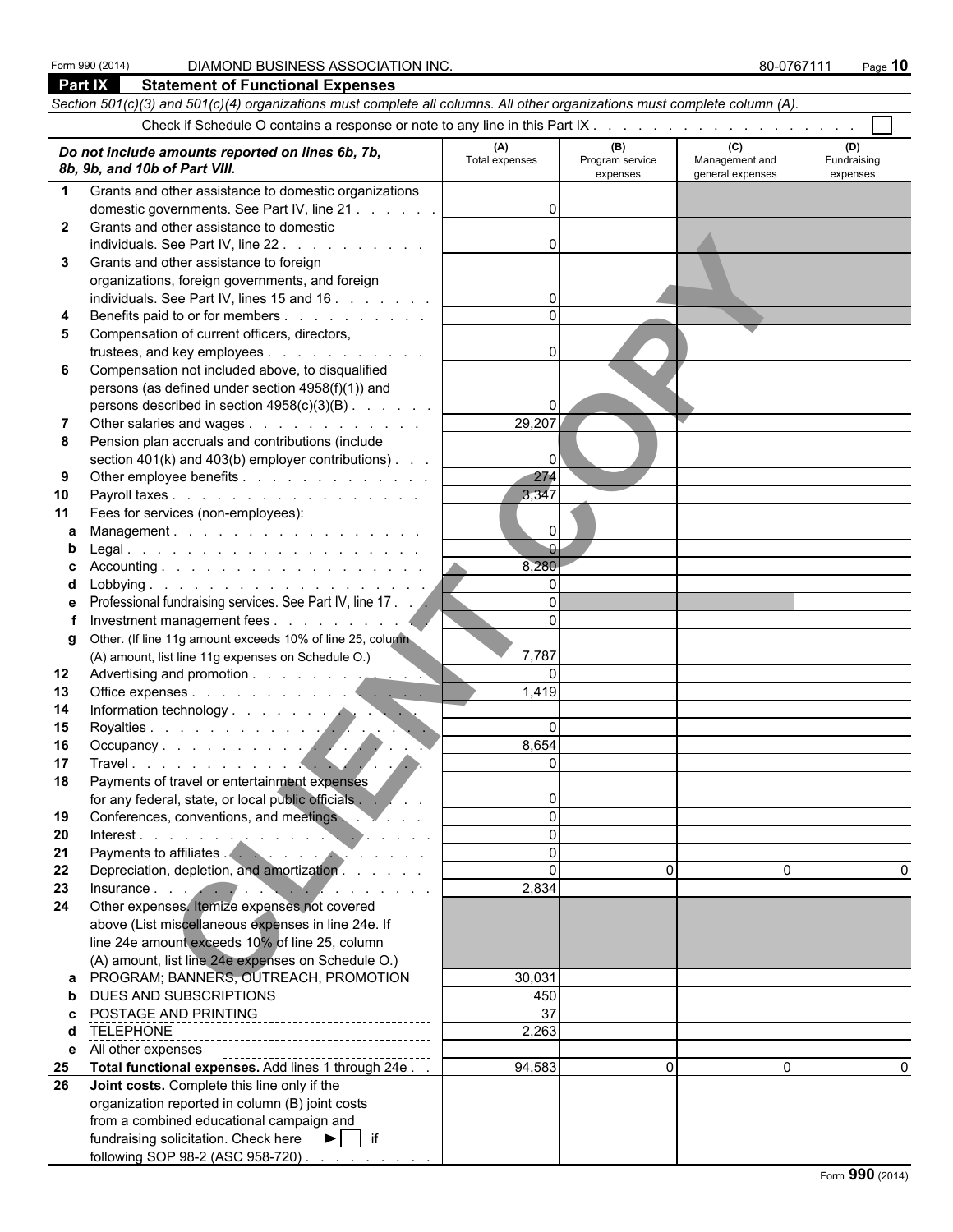Form 990 (2014) DIAMOND BUSINESS ASSOCIATION INC. **80-0767111** Page 11

|                 | Part X               | <b>Balance Sheet</b>                                                                                                                                                                                                                                                                                                                                                                                          |                                              |                                                                                                      |                       |
|-----------------|----------------------|---------------------------------------------------------------------------------------------------------------------------------------------------------------------------------------------------------------------------------------------------------------------------------------------------------------------------------------------------------------------------------------------------------------|----------------------------------------------|------------------------------------------------------------------------------------------------------|-----------------------|
|                 |                      |                                                                                                                                                                                                                                                                                                                                                                                                               |                                              |                                                                                                      |                       |
|                 |                      |                                                                                                                                                                                                                                                                                                                                                                                                               | (A)<br>Beginning of year                     |                                                                                                      | (B)<br>End of year    |
|                 | 2<br>5<br>6          | Loans and other receivables from current and former officers, directors,<br>trustees, key employees, and highest compensated employees.<br>Loans and other receivables from other disqualified persons (as defined under section<br>4958(f)(1)), persons described in section 4958(c)(3)(B), and contributing employers and<br>sponsoring organizations of section 501(c)(9) voluntary employees' beneficiary | 13,301<br>20<br>$\Omega$<br>$\Omega$         | $\overline{1}$<br>$\overline{\mathbf{2}}$<br>$\overline{\mathbf{3}}$<br>$\overline{\mathbf{4}}$<br>5 | 16,295<br>20<br>2,000 |
| Assets          | 7<br>8<br>9          | organizations (see instructions). Complete Part II of Schedule L.                                                                                                                                                                                                                                                                                                                                             |                                              | 6<br>$\overline{7}$<br>8<br>9                                                                        |                       |
|                 | 10a<br>b<br>11<br>12 | Land, buildings, and equipment: cost or<br>other basis. Complete Part VI of Schedule D<br>l 10a<br>$\mathbf 0$<br>$\overline{0}$<br>10 <sub>b</sub><br>Less: accumulated depreciation                                                                                                                                                                                                                         | $\Omega$<br>$\Omega$<br>$\Omega$             | 10 <sub>c</sub><br>11<br>12                                                                          |                       |
|                 | 13<br>14<br>15<br>16 | Total assets. Add lines 1 through 15 (must equal line 34)                                                                                                                                                                                                                                                                                                                                                     | $\Omega$<br>$\Omega$<br>$1,000$ 15<br>14,321 | 13<br>14<br>16                                                                                       | 1,000<br>19,315       |
|                 | 17<br>18<br>19<br>20 |                                                                                                                                                                                                                                                                                                                                                                                                               | 9,841                                        | 17<br>18<br>19<br>20                                                                                 | 388<br>16,535         |
| Liabilities     | 21<br>22             | Escrow or custodial account liability. Complete Part IV of Schedule D<br>Loans and other payables to current and former officers, directors,<br>trustees, key employees, highest compensated employees, and<br>disqualified persons. Complete Part II of Schedule L.                                                                                                                                          |                                              | 21<br>22                                                                                             |                       |
|                 | 23<br>24<br>25       | Secured mortgages and notes payable to unrelated third parties<br>Unsecured notes and loans payable to unrelated third parties<br>Other liabilities (including federal income tax, payables to related third                                                                                                                                                                                                  | $\Omega$<br>ΩI                               | 23<br>24                                                                                             |                       |
|                 | 26                   | parties, and other liabilities not included on lines 17-24). Complete<br>Total liabilities. Add lines 17 through 25.                                                                                                                                                                                                                                                                                          | $\Omega$<br>9,841                            | 25<br>26                                                                                             | 1,560<br>18,483       |
| <b>Balances</b> | 27                   | Organizations that follow SFAS 117 (ASC 958), check here $\blacktriangleright$ $\boxed{\times}$ and<br>complete lines 27 through 29, and lines 33 and 34.<br>Unrestricted net assets . New York and a series when we have a series when the series of the series of the series of the series of the series of the series of the series of the series of the series of the series of the ser                   | 4,480 27                                     |                                                                                                      | 832                   |
| or Fund         | 28<br>29             | $\blacktriangleright$   and<br>Organizations that do not follow SFAS 117 (ASC958), check here                                                                                                                                                                                                                                                                                                                 |                                              | 28<br>29                                                                                             |                       |
| Assets          | 30<br>31             | complete lines 30 through 34.<br>Capital stock or trust principal, or current funds<br>Paid-in or capital surplus, or land, building, or equipment fund                                                                                                                                                                                                                                                       |                                              | 30<br>31                                                                                             |                       |
| $\frac{1}{2}$   | 32<br>33<br>34       | Retained earnings, endowment, accumulated income, or other funds<br>Total liabilities and net assets/fund balances                                                                                                                                                                                                                                                                                            | 4,480 33<br>$14,321$ 34                      | 32                                                                                                   | 832<br>19,315         |

Form **990** (2014)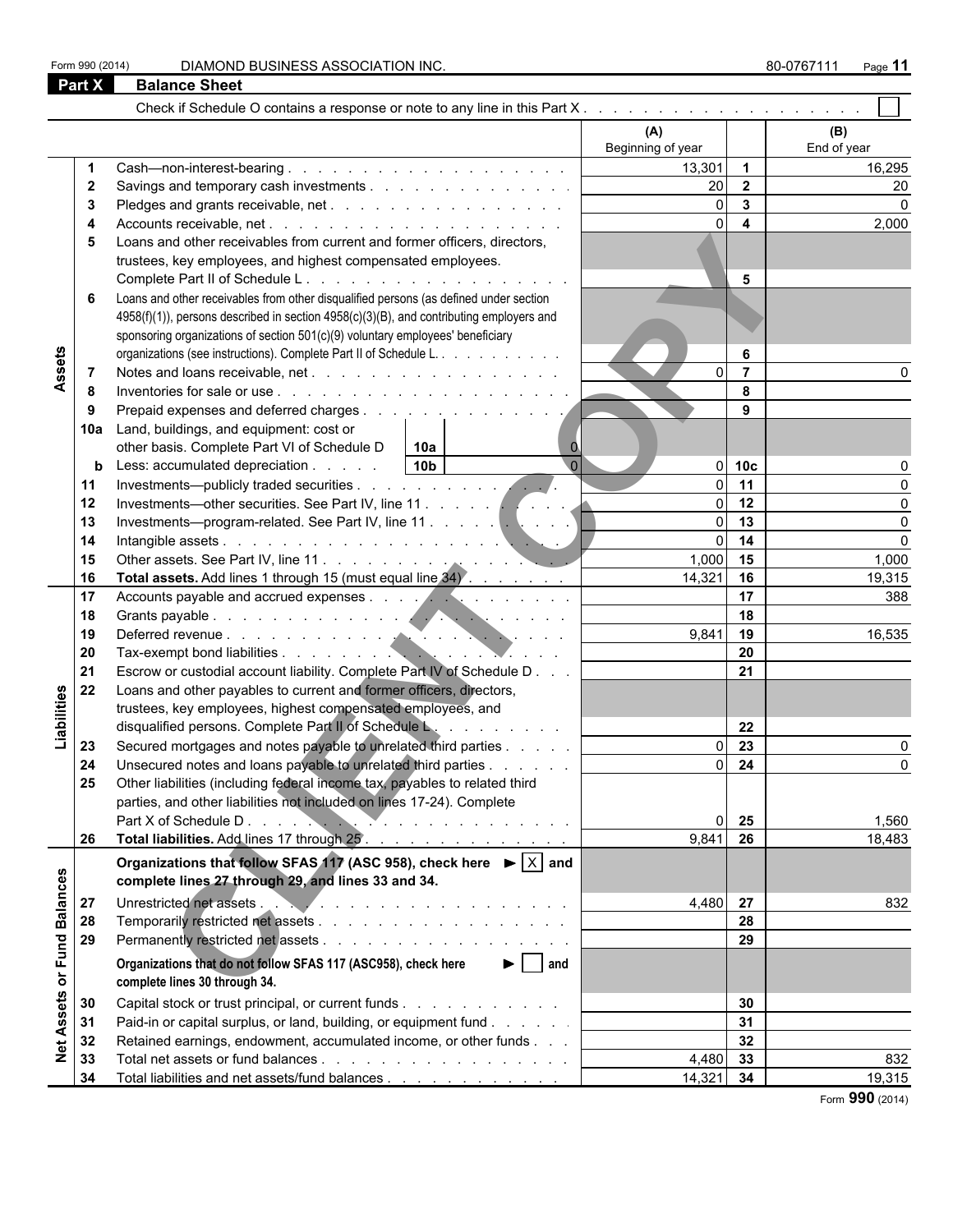|                | Form 990 (2014)<br>DIAMOND BUSINESS ASSOCIATION INC.                                                                                                                                                                          |                  | 80-0767111 Page 12 |                 |
|----------------|-------------------------------------------------------------------------------------------------------------------------------------------------------------------------------------------------------------------------------|------------------|--------------------|-----------------|
| <b>Part XI</b> | <b>Reconciliation of Net Assets</b>                                                                                                                                                                                           |                  |                    |                 |
|                | Check if Schedule O contains a response or note to any line in this Part XI                                                                                                                                                   |                  |                    |                 |
|                |                                                                                                                                                                                                                               | $\overline{1}$   |                    | 90,935          |
|                |                                                                                                                                                                                                                               | $\overline{2}$   |                    | 94,583          |
|                |                                                                                                                                                                                                                               | $\mathbf{3}$     |                    | $-3,648$        |
|                | Net assets or fund balances at beginning of year (must equal Part X, line 33, column (A))                                                                                                                                     | $\boldsymbol{4}$ |                    | 4,480           |
|                |                                                                                                                                                                                                                               | $5\phantom{.0}$  |                    |                 |
|                |                                                                                                                                                                                                                               | 6                |                    |                 |
|                |                                                                                                                                                                                                                               | $\overline{7}$   |                    |                 |
|                |                                                                                                                                                                                                                               | 8                |                    |                 |
|                |                                                                                                                                                                                                                               | 9                |                    |                 |
| 10             | Net assets or fund balances at end of year. Combine lines 3 through 9 (must equal Part X, line 33,                                                                                                                            |                  |                    |                 |
|                |                                                                                                                                                                                                                               | 10               |                    | 832             |
|                | <b>Part XII</b> Financial Statements and Reporting                                                                                                                                                                            |                  |                    |                 |
|                | Check if Schedule O contains a response or note to any line in this Part XII.                                                                                                                                                 |                  |                    |                 |
|                |                                                                                                                                                                                                                               |                  |                    | Yes<br>No       |
|                | X Accrual<br><b>Other</b><br>Accounting method used to prepare the Form 990:<br>Cash<br>If the organization changed its method of accounting from a prior year or checked "Other," explain in<br>Schedule O.                  |                  |                    |                 |
| 2a             | Were the organization's financial statements compiled or reviewed by an independent accountant? .                                                                                                                             |                  | 2a                 | X               |
|                | If "Yes," check a box below to indicate whether the financial statements for the year were compiled or                                                                                                                        |                  |                    |                 |
|                | reviewed on a separate basis, consolidated basis, or both:                                                                                                                                                                    |                  |                    |                 |
|                | Consolidated basis<br>Both consolidated and separate basis<br>Separate basis                                                                                                                                                  |                  |                    |                 |
|                |                                                                                                                                                                                                                               |                  | 2 <sub>b</sub>     |                 |
|                | Were the organization's financial statements audited by an independent accountant?                                                                                                                                            |                  |                    | $\times$        |
|                | If "Yes," check a box below to indicate whether the financial statements for the year were audited on a                                                                                                                       |                  |                    |                 |
|                | separate basis, consolidated basis, or both:                                                                                                                                                                                  |                  |                    |                 |
|                | $X$ Separate basis<br>  Consolidated basis<br><b>Both consolidated and separate basis</b>                                                                                                                                     |                  |                    |                 |
|                | If "Yes" to line 2a or 2b, does the organization have a committee that assumes responsibility for oversight of                                                                                                                |                  |                    |                 |
|                | the audit, review, or compilation of its financial statements and selection of an independent accountant? .                                                                                                                   |                  | 2c                 | X               |
|                | If the organization changed either its oversight process or selection process during the tax year, explain in                                                                                                                 |                  |                    |                 |
|                | Schedule O.                                                                                                                                                                                                                   |                  |                    |                 |
| За             | As a result of a federal award, was the organization required to undergo an audit or audits as set forth in                                                                                                                   |                  |                    |                 |
|                | the Single Audit Act and OMB Circular A-133? And Action And A-133? And Act and A-133? And Act and A-133? And Act and Act and A-133? And Act and A-133 Act and Act and A-133 Act and Act and A-133 Act and Act and Act and Act |                  | За                 | $\mathsf{X}$    |
|                | If "Yes," did the organization undergo the required audit or audits? If the organization did not undergo the                                                                                                                  |                  |                    |                 |
|                | required audit or audits, explain why in Schedule O and describe any steps taken to undergo such audits                                                                                                                       |                  | 3 <sub>b</sub>     |                 |
|                |                                                                                                                                                                                                                               |                  |                    | Form 990 (2014) |
|                |                                                                                                                                                                                                                               |                  |                    |                 |
|                |                                                                                                                                                                                                                               |                  |                    |                 |
|                |                                                                                                                                                                                                                               |                  |                    |                 |
|                |                                                                                                                                                                                                                               |                  |                    |                 |
|                |                                                                                                                                                                                                                               |                  |                    |                 |
|                |                                                                                                                                                                                                                               |                  |                    |                 |
|                |                                                                                                                                                                                                                               |                  |                    |                 |
|                |                                                                                                                                                                                                                               |                  |                    |                 |
|                |                                                                                                                                                                                                                               |                  |                    |                 |
|                |                                                                                                                                                                                                                               |                  |                    |                 |
|                |                                                                                                                                                                                                                               |                  |                    |                 |
|                |                                                                                                                                                                                                                               |                  |                    |                 |
|                |                                                                                                                                                                                                                               |                  |                    |                 |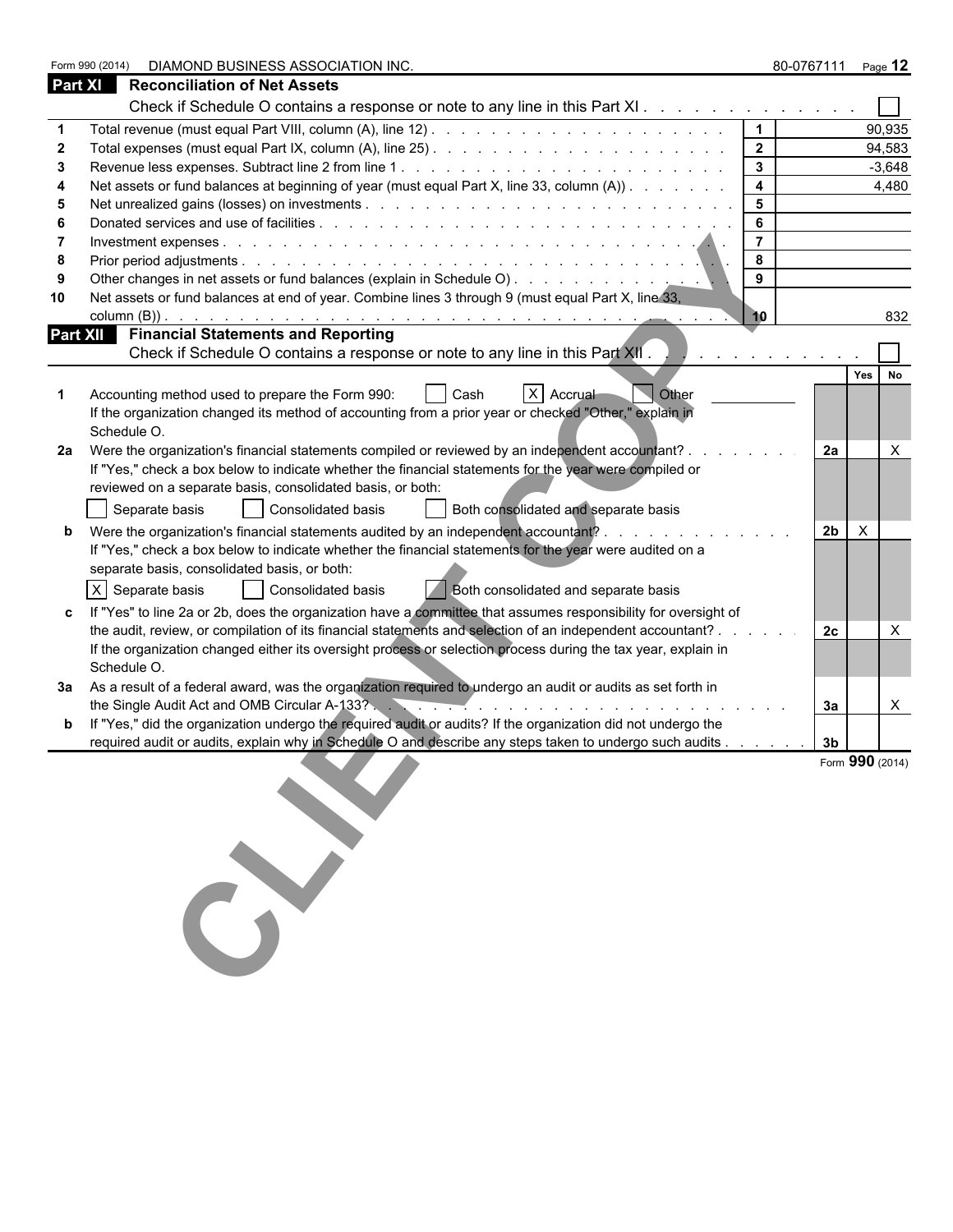|                                                 | <b>SCHEDULE D</b><br>(Form 990)                        |                                                                                                                                                                      | <b>Supplemental Financial Statements</b><br>> Complete if the organization answered "Yes" to Form 990,<br>Part IV, line 6, 7, 8, 9, 10, 11a, 11b, 11c, 11d, 11e, 11f, 12a, or 12b.                                                                                                                                                                                                             |                      | OMB No. 1545-0047<br>2014<br><b>Open to Public</b>  |  |
|-------------------------------------------------|--------------------------------------------------------|----------------------------------------------------------------------------------------------------------------------------------------------------------------------|------------------------------------------------------------------------------------------------------------------------------------------------------------------------------------------------------------------------------------------------------------------------------------------------------------------------------------------------------------------------------------------------|----------------------|-----------------------------------------------------|--|
|                                                 | Department of the Treasury<br>Internal Revenue Service | ▶                                                                                                                                                                    | Attach to Form 990.<br>Information about Schedule D (Form 990) and its instructions is at www.irs.gov/form990.                                                                                                                                                                                                                                                                                 |                      | Inspection                                          |  |
| Part I                                          | Name of the organization                               | DIAMOND BUSINESS ASSOCIATION INC.                                                                                                                                    | Organizations Maintaining Donor Advised Funds or Other Similar Funds or Accounts.<br>Complete if the organization answered "Yes" to Form 990, Part IV, line 6.                                                                                                                                                                                                                                 |                      | <b>Employer identification number</b><br>80-0767111 |  |
|                                                 |                                                        |                                                                                                                                                                      | (a) Donor advised funds                                                                                                                                                                                                                                                                                                                                                                        |                      | (b) Funds and other accounts                        |  |
| $\mathbf 1$<br>$\mathbf{2}$<br>3<br>4<br>5<br>6 |                                                        | Total number at end of year<br>Aggregate value of contributions to (during year).<br>Aggregate value of grants from (during year).<br>Aggregate value at end of year | Did the organization inform all donors and donor advisors in writing that the assets held in donor advised<br>funds are the organization's property, subject to the organization's exclusive legal control?<br>Did the organization inform all grantees, donors, and donor advisors in writing that grant funds can be                                                                         |                      | No<br>Yes                                           |  |
|                                                 |                                                        |                                                                                                                                                                      | used only for charitable purposes and not for the benefit of the donor or donor advisor, or for any other                                                                                                                                                                                                                                                                                      |                      | Yes<br>No                                           |  |
| Part II                                         |                                                        | <b>Conservation Easements.</b>                                                                                                                                       |                                                                                                                                                                                                                                                                                                                                                                                                |                      |                                                     |  |
|                                                 |                                                        |                                                                                                                                                                      | Complete if the organization answered "Yes" to Form 990, Part IV, line 7.                                                                                                                                                                                                                                                                                                                      |                      |                                                     |  |
| $\mathbf{1}$                                    |                                                        | Preservation of land for public use (e.g., recreation or education)<br>Protection of natural habitat                                                                 | Purpose(s) of conservation easements held by the organization (check all that apply).<br>Preservation of a certified historic structure                                                                                                                                                                                                                                                        |                      | Preservation of a historically important land area  |  |
| $\mathbf{2}$                                    |                                                        | Preservation of open space                                                                                                                                           | Complete lines 2a through 2d if the organization held a qualified conservation contribution in the form of a conservation                                                                                                                                                                                                                                                                      |                      |                                                     |  |
|                                                 |                                                        | easement on the last day of the tax year.                                                                                                                            |                                                                                                                                                                                                                                                                                                                                                                                                |                      | Held at the End of the Tax Year                     |  |
| a                                               |                                                        | Total number of conservation easements                                                                                                                               | .<br>Total acreage restricted by conservation easements . A construction of the set of the set of the set of the set of the set of the set of the set of the set of the set of the set of the set of the set of the set of the set                                                                                                                                                             | 2a<br>2 <sub>b</sub> |                                                     |  |
| b<br>c                                          |                                                        |                                                                                                                                                                      | Number of conservation easements on a certified historic structure included in (a)                                                                                                                                                                                                                                                                                                             | 2c                   |                                                     |  |
| d                                               |                                                        |                                                                                                                                                                      | Number of conservation easements included in (c) acquired after 8/17/06, and not on a                                                                                                                                                                                                                                                                                                          |                      |                                                     |  |
| 3                                               |                                                        | historic structure listed in the National Register                                                                                                                   | <b>TAN AND AND AND AND AND A</b><br>Number of conservation easements modified, transferred, released, extinguished, or terminated by the organization                                                                                                                                                                                                                                          | 2d                   |                                                     |  |
| 4                                               | during the tax year                                    |                                                                                                                                                                      | Number of states where property subject to conservation easement is located                                                                                                                                                                                                                                                                                                                    |                      |                                                     |  |
| 5                                               |                                                        |                                                                                                                                                                      | Does the organization have a written policy regarding the periodic monitoring, inspection, handling of                                                                                                                                                                                                                                                                                         |                      |                                                     |  |
| 6                                               |                                                        |                                                                                                                                                                      | violations, and enforcement of the conservation easements it holds?<br>Staff and volunteer hours devoted to monitoring, inspecting, and enforcing conservation easements during the year                                                                                                                                                                                                       |                      | No<br>Yes                                           |  |
| $\mathbf{7}$                                    |                                                        |                                                                                                                                                                      | Amount of expenses incurred in monitoring, inspecting, and enforcing conservation easements during the year                                                                                                                                                                                                                                                                                    |                      |                                                     |  |
| 8                                               | $\blacktriangleright$ s                                |                                                                                                                                                                      | Does each conservation easement reported on line 2(d) above satisfy the requirements of section                                                                                                                                                                                                                                                                                                |                      |                                                     |  |
| 9                                               |                                                        | the organization's accounting for conservation easements.                                                                                                            | In Part XIII, describe how the organization reports conservation easements in its revenue and expense statement, and<br>balance sheet, and include, if applicable, the text of the footnote to the organization's financial statements that describes                                                                                                                                          |                      | No<br><b>Yes</b>                                    |  |
| Part III                                        |                                                        |                                                                                                                                                                      | Organizations Maintaining Collections of Art, Historical Treasures, or Other Similar Assets.                                                                                                                                                                                                                                                                                                   |                      |                                                     |  |
|                                                 |                                                        |                                                                                                                                                                      | Complete if the organization answered "Yes" to Form 990, Part IV, line 8.                                                                                                                                                                                                                                                                                                                      |                      |                                                     |  |
|                                                 |                                                        |                                                                                                                                                                      | 1a If the organization elected, as permitted under SFAS 116 (ASC 958), not to report in its revenue statement and balance sheet<br>works of art, historical treasures, or other similar assets held for public exhibition, education, or research in furtherance<br>of public service, provide, in Part XIII, the text of the footnote to its financial statements that describes these items. |                      |                                                     |  |
| b                                               |                                                        | of public service, provide the following amounts relating to these items:                                                                                            | If the organization elected, as permitted under SFAS 116 (ASC 958), to report in its revenue statement and balance sheet<br>works of art, historical treasures, or other similar assets held for public exhibition, education, or research in furtherance                                                                                                                                      |                      |                                                     |  |
|                                                 |                                                        |                                                                                                                                                                      |                                                                                                                                                                                                                                                                                                                                                                                                |                      |                                                     |  |
|                                                 |                                                        |                                                                                                                                                                      |                                                                                                                                                                                                                                                                                                                                                                                                |                      |                                                     |  |
| $\mathbf{2}$                                    |                                                        |                                                                                                                                                                      | If the organization received or held works of art, historical treasures, or other similar assets for financial gain, provide the<br>following amounts required to be reported under SFAS 116 (ASC 958) relating to these items:                                                                                                                                                                |                      |                                                     |  |
| а<br>$\mathbf{p}$                               |                                                        |                                                                                                                                                                      |                                                                                                                                                                                                                                                                                                                                                                                                |                      |                                                     |  |
|                                                 |                                                        | For Paperwork Reduction Act Notice, see the Instructions for Form 990.                                                                                               |                                                                                                                                                                                                                                                                                                                                                                                                |                      | Schedule D (Form 990) 2014                          |  |

|--|--|--|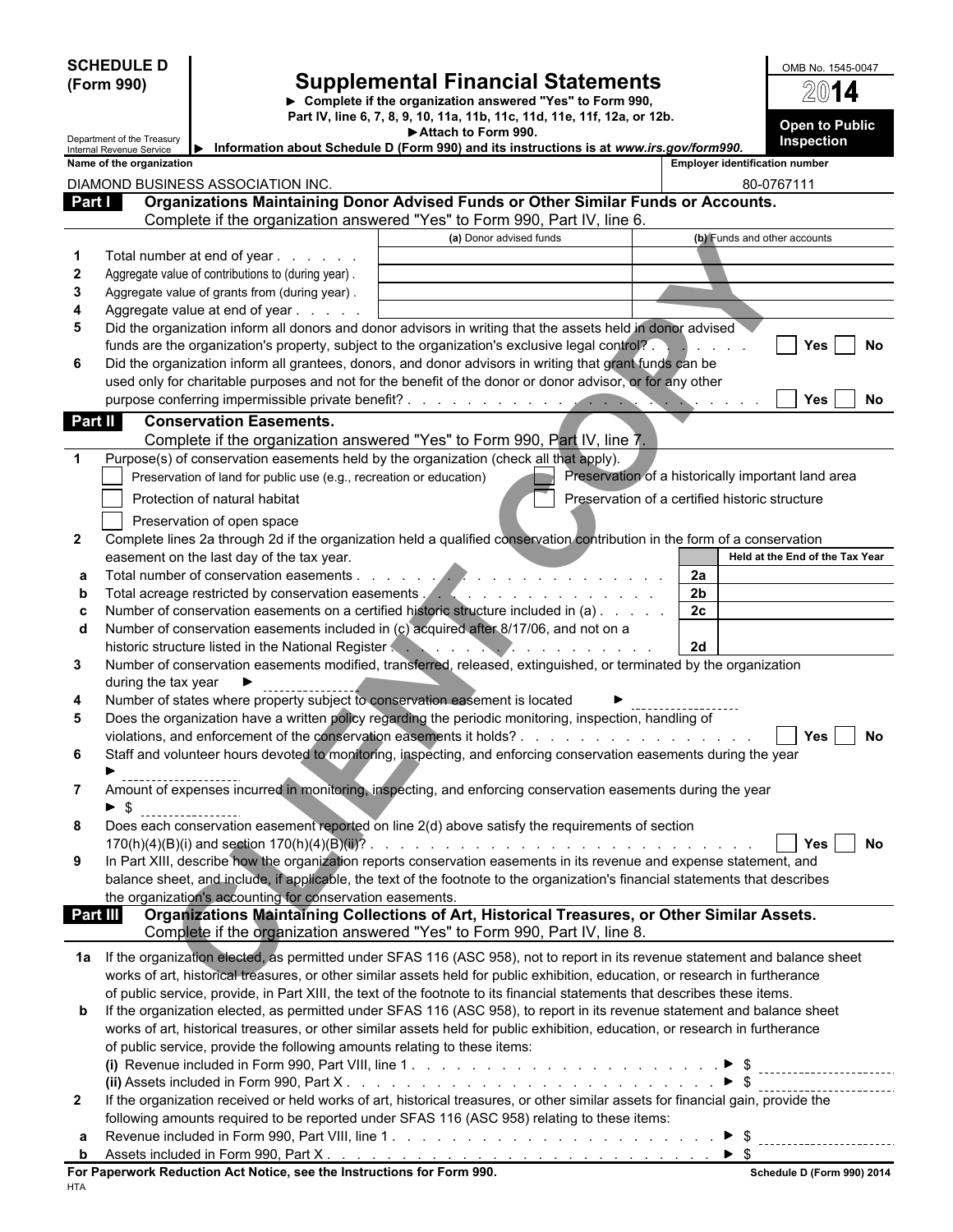|                | Schedule D (Form 990) 2014  DIAMOND BUSINESS ASSOCIATION INC.                                                                                                                                                                         |                                         |                                    | 80-0767111                      | Page 2              |
|----------------|---------------------------------------------------------------------------------------------------------------------------------------------------------------------------------------------------------------------------------------|-----------------------------------------|------------------------------------|---------------------------------|---------------------|
| Part III       | Organizations Maintaining Collections of Art, Historical Treasures, or Other Similar Assets (continued)                                                                                                                               |                                         |                                    |                                 |                     |
| 3              | Using the organization's acquisition, accession, and other records, check any of the following that are a significant                                                                                                                 |                                         |                                    |                                 |                     |
|                | use of its collection items (check all that apply):                                                                                                                                                                                   |                                         |                                    |                                 |                     |
| а              | Public exhibition                                                                                                                                                                                                                     |                                         | Loan or exchange programs          |                                 |                     |
|                |                                                                                                                                                                                                                                       |                                         |                                    |                                 |                     |
| b              | Scholarly research                                                                                                                                                                                                                    |                                         | Other                              |                                 |                     |
| c              | Preservation for future generations                                                                                                                                                                                                   |                                         |                                    |                                 |                     |
| 4              | Provide a description of the organization's collections and explain how they further the organization's exempt purpose in<br>Part XIII.                                                                                               |                                         |                                    |                                 |                     |
| 5              | During the year, did the organization solicit or receive donations of art, historical treasures, or other similar<br>assets to be sold to raise funds rather than to be maintained as part of the organization's collection? Networks |                                         |                                    |                                 | Yes<br>No           |
| Part IV        | <b>Escrow and Custodial Arrangements.</b>                                                                                                                                                                                             |                                         |                                    |                                 |                     |
|                | Complete if the organization answered "Yes" to Form 990, Part IV, line 9, or reported an amount on Form<br>990, Part X, line 21.                                                                                                      |                                         |                                    |                                 |                     |
| 1a             | Is the organization an agent, trustee, custodian or other intermediary for contributions or other assets not                                                                                                                          |                                         |                                    |                                 |                     |
|                |                                                                                                                                                                                                                                       |                                         |                                    |                                 | Yes<br>No           |
|                | If "Yes," explain the arrangement in Part XIII and complete the following table:                                                                                                                                                      |                                         |                                    |                                 |                     |
|                |                                                                                                                                                                                                                                       |                                         |                                    | Amount                          |                     |
|                |                                                                                                                                                                                                                                       |                                         |                                    | 1 <sub>c</sub>                  |                     |
|                |                                                                                                                                                                                                                                       |                                         |                                    | 1 <sub>d</sub>                  |                     |
|                |                                                                                                                                                                                                                                       |                                         |                                    | 1e                              |                     |
|                |                                                                                                                                                                                                                                       |                                         |                                    | 1f                              |                     |
| 2a             | Did the organization include an amount on Form 990, Part X, line 21, for escrow or custodial account liability?                                                                                                                       |                                         |                                    |                                 | Yes $X$ No          |
| b              | If "Yes," explain the arrangement in Part XIII. Check here if the explanation has been provided in Part XIII.                                                                                                                         |                                         |                                    |                                 |                     |
| <b>Part V</b>  | <b>Endowment Funds.</b>                                                                                                                                                                                                               |                                         |                                    |                                 |                     |
|                | Complete if the organization answered "Yes" to Form 990, Part IV, line 10.                                                                                                                                                            |                                         |                                    |                                 |                     |
|                |                                                                                                                                                                                                                                       | (b) Prior year<br>(a) Current year      | (c) Two years back                 | (d) Three years back            | (e) Four years back |
| 1a             | Beginning of year balance                                                                                                                                                                                                             |                                         |                                    |                                 |                     |
|                | Contributions                                                                                                                                                                                                                         |                                         |                                    |                                 |                     |
| c              | Net investment earnings, gains,                                                                                                                                                                                                       |                                         |                                    |                                 |                     |
|                | and losses                                                                                                                                                                                                                            |                                         |                                    |                                 |                     |
|                | Grants or scholarships                                                                                                                                                                                                                |                                         |                                    |                                 |                     |
| е              | Other expenditures for facilities                                                                                                                                                                                                     |                                         |                                    |                                 |                     |
|                | and programs                                                                                                                                                                                                                          |                                         |                                    |                                 |                     |
|                | Administrative expenses                                                                                                                                                                                                               |                                         |                                    |                                 |                     |
|                | End of vear balance                                                                                                                                                                                                                   |                                         | $\Omega$<br>0                      | $\cap$                          | <sup>n</sup>        |
| $\mathbf{2}$   | Provide the estimated percentage of the current year end balance (line 1g, column (a)) held as:                                                                                                                                       |                                         |                                    |                                 |                     |
| a              | Board designated or quasi-endowment                                                                                                                                                                                                   | IÞ.<br>%                                |                                    |                                 |                     |
| b              | Permanent endowment                                                                                                                                                                                                                   |                                         |                                    |                                 |                     |
| c              | Temporarily restricted endowment                                                                                                                                                                                                      |                                         |                                    |                                 |                     |
|                | The percentages in lines 2a, 2b, and 2c should equal 100%.                                                                                                                                                                            |                                         |                                    |                                 |                     |
| За             | Are there endowment funds not in the possession of the organization that are held and administered for the                                                                                                                            |                                         |                                    |                                 |                     |
|                | organization by:                                                                                                                                                                                                                      |                                         |                                    |                                 | Yes<br>No           |
|                | unrelated organizations.<br>(i)                                                                                                                                                                                                       |                                         |                                    | 3a(i)                           |                     |
|                | related organizations.<br>(ii)                                                                                                                                                                                                        |                                         |                                    | 3a(ii)                          |                     |
| b              | If "Yes" to 3a(ii), are the related organizations listed as required on Schedule R?                                                                                                                                                   |                                         |                                    | 3 <sub>b</sub>                  |                     |
| 4              | Describe in Part XIII the intended uses of the organization's endowment funds.                                                                                                                                                        |                                         |                                    |                                 |                     |
| <b>Part VI</b> | Land, Buildings, and Equipment.<br>Complete if the organization answered "Yes" to Form 990, Part IV, line 11a. See Form 990, Part X, line 10.                                                                                         |                                         |                                    |                                 |                     |
|                |                                                                                                                                                                                                                                       |                                         |                                    |                                 |                     |
|                | Description of property                                                                                                                                                                                                               | (a) Cost or other basis<br>(investment) | (b) Cost or other<br>basis (other) | (c) Accumulated<br>depreciation | (d) Book value      |
| 1a             | Land.                                                                                                                                                                                                                                 | $\Omega$                                | 0                                  |                                 | O                   |
| b              | Buildings                                                                                                                                                                                                                             | $\Omega$                                | 0                                  | $\Omega$                        | 0                   |
|                | Leasehold improvements                                                                                                                                                                                                                | $\Omega$                                | 0                                  | $\Omega$                        | $\Omega$            |
| d              | Equipment. $\ldots$ $\ldots$ $\ldots$ $\ldots$ $\ldots$                                                                                                                                                                               | $\Omega$                                | 0                                  | $\Omega$                        | $\Omega$            |
| е              | Other $\ldots$ $\ldots$ $\ldots$ $\ldots$ $\ldots$ $\ldots$                                                                                                                                                                           |                                         | $\Omega$                           | $\Omega$                        | 0                   |
|                | Total. Add lines 1a through 1e. (Column (d) must equal Form 990, Part X, column (B), line 10c.).                                                                                                                                      |                                         |                                    | ▶                               | $\Omega$            |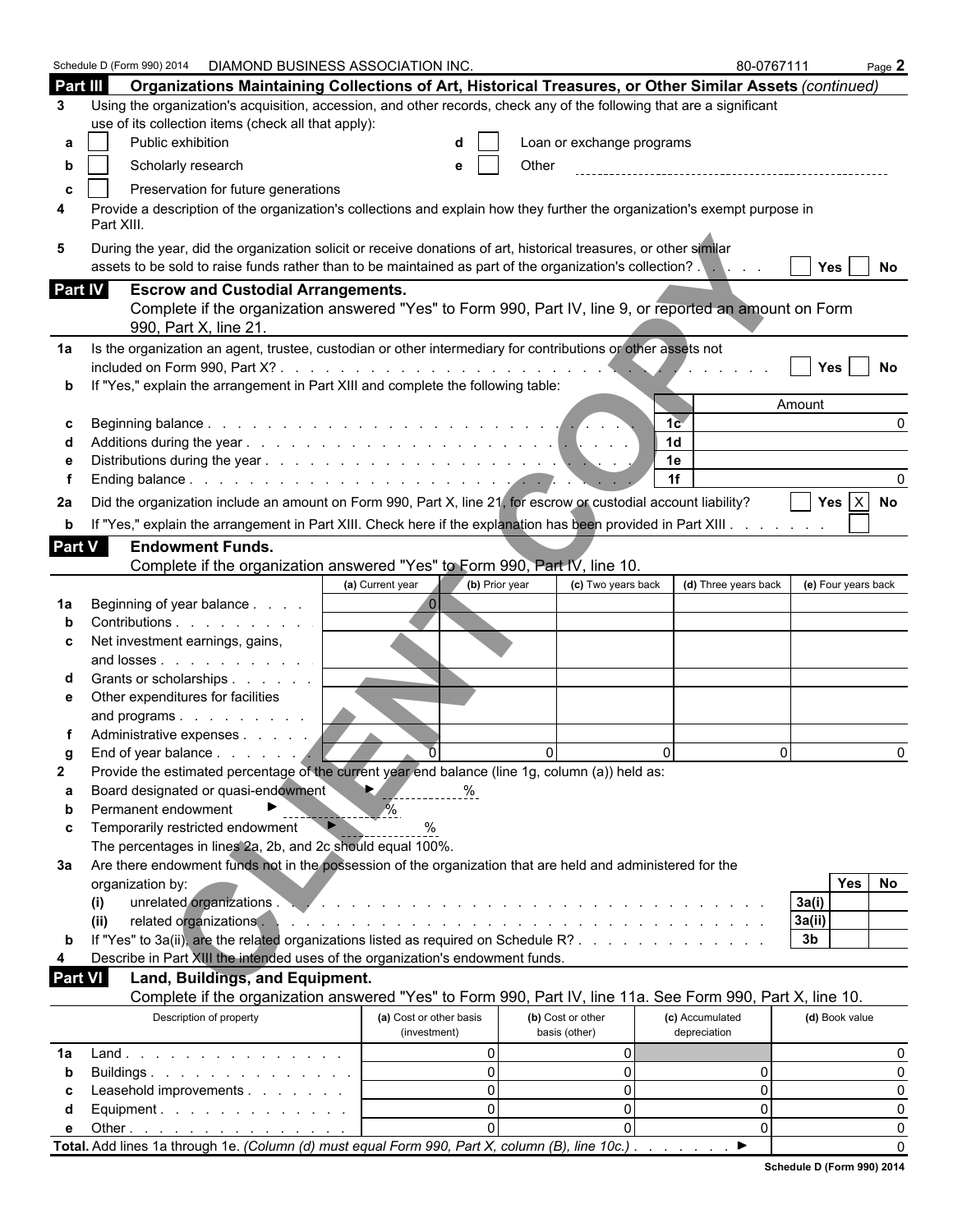## **COPY AND A CALCULATE COPY AND COPY AND COPY AND COPY AND COPY AND COPY AND COPY AND COPY AND COPY AND COPY AND COPY AND COPY AND COPY AND COPY AND COPY AND COPY AND COPY AND COPY AND COPY AND COPY AND COPY AND COPY AND CO Part VII Investments—Other Securities.** Complete if the organization answered "Yes" to Form 990, Part IV, line 11b. See Form 990, Part X, line 12. **(a)** Description of security or category (including name of security) **(b)** Book value **(c)** Method of valuation: Cost or end-of-year market value (1) Financial derivatives . . . . . . . . . . . . . . . . . . . . . . . . . . . . . . . . . . . . . . . . . . . . . . . . 0 (2) Closely-held equity interests . . . . . . . . . . . . . . . . . . . . . . . . . . . . . . . . . . . . . . . . . . . . . . . . . . . . . . 0 (3) Other (A) (B) (C)  $\overline{\phantom{a}}$  $\overline{\phantom{a}}$  $\overline{\phantom{a}}$  $\overline{\phantom{a}}$  $\overline{\phantom{a}}$ (E) (F) (G) (H) **Total.** *(Column (b) must equal Form 990, Part X, col. (B) line 12.)* 0  **Part VIII Investments—Program Related.** Complete if the organization answered "Yes" to Form 990, Part IV, line 11c. See Form 990, Part X, line 13. **(a)** Description of investment **(b)** Book value **(c)** Method of valuation: Cost or end-of-year market value (1) (2) (3) (4) (5) (6) (7) (8) (9) **Total.** *(Column (b) must equal Form 990, Part X, col. (B) line 13.)* 0  **Part IX Other Assets.** Complete if the organization answered "Yes" to Form 990, Part IV, line 11d. See Form 990, Part X, line 15. **(a)** Description **(b)** Book value (1) DEPOSITS 1,000 (2) (3) (4) (5) (6) (7) (8) (9) **Total.** *(Column (b) must equal Form 990, Part X, col. (B) line 15.) . . . . . . . . . . . . . . . . . . . . . . . . . . . . . . . . . . . . . . . . . . . .* 1,000  **Part X Other Liabilities.** Complete if the organization answered "Yes" to Form 990, Part IV, line 11e or 11f. See Form 990, Part X, line 25. **1. (a)** Description of liability **(b)** Book value

| л.                       | (a) Description of indivitiv                                       | <b>(D)</b> DOOK Value |
|--------------------------|--------------------------------------------------------------------|-----------------------|
| (1) Federal income taxes |                                                                    | 0                     |
| (2) DUE TO OFFICER       |                                                                    | 1,560                 |
| (3)                      |                                                                    |                       |
| (4)                      |                                                                    |                       |
| (5)                      |                                                                    |                       |
| (6)                      |                                                                    |                       |
| (7)                      |                                                                    |                       |
| (8)                      |                                                                    |                       |
| (9)                      |                                                                    |                       |
|                          | Total. (Column (b) must equal Form 990, Part X, col. (B) line 25.) | 1.560                 |

**2.** Liability for uncertain tax positions. In Part XIII, provide the text of the footnote to the organization's financial statements that reports the organization's liability for uncertain tax positions under FIN 48 (ASC 740). Check here if the text of the footnote has been provided in Part XIII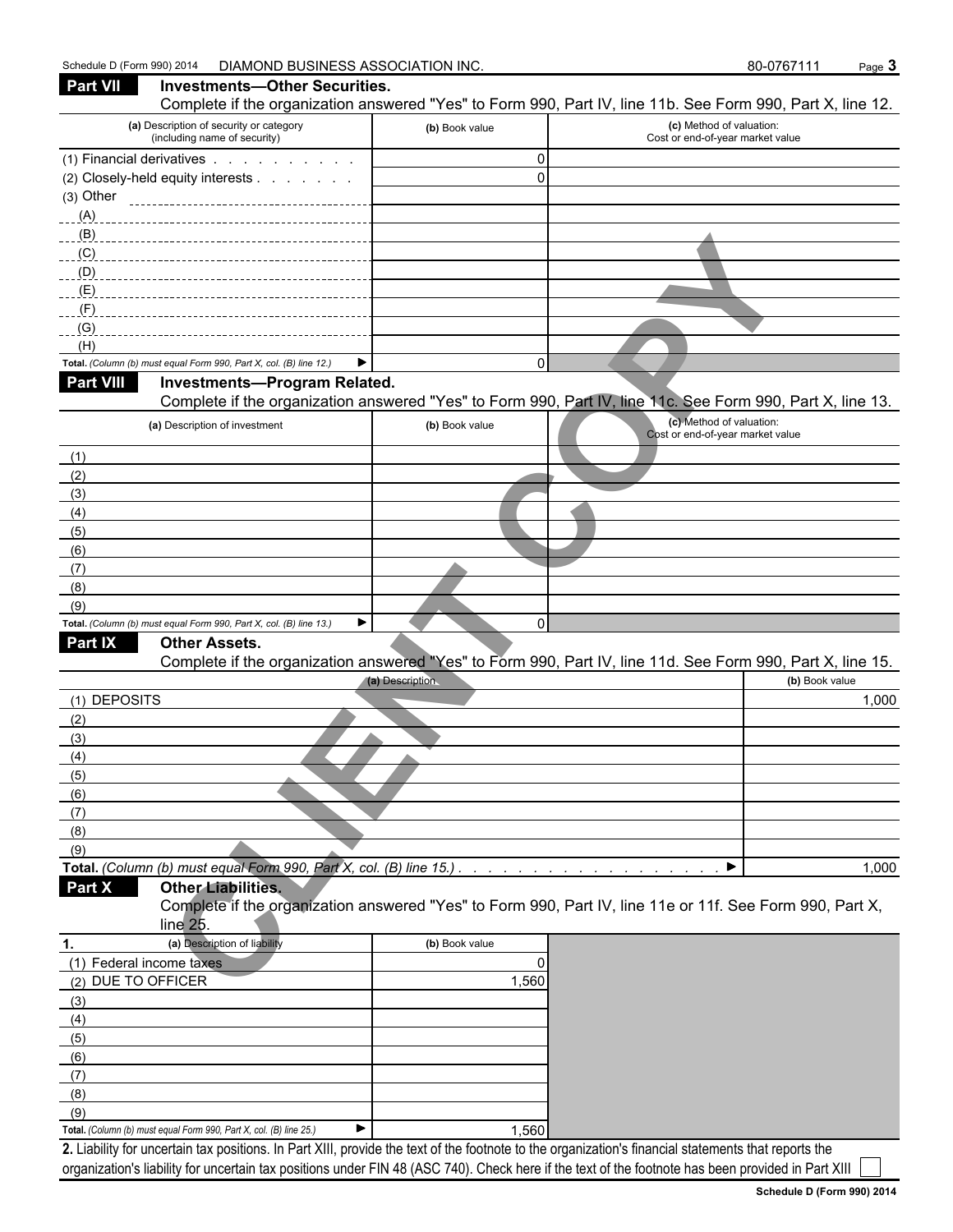| <b>Part XI</b><br>Reconciliation of Revenue per Audited Financial Statements With Revenue per Return.<br>Complete if the organization answered "Yes" to Form 990, Part IV, line 12a.<br>Total revenue, gains, and other support per audited financial statements and an analyzing statements of the statements of the statements of the statements of the statements of the statements of the statements of the statem<br>90,935<br>$\mathbf{1}$<br>1<br>Amounts included on line 1 but not on Form 990, Part VIII, line 12:<br>$\mathbf{2}$<br>Net unrealized gains (losses) on investments<br>2a<br>a<br>2 <sub>b</sub><br>b<br>2c<br>c<br>2d<br>d<br>2e<br>e<br>3<br>3<br>Amounts included on Form 990, Part VIII, line 12, but not on line 1:<br>4<br>Investment expenses not included on Form 990, Part VIII, line 7b<br>4a<br>а<br>4 <sub>b</sub><br>b<br>4c<br>C<br>Total revenue. Add lines 3 and 4c. (This must equal Form 990, Part I, line 12.)<br>5<br>90,935<br>5<br>Reconciliation of Expenses per Audited Financial Statements With Expenses per Return.<br>Complete if the organization answered "Yes" to Form 990, Part IV, line 12a.<br>94,583<br>1<br>$\mathbf{2}$<br>Amounts included on line 1 but not on Form 990, Part IX, line 25:<br>2a<br>a<br>2 <sub>b</sub><br>b<br>2c<br>C<br>2d<br>d<br>2e<br>e<br>3<br>3<br>94,583<br>and a company of the<br>Amounts included on Form 990, Part IX, line 25, but not on line 1:<br>4<br>Investment expenses not included on Form 990, Part VIII, line 7b<br>4a<br>a<br>4 <sub>b</sub><br>b<br>C<br>4с<br>Total expenses. Add lines 3 and 4c. (This must equal Form 990, Part I, line 18.)<br>5<br>5<br><b>Supplemental Information.</b> |  | Schedule D (Form 990) 2014  DIAMOND BUSINESS ASSOCIATION INC. |  | 80-0767111 | Page 4 |
|---------------------------------------------------------------------------------------------------------------------------------------------------------------------------------------------------------------------------------------------------------------------------------------------------------------------------------------------------------------------------------------------------------------------------------------------------------------------------------------------------------------------------------------------------------------------------------------------------------------------------------------------------------------------------------------------------------------------------------------------------------------------------------------------------------------------------------------------------------------------------------------------------------------------------------------------------------------------------------------------------------------------------------------------------------------------------------------------------------------------------------------------------------------------------------------------------------------------------------------------------------------------------------------------------------------------------------------------------------------------------------------------------------------------------------------------------------------------------------------------------------------------------------------------------------------------------------------------------------------------------------------------------------------------------------------------------------|--|---------------------------------------------------------------|--|------------|--------|
|                                                                                                                                                                                                                                                                                                                                                                                                                                                                                                                                                                                                                                                                                                                                                                                                                                                                                                                                                                                                                                                                                                                                                                                                                                                                                                                                                                                                                                                                                                                                                                                                                                                                                                         |  |                                                               |  |            |        |
|                                                                                                                                                                                                                                                                                                                                                                                                                                                                                                                                                                                                                                                                                                                                                                                                                                                                                                                                                                                                                                                                                                                                                                                                                                                                                                                                                                                                                                                                                                                                                                                                                                                                                                         |  |                                                               |  |            |        |
| <b>Part XII</b><br><b>Part XIII</b><br>Provide the descriptions required for Part II, lines 3, 5, and 9; Part III, lines 1a and 4; Part IV, lines 1b and 2b; Part V, line 4; Part X, line<br>2; Part XI, lines 2d and 4b; and Part XII, lines 2d and 4b. Also complete this part to provide any additional information.                                                                                                                                                                                                                                                                                                                                                                                                                                                                                                                                                                                                                                                                                                                                                                                                                                                                                                                                                                                                                                                                                                                                                                                                                                                                                                                                                                                 |  |                                                               |  |            |        |
|                                                                                                                                                                                                                                                                                                                                                                                                                                                                                                                                                                                                                                                                                                                                                                                                                                                                                                                                                                                                                                                                                                                                                                                                                                                                                                                                                                                                                                                                                                                                                                                                                                                                                                         |  |                                                               |  |            |        |
|                                                                                                                                                                                                                                                                                                                                                                                                                                                                                                                                                                                                                                                                                                                                                                                                                                                                                                                                                                                                                                                                                                                                                                                                                                                                                                                                                                                                                                                                                                                                                                                                                                                                                                         |  |                                                               |  |            |        |
|                                                                                                                                                                                                                                                                                                                                                                                                                                                                                                                                                                                                                                                                                                                                                                                                                                                                                                                                                                                                                                                                                                                                                                                                                                                                                                                                                                                                                                                                                                                                                                                                                                                                                                         |  |                                                               |  |            |        |
|                                                                                                                                                                                                                                                                                                                                                                                                                                                                                                                                                                                                                                                                                                                                                                                                                                                                                                                                                                                                                                                                                                                                                                                                                                                                                                                                                                                                                                                                                                                                                                                                                                                                                                         |  |                                                               |  |            |        |
|                                                                                                                                                                                                                                                                                                                                                                                                                                                                                                                                                                                                                                                                                                                                                                                                                                                                                                                                                                                                                                                                                                                                                                                                                                                                                                                                                                                                                                                                                                                                                                                                                                                                                                         |  |                                                               |  |            |        |
|                                                                                                                                                                                                                                                                                                                                                                                                                                                                                                                                                                                                                                                                                                                                                                                                                                                                                                                                                                                                                                                                                                                                                                                                                                                                                                                                                                                                                                                                                                                                                                                                                                                                                                         |  |                                                               |  |            |        |
|                                                                                                                                                                                                                                                                                                                                                                                                                                                                                                                                                                                                                                                                                                                                                                                                                                                                                                                                                                                                                                                                                                                                                                                                                                                                                                                                                                                                                                                                                                                                                                                                                                                                                                         |  |                                                               |  |            | 90,935 |
|                                                                                                                                                                                                                                                                                                                                                                                                                                                                                                                                                                                                                                                                                                                                                                                                                                                                                                                                                                                                                                                                                                                                                                                                                                                                                                                                                                                                                                                                                                                                                                                                                                                                                                         |  |                                                               |  |            |        |
|                                                                                                                                                                                                                                                                                                                                                                                                                                                                                                                                                                                                                                                                                                                                                                                                                                                                                                                                                                                                                                                                                                                                                                                                                                                                                                                                                                                                                                                                                                                                                                                                                                                                                                         |  |                                                               |  |            |        |
|                                                                                                                                                                                                                                                                                                                                                                                                                                                                                                                                                                                                                                                                                                                                                                                                                                                                                                                                                                                                                                                                                                                                                                                                                                                                                                                                                                                                                                                                                                                                                                                                                                                                                                         |  |                                                               |  |            |        |
|                                                                                                                                                                                                                                                                                                                                                                                                                                                                                                                                                                                                                                                                                                                                                                                                                                                                                                                                                                                                                                                                                                                                                                                                                                                                                                                                                                                                                                                                                                                                                                                                                                                                                                         |  |                                                               |  |            |        |
|                                                                                                                                                                                                                                                                                                                                                                                                                                                                                                                                                                                                                                                                                                                                                                                                                                                                                                                                                                                                                                                                                                                                                                                                                                                                                                                                                                                                                                                                                                                                                                                                                                                                                                         |  |                                                               |  |            |        |
|                                                                                                                                                                                                                                                                                                                                                                                                                                                                                                                                                                                                                                                                                                                                                                                                                                                                                                                                                                                                                                                                                                                                                                                                                                                                                                                                                                                                                                                                                                                                                                                                                                                                                                         |  |                                                               |  |            |        |
|                                                                                                                                                                                                                                                                                                                                                                                                                                                                                                                                                                                                                                                                                                                                                                                                                                                                                                                                                                                                                                                                                                                                                                                                                                                                                                                                                                                                                                                                                                                                                                                                                                                                                                         |  |                                                               |  |            |        |
|                                                                                                                                                                                                                                                                                                                                                                                                                                                                                                                                                                                                                                                                                                                                                                                                                                                                                                                                                                                                                                                                                                                                                                                                                                                                                                                                                                                                                                                                                                                                                                                                                                                                                                         |  |                                                               |  |            |        |
|                                                                                                                                                                                                                                                                                                                                                                                                                                                                                                                                                                                                                                                                                                                                                                                                                                                                                                                                                                                                                                                                                                                                                                                                                                                                                                                                                                                                                                                                                                                                                                                                                                                                                                         |  |                                                               |  |            |        |
|                                                                                                                                                                                                                                                                                                                                                                                                                                                                                                                                                                                                                                                                                                                                                                                                                                                                                                                                                                                                                                                                                                                                                                                                                                                                                                                                                                                                                                                                                                                                                                                                                                                                                                         |  |                                                               |  |            |        |
|                                                                                                                                                                                                                                                                                                                                                                                                                                                                                                                                                                                                                                                                                                                                                                                                                                                                                                                                                                                                                                                                                                                                                                                                                                                                                                                                                                                                                                                                                                                                                                                                                                                                                                         |  |                                                               |  |            |        |
|                                                                                                                                                                                                                                                                                                                                                                                                                                                                                                                                                                                                                                                                                                                                                                                                                                                                                                                                                                                                                                                                                                                                                                                                                                                                                                                                                                                                                                                                                                                                                                                                                                                                                                         |  |                                                               |  |            |        |
|                                                                                                                                                                                                                                                                                                                                                                                                                                                                                                                                                                                                                                                                                                                                                                                                                                                                                                                                                                                                                                                                                                                                                                                                                                                                                                                                                                                                                                                                                                                                                                                                                                                                                                         |  |                                                               |  |            |        |
|                                                                                                                                                                                                                                                                                                                                                                                                                                                                                                                                                                                                                                                                                                                                                                                                                                                                                                                                                                                                                                                                                                                                                                                                                                                                                                                                                                                                                                                                                                                                                                                                                                                                                                         |  |                                                               |  |            |        |
|                                                                                                                                                                                                                                                                                                                                                                                                                                                                                                                                                                                                                                                                                                                                                                                                                                                                                                                                                                                                                                                                                                                                                                                                                                                                                                                                                                                                                                                                                                                                                                                                                                                                                                         |  |                                                               |  |            |        |
|                                                                                                                                                                                                                                                                                                                                                                                                                                                                                                                                                                                                                                                                                                                                                                                                                                                                                                                                                                                                                                                                                                                                                                                                                                                                                                                                                                                                                                                                                                                                                                                                                                                                                                         |  |                                                               |  |            |        |
|                                                                                                                                                                                                                                                                                                                                                                                                                                                                                                                                                                                                                                                                                                                                                                                                                                                                                                                                                                                                                                                                                                                                                                                                                                                                                                                                                                                                                                                                                                                                                                                                                                                                                                         |  |                                                               |  |            |        |
|                                                                                                                                                                                                                                                                                                                                                                                                                                                                                                                                                                                                                                                                                                                                                                                                                                                                                                                                                                                                                                                                                                                                                                                                                                                                                                                                                                                                                                                                                                                                                                                                                                                                                                         |  |                                                               |  |            |        |
|                                                                                                                                                                                                                                                                                                                                                                                                                                                                                                                                                                                                                                                                                                                                                                                                                                                                                                                                                                                                                                                                                                                                                                                                                                                                                                                                                                                                                                                                                                                                                                                                                                                                                                         |  |                                                               |  |            | 94,583 |
|                                                                                                                                                                                                                                                                                                                                                                                                                                                                                                                                                                                                                                                                                                                                                                                                                                                                                                                                                                                                                                                                                                                                                                                                                                                                                                                                                                                                                                                                                                                                                                                                                                                                                                         |  |                                                               |  |            |        |
|                                                                                                                                                                                                                                                                                                                                                                                                                                                                                                                                                                                                                                                                                                                                                                                                                                                                                                                                                                                                                                                                                                                                                                                                                                                                                                                                                                                                                                                                                                                                                                                                                                                                                                         |  |                                                               |  |            |        |
|                                                                                                                                                                                                                                                                                                                                                                                                                                                                                                                                                                                                                                                                                                                                                                                                                                                                                                                                                                                                                                                                                                                                                                                                                                                                                                                                                                                                                                                                                                                                                                                                                                                                                                         |  |                                                               |  |            |        |
|                                                                                                                                                                                                                                                                                                                                                                                                                                                                                                                                                                                                                                                                                                                                                                                                                                                                                                                                                                                                                                                                                                                                                                                                                                                                                                                                                                                                                                                                                                                                                                                                                                                                                                         |  |                                                               |  |            |        |
|                                                                                                                                                                                                                                                                                                                                                                                                                                                                                                                                                                                                                                                                                                                                                                                                                                                                                                                                                                                                                                                                                                                                                                                                                                                                                                                                                                                                                                                                                                                                                                                                                                                                                                         |  |                                                               |  |            |        |
|                                                                                                                                                                                                                                                                                                                                                                                                                                                                                                                                                                                                                                                                                                                                                                                                                                                                                                                                                                                                                                                                                                                                                                                                                                                                                                                                                                                                                                                                                                                                                                                                                                                                                                         |  |                                                               |  |            |        |
|                                                                                                                                                                                                                                                                                                                                                                                                                                                                                                                                                                                                                                                                                                                                                                                                                                                                                                                                                                                                                                                                                                                                                                                                                                                                                                                                                                                                                                                                                                                                                                                                                                                                                                         |  |                                                               |  |            |        |
|                                                                                                                                                                                                                                                                                                                                                                                                                                                                                                                                                                                                                                                                                                                                                                                                                                                                                                                                                                                                                                                                                                                                                                                                                                                                                                                                                                                                                                                                                                                                                                                                                                                                                                         |  |                                                               |  |            |        |
|                                                                                                                                                                                                                                                                                                                                                                                                                                                                                                                                                                                                                                                                                                                                                                                                                                                                                                                                                                                                                                                                                                                                                                                                                                                                                                                                                                                                                                                                                                                                                                                                                                                                                                         |  |                                                               |  |            |        |
|                                                                                                                                                                                                                                                                                                                                                                                                                                                                                                                                                                                                                                                                                                                                                                                                                                                                                                                                                                                                                                                                                                                                                                                                                                                                                                                                                                                                                                                                                                                                                                                                                                                                                                         |  |                                                               |  |            |        |
|                                                                                                                                                                                                                                                                                                                                                                                                                                                                                                                                                                                                                                                                                                                                                                                                                                                                                                                                                                                                                                                                                                                                                                                                                                                                                                                                                                                                                                                                                                                                                                                                                                                                                                         |  |                                                               |  |            |        |
|                                                                                                                                                                                                                                                                                                                                                                                                                                                                                                                                                                                                                                                                                                                                                                                                                                                                                                                                                                                                                                                                                                                                                                                                                                                                                                                                                                                                                                                                                                                                                                                                                                                                                                         |  |                                                               |  |            |        |
|                                                                                                                                                                                                                                                                                                                                                                                                                                                                                                                                                                                                                                                                                                                                                                                                                                                                                                                                                                                                                                                                                                                                                                                                                                                                                                                                                                                                                                                                                                                                                                                                                                                                                                         |  |                                                               |  |            |        |
|                                                                                                                                                                                                                                                                                                                                                                                                                                                                                                                                                                                                                                                                                                                                                                                                                                                                                                                                                                                                                                                                                                                                                                                                                                                                                                                                                                                                                                                                                                                                                                                                                                                                                                         |  |                                                               |  |            |        |
|                                                                                                                                                                                                                                                                                                                                                                                                                                                                                                                                                                                                                                                                                                                                                                                                                                                                                                                                                                                                                                                                                                                                                                                                                                                                                                                                                                                                                                                                                                                                                                                                                                                                                                         |  |                                                               |  |            |        |
|                                                                                                                                                                                                                                                                                                                                                                                                                                                                                                                                                                                                                                                                                                                                                                                                                                                                                                                                                                                                                                                                                                                                                                                                                                                                                                                                                                                                                                                                                                                                                                                                                                                                                                         |  |                                                               |  |            |        |
|                                                                                                                                                                                                                                                                                                                                                                                                                                                                                                                                                                                                                                                                                                                                                                                                                                                                                                                                                                                                                                                                                                                                                                                                                                                                                                                                                                                                                                                                                                                                                                                                                                                                                                         |  |                                                               |  |            |        |
|                                                                                                                                                                                                                                                                                                                                                                                                                                                                                                                                                                                                                                                                                                                                                                                                                                                                                                                                                                                                                                                                                                                                                                                                                                                                                                                                                                                                                                                                                                                                                                                                                                                                                                         |  |                                                               |  |            |        |
|                                                                                                                                                                                                                                                                                                                                                                                                                                                                                                                                                                                                                                                                                                                                                                                                                                                                                                                                                                                                                                                                                                                                                                                                                                                                                                                                                                                                                                                                                                                                                                                                                                                                                                         |  |                                                               |  |            |        |
|                                                                                                                                                                                                                                                                                                                                                                                                                                                                                                                                                                                                                                                                                                                                                                                                                                                                                                                                                                                                                                                                                                                                                                                                                                                                                                                                                                                                                                                                                                                                                                                                                                                                                                         |  |                                                               |  |            |        |
|                                                                                                                                                                                                                                                                                                                                                                                                                                                                                                                                                                                                                                                                                                                                                                                                                                                                                                                                                                                                                                                                                                                                                                                                                                                                                                                                                                                                                                                                                                                                                                                                                                                                                                         |  |                                                               |  |            |        |
|                                                                                                                                                                                                                                                                                                                                                                                                                                                                                                                                                                                                                                                                                                                                                                                                                                                                                                                                                                                                                                                                                                                                                                                                                                                                                                                                                                                                                                                                                                                                                                                                                                                                                                         |  |                                                               |  |            |        |
|                                                                                                                                                                                                                                                                                                                                                                                                                                                                                                                                                                                                                                                                                                                                                                                                                                                                                                                                                                                                                                                                                                                                                                                                                                                                                                                                                                                                                                                                                                                                                                                                                                                                                                         |  |                                                               |  |            |        |
|                                                                                                                                                                                                                                                                                                                                                                                                                                                                                                                                                                                                                                                                                                                                                                                                                                                                                                                                                                                                                                                                                                                                                                                                                                                                                                                                                                                                                                                                                                                                                                                                                                                                                                         |  |                                                               |  |            |        |
|                                                                                                                                                                                                                                                                                                                                                                                                                                                                                                                                                                                                                                                                                                                                                                                                                                                                                                                                                                                                                                                                                                                                                                                                                                                                                                                                                                                                                                                                                                                                                                                                                                                                                                         |  |                                                               |  |            |        |
|                                                                                                                                                                                                                                                                                                                                                                                                                                                                                                                                                                                                                                                                                                                                                                                                                                                                                                                                                                                                                                                                                                                                                                                                                                                                                                                                                                                                                                                                                                                                                                                                                                                                                                         |  |                                                               |  |            |        |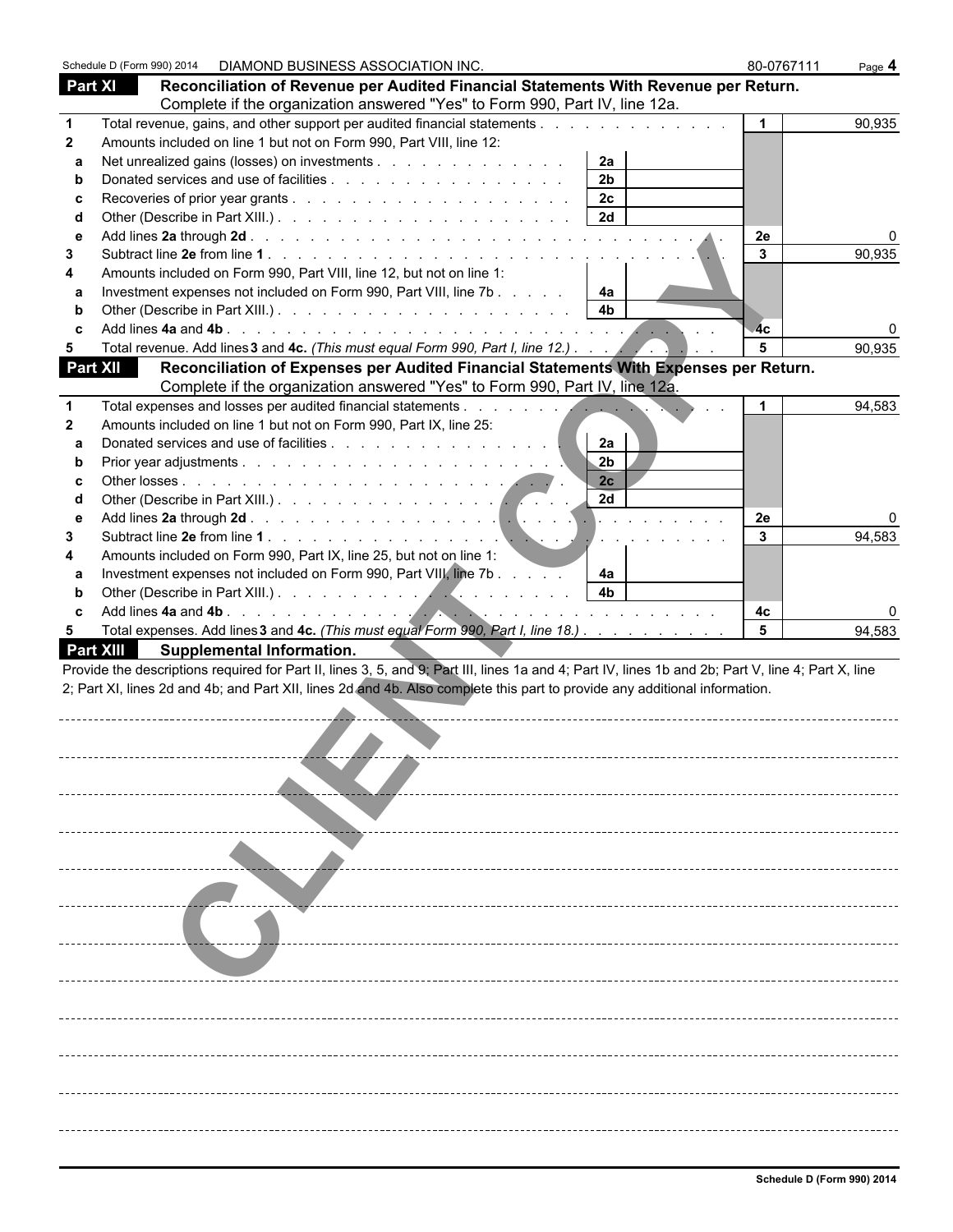# **SCHEDULE L Transactions With Interested Persons DECITED A 26 AMB No. 1545-0047**<br>(Form 990 or 990-EZ)

Complete if the organization answered "Yes" on Form 990, Part IV, line 25a, 25b, 26, 27, **28a, 28b, or 28c, or Form 990-EZ, Part V, line 38a or 40b.**

**(c)** Description of transaction **Yes No** 

| ▶ Attach to Form 990 or Form 990-EZ.                                                              | <b>Open To Public</b> |
|---------------------------------------------------------------------------------------------------|-----------------------|
| Information about Schedule L (Form 990 or 990-EZ) and its instructions is at www.irs.gov/form990. | <b>Inspection</b>     |

Department of the Treasury Internal Revenue Service Name of the organization **Employer identification number Employer identification number** DIAMOND BUSINESS ASSOCIATION INC. 
BO-0767111 **Part I Excess Benefit Transactions** (section 501(c)(3), section 501(c)(4), and 501(c)(29) organizations only). Complete if the organization answered "Yes" on Form 990, Part IV, line 25a or 25b, or Form 990-EZ, Part V, line 40b. **1 (a)** Name of disqualified person **(a) (b)** Detail of transmit between disquality organization **(b)** Relationship between disqualified person and **(d)** Corrected? **(1) (2) (3) (4) (5) (6) 2** Enter the amount of tax incurred by the organization managers or disqualified persons during the year under section 4958 . . . . . . . . . . . . . . . . . . . . . . . . . . . . . . . . . . . . . . . . . . . . . . . . . . . . . . . . . \$ **3** Enter the amount of tax, if any, on line 2, above, reimbursed by the organization . . . . . . . . . . . . . . . . . . . . . . . . . . . . . . . . . . . . . . . . . \$ **Part II Loans to and/or From Interested Persons.** Complete if the organization answered "Yes" on Form 990-EZ, Part V, line 38a or Form 990, Part IV, line 26; or if the organization reported an amount on Form 990, Part X, line 5, 6, or 22. **(a)** Name of interested person **(b)** Relationship with organization **(c)** Purpose of loan **(d)** Loan to or from the organization? To From **Yes No Yes No Yes No (2)**

| (a) ivalifie of disqualified person                                                                                                                                                                                                    |                                       |                                                                            | organization               |                                  | <b>ICI DESCRIPTION OF THEIR SECTION</b>                                                                               |                   |                |                              |             | Yes                       | No |
|----------------------------------------------------------------------------------------------------------------------------------------------------------------------------------------------------------------------------------------|---------------------------------------|----------------------------------------------------------------------------|----------------------------|----------------------------------|-----------------------------------------------------------------------------------------------------------------------|-------------------|----------------|------------------------------|-------------|---------------------------|----|
| (1)                                                                                                                                                                                                                                    |                                       |                                                                            |                            |                                  |                                                                                                                       |                   |                |                              |             |                           |    |
| (2)                                                                                                                                                                                                                                    |                                       |                                                                            |                            |                                  |                                                                                                                       |                   |                |                              |             |                           |    |
| (3)                                                                                                                                                                                                                                    |                                       |                                                                            |                            |                                  |                                                                                                                       |                   |                |                              |             |                           |    |
| (4)                                                                                                                                                                                                                                    |                                       |                                                                            |                            |                                  |                                                                                                                       |                   |                |                              |             |                           |    |
| (5)                                                                                                                                                                                                                                    |                                       |                                                                            |                            |                                  |                                                                                                                       |                   |                |                              |             |                           |    |
| (6)                                                                                                                                                                                                                                    |                                       |                                                                            |                            |                                  |                                                                                                                       |                   |                |                              |             |                           |    |
| Enter the amount of tax incurred by the organization managers or disqualified persons during the year<br>$\mathbf{2}$                                                                                                                  |                                       |                                                                            |                            |                                  |                                                                                                                       |                   |                |                              |             |                           |    |
|                                                                                                                                                                                                                                        |                                       |                                                                            |                            |                                  |                                                                                                                       | $\sim$ 100 $\sim$ |                | S                            |             |                           |    |
| Enter the amount of tax, if any, on line 2, above, reimbursed by the organization<br>3                                                                                                                                                 |                                       |                                                                            |                            |                                  |                                                                                                                       |                   |                |                              |             | $\sim$                    |    |
|                                                                                                                                                                                                                                        |                                       |                                                                            |                            |                                  |                                                                                                                       |                   |                |                              |             |                           |    |
| <b>Part II</b><br>Loans to and/or From Interested Persons.                                                                                                                                                                             |                                       |                                                                            |                            |                                  | Complete if the organization answered "Yes" on Form 990-EZ, Part V, line 38a or Form 990, Part IV, line 26; or if the |                   |                |                              |             |                           |    |
|                                                                                                                                                                                                                                        |                                       | organization reported an amount on Form 990, Part X, line 5, 6, or 22,     |                            |                                  |                                                                                                                       |                   |                |                              |             |                           |    |
|                                                                                                                                                                                                                                        |                                       |                                                                            |                            |                                  |                                                                                                                       |                   |                |                              |             |                           |    |
| (a) Name of interested person                                                                                                                                                                                                          | (b) Relationship<br>with organization | (c) Purpose<br>of loan                                                     | (d) Loan to or<br>from the | (e) Original<br>principal amount | (f) Balance due                                                                                                       |                   |                | (g) In default? (h) Approved | by board or | (i) Written<br>agreement? |    |
|                                                                                                                                                                                                                                        |                                       |                                                                            | organization?              |                                  |                                                                                                                       |                   |                |                              | committee?  |                           |    |
|                                                                                                                                                                                                                                        |                                       |                                                                            | To<br>From                 |                                  |                                                                                                                       | <b>Yes</b>        | No             | Yes                          | No          | Yes                       | No |
| (1) CARLOS VASQUEZ                                                                                                                                                                                                                     | <b>OFFICER</b>                        | <b>SHORT TERM</b>                                                          | X                          | 1,560                            | 1,560                                                                                                                 |                   | $\pmb{\times}$ | X                            |             |                           | X  |
| (2)                                                                                                                                                                                                                                    |                                       |                                                                            |                            |                                  |                                                                                                                       |                   |                |                              |             |                           |    |
| (3)                                                                                                                                                                                                                                    |                                       |                                                                            |                            |                                  |                                                                                                                       |                   |                |                              |             |                           |    |
| (4)                                                                                                                                                                                                                                    |                                       |                                                                            |                            |                                  |                                                                                                                       |                   |                |                              |             |                           |    |
| (5)                                                                                                                                                                                                                                    |                                       |                                                                            |                            |                                  |                                                                                                                       |                   |                |                              |             |                           |    |
| (6)                                                                                                                                                                                                                                    |                                       |                                                                            |                            |                                  |                                                                                                                       |                   |                |                              |             |                           |    |
| (7)                                                                                                                                                                                                                                    |                                       |                                                                            |                            |                                  |                                                                                                                       |                   |                |                              |             |                           |    |
| (8)                                                                                                                                                                                                                                    |                                       |                                                                            |                            |                                  |                                                                                                                       |                   |                |                              |             |                           |    |
| (9)                                                                                                                                                                                                                                    |                                       |                                                                            |                            |                                  |                                                                                                                       |                   |                |                              |             |                           |    |
| (10)                                                                                                                                                                                                                                   |                                       |                                                                            |                            |                                  |                                                                                                                       |                   |                |                              |             |                           |    |
| Total<br>the company of the company of the company of the company of the company of the company of the company of the company of the company of the company of the company of the company of the company of the company of the company |                                       |                                                                            |                            | $\blacksquare$                   | 1,560                                                                                                                 |                   |                |                              |             |                           |    |
| <b>Part III</b>                                                                                                                                                                                                                        |                                       | <b>Grants or Assistance Benefiting Interested Persons.</b>                 |                            |                                  |                                                                                                                       |                   |                |                              |             |                           |    |
|                                                                                                                                                                                                                                        |                                       | Complete if the organization answered "Yes" on Form 990, Part IV, line 27. |                            |                                  |                                                                                                                       |                   |                |                              |             |                           |    |
| (a) Name of interested person                                                                                                                                                                                                          |                                       | (b) Relationship between interested<br>person and the organization         |                            | (c) Amount of assistance         | (d) Type of assistance                                                                                                |                   |                |                              |             | (e) Purpose of assistance |    |
| (1)                                                                                                                                                                                                                                    |                                       |                                                                            |                            |                                  |                                                                                                                       |                   |                |                              |             |                           |    |
| (2)                                                                                                                                                                                                                                    |                                       |                                                                            |                            |                                  |                                                                                                                       |                   |                |                              |             |                           |    |
| (3)                                                                                                                                                                                                                                    |                                       |                                                                            |                            |                                  |                                                                                                                       |                   |                |                              |             |                           |    |
| (4)                                                                                                                                                                                                                                    |                                       |                                                                            |                            |                                  |                                                                                                                       |                   |                |                              |             |                           |    |
| (5)                                                                                                                                                                                                                                    |                                       |                                                                            |                            |                                  |                                                                                                                       |                   |                |                              |             |                           |    |
| (6)                                                                                                                                                                                                                                    |                                       |                                                                            |                            |                                  |                                                                                                                       |                   |                |                              |             |                           |    |
| (7)                                                                                                                                                                                                                                    |                                       |                                                                            |                            |                                  |                                                                                                                       |                   |                |                              |             |                           |    |
| (8)                                                                                                                                                                                                                                    |                                       |                                                                            |                            |                                  |                                                                                                                       |                   |                |                              |             |                           |    |
|                                                                                                                                                                                                                                        |                                       |                                                                            |                            |                                  |                                                                                                                       |                   |                |                              |             |                           |    |

| (a) Name of interested person | (b) Relationship between interested<br>person and the organization | (c) Amount of assistance | (d) Type of assistance | (e) Purpose of assistance |
|-------------------------------|--------------------------------------------------------------------|--------------------------|------------------------|---------------------------|
| (1)                           |                                                                    |                          |                        |                           |
| (2)                           |                                                                    |                          |                        |                           |
| (3)                           |                                                                    |                          |                        |                           |
| (4)                           |                                                                    |                          |                        |                           |
| (5)                           |                                                                    |                          |                        |                           |
| (6)                           |                                                                    |                          |                        |                           |
| (7)                           |                                                                    |                          |                        |                           |
| (8)                           |                                                                    |                          |                        |                           |
| (9)                           |                                                                    |                          |                        |                           |
| (10)                          |                                                                    |                          |                        |                           |

**For Paperwork Reduction Act Notice, see the Instructions for Form 990 or 990-EZ. Schedule L (Form 990 or 990-EZ) 2014** HTA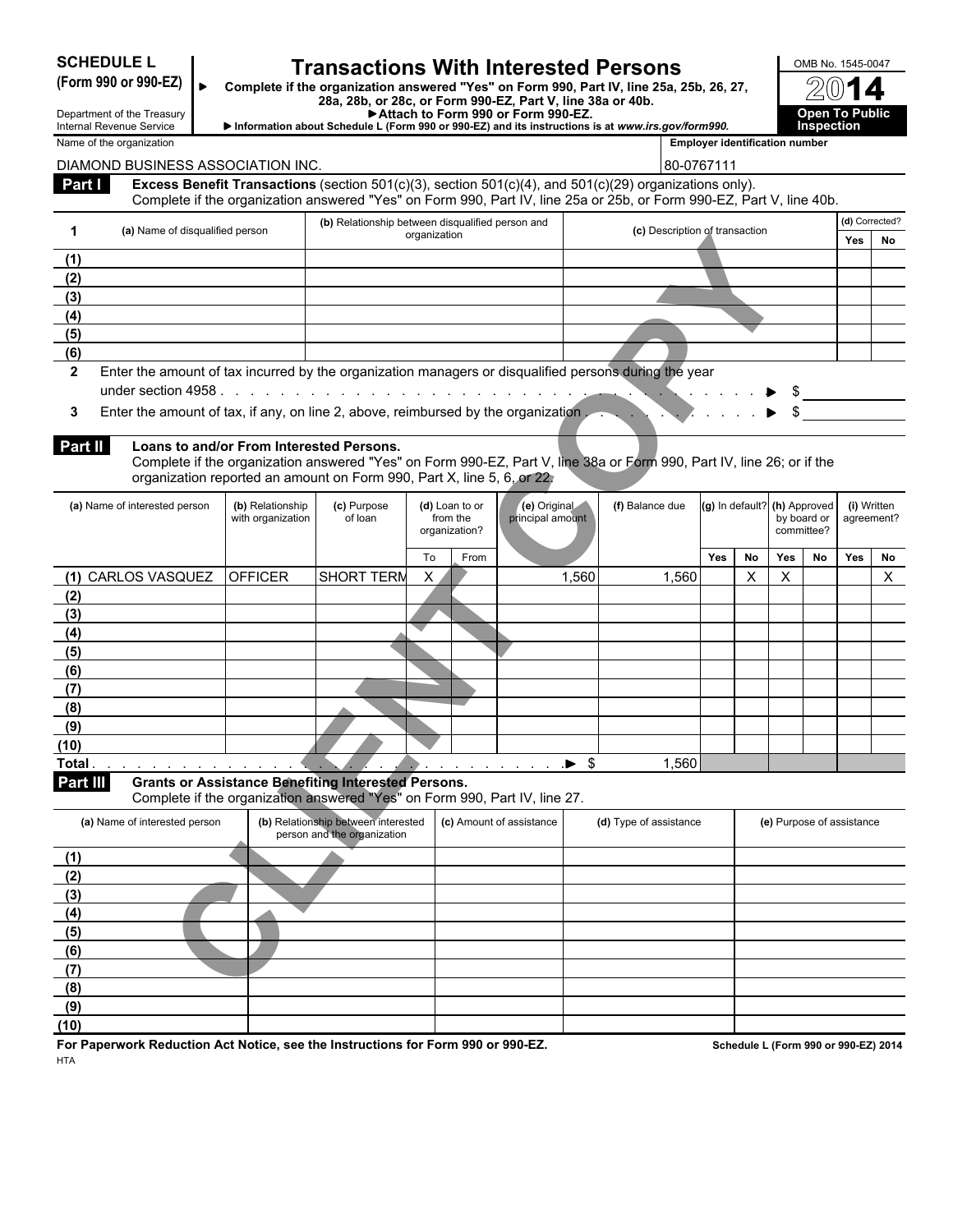| <b>SCHEDULE O</b><br>(Form 990 or 990-EZ)<br>Department of the Treasury<br>Internal Revenue Service | Supplemental Information to Form 990 or 990-EZ<br>Complete to provide information for responses to specific questions on<br>Form 990 or 990-EZ or to provide any additional information.<br>Information about Schedule O (Form 990 or 990-EZ) and its instructions is at www.irs.gov/form990. | OMB No. 1545-0047<br>2014<br><b>Open to Public</b><br>Inspection |  |
|-----------------------------------------------------------------------------------------------------|-----------------------------------------------------------------------------------------------------------------------------------------------------------------------------------------------------------------------------------------------------------------------------------------------|------------------------------------------------------------------|--|
| Name of the organization                                                                            | DIAMOND BUSINESS ASSOCIATION INC.                                                                                                                                                                                                                                                             | <b>Employer identification number</b><br>80-0767111              |  |
|                                                                                                     | Form 990, Part VI, Section B, Line 11B: PRESIDENT AND EXECUTIVE DIRECTOR REVIEW AND SIGN FORM                                                                                                                                                                                                 |                                                                  |  |
|                                                                                                     | 990. COPY MADE AVAILABLE TO ALL BOARD MEMBERS.                                                                                                                                                                                                                                                |                                                                  |  |
|                                                                                                     | Form 990, Part VI, Section B, Line 12C: ALL BOARD MEMBERS ARE REQUIRED TO SIGN ANNUAL CONFLICT                                                                                                                                                                                                |                                                                  |  |
| OF INTEREST POLICY STATEMENT.                                                                       |                                                                                                                                                                                                                                                                                               |                                                                  |  |
|                                                                                                     | Form 990, Part VI, Section C, Line 19: THE ORGANIZATION MAKES ITS GOVERNING OOCUMENTS,                                                                                                                                                                                                        |                                                                  |  |
|                                                                                                     | CONFLICT OF INTEREST POLICY AND FINANCIAL STATEMENTS AVAILABLE TO THE PUBLIC UPON REQUEST.                                                                                                                                                                                                    |                                                                  |  |
|                                                                                                     |                                                                                                                                                                                                                                                                                               |                                                                  |  |
|                                                                                                     |                                                                                                                                                                                                                                                                                               |                                                                  |  |
|                                                                                                     |                                                                                                                                                                                                                                                                                               |                                                                  |  |
|                                                                                                     |                                                                                                                                                                                                                                                                                               |                                                                  |  |
|                                                                                                     |                                                                                                                                                                                                                                                                                               |                                                                  |  |
|                                                                                                     |                                                                                                                                                                                                                                                                                               |                                                                  |  |
|                                                                                                     |                                                                                                                                                                                                                                                                                               |                                                                  |  |
|                                                                                                     |                                                                                                                                                                                                                                                                                               |                                                                  |  |
|                                                                                                     |                                                                                                                                                                                                                                                                                               |                                                                  |  |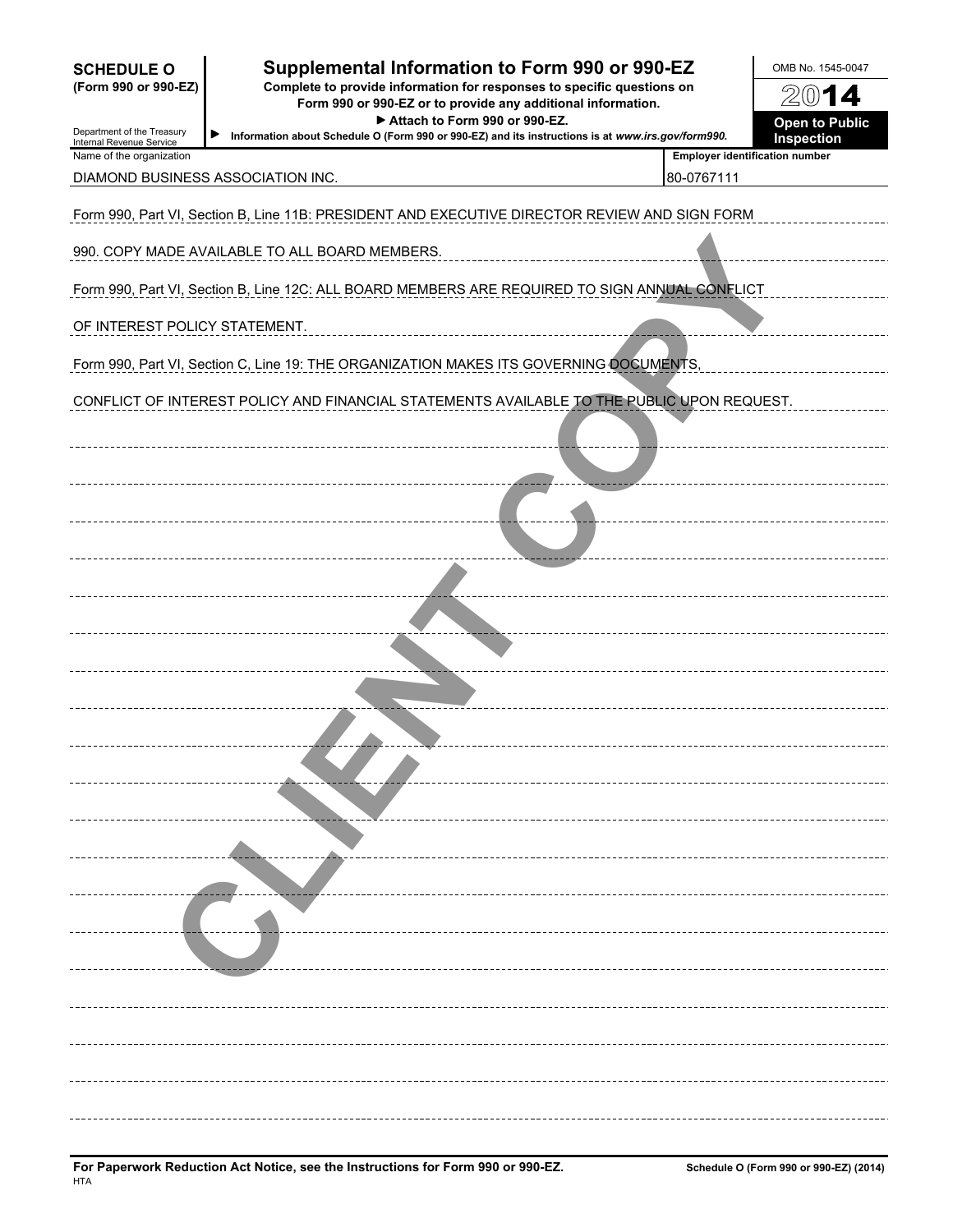# **Included E-File Forms (990/1120POL EF Info)**

|                      | E-file created on 01/25/2016 07:19:41 PM with SubmissionID: 3083732015307og57xxu |
|----------------------|----------------------------------------------------------------------------------|
| Form Order Form Name | Section/Worksheet                                                                |

CLIENT COPY

| 1            | <b>Return Header</b> |
|--------------|----------------------|
| $\mathbf{c}$ | 990                  |
| 3            | Sch D (990)          |
| 4            | Sch L (990/990EZ)    |
| 5            | Sch O (990/990EZ)    |
|              |                      |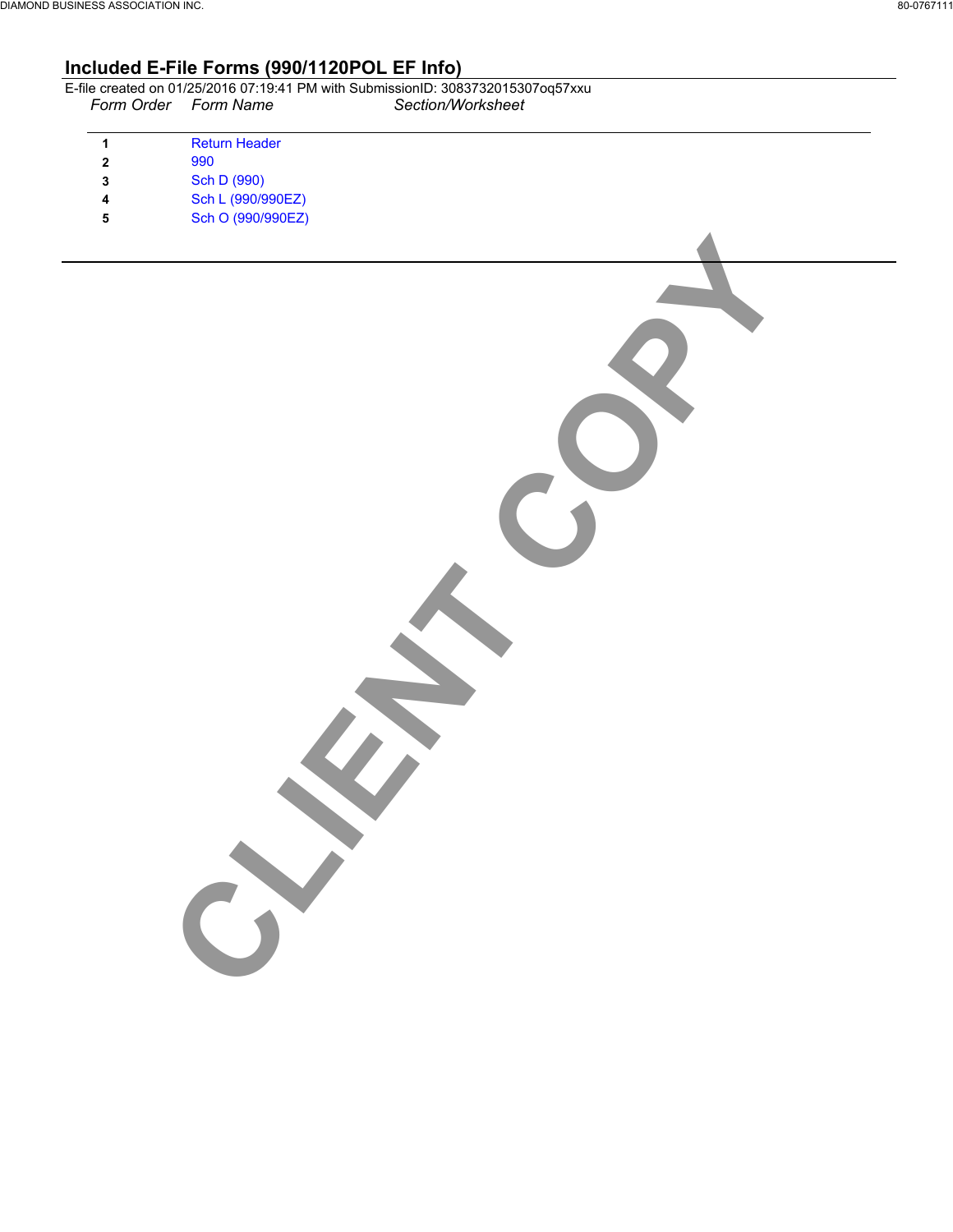| TAXABLE YEAR                         |                                                            | <b>California Exempt Organization</b>                                                                                                                        |                               |                                                              |                                             |                                                                                                                 | <b>FORM</b>          |
|--------------------------------------|------------------------------------------------------------|--------------------------------------------------------------------------------------------------------------------------------------------------------------|-------------------------------|--------------------------------------------------------------|---------------------------------------------|-----------------------------------------------------------------------------------------------------------------|----------------------|
| 2014                                 |                                                            | <b>Annual Information Return</b>                                                                                                                             |                               |                                                              |                                             |                                                                                                                 | 199                  |
|                                      |                                                            | Calendar Year 2014 or fiscal year beginning (mm/dd/yyyy)                                                                                                     | 07/01/2014                    |                                                              | and ending (mm/dd/yyyy)                     | 06/30/2015                                                                                                      |                      |
|                                      | Corporation/Organization name                              |                                                                                                                                                              |                               |                                                              |                                             | California corporation number                                                                                   |                      |
|                                      |                                                            | DIAMOND BUSINESS ASSOCIATION INC.                                                                                                                            |                               |                                                              | 3420402                                     |                                                                                                                 |                      |
|                                      | Additional information. See instructions.                  |                                                                                                                                                              |                               |                                                              | <b>FEIN</b>                                 |                                                                                                                 |                      |
|                                      |                                                            |                                                                                                                                                              |                               |                                                              | 80-0767111                                  |                                                                                                                 |                      |
|                                      | Street address (suite or room)<br>415 EUCLID AVENUE K-13   |                                                                                                                                                              |                               |                                                              |                                             | PMB no.                                                                                                         |                      |
| City                                 |                                                            |                                                                                                                                                              |                               |                                                              | State                                       | Zip code                                                                                                        |                      |
| SAN DIEGO                            |                                                            |                                                                                                                                                              |                               |                                                              | CA                                          | 92114                                                                                                           |                      |
| Foreign country name                 |                                                            |                                                                                                                                                              | Foreign province/state/county |                                                              |                                             | Foreign postal code                                                                                             |                      |
|                                      |                                                            |                                                                                                                                                              |                               |                                                              |                                             | If exempt under R&TC Section 23701d, has the organization                                                       |                      |
|                                      |                                                            |                                                                                                                                                              |                               |                                                              |                                             | engaged in political activities? See instructions. ■ Yes X No                                                   |                      |
|                                      |                                                            |                                                                                                                                                              |                               |                                                              |                                             | K Is the organization exempt under R&TC Section 23701g? $\bullet$ $\boxed{\phantom{1}}$ Yes $\boxed{\times}$ No |                      |
|                                      |                                                            | D Final Information Return? $\bullet$   Dissolved $\bullet$   Surrendered (Withdrawn)                                                                        |                               |                                                              |                                             |                                                                                                                 |                      |
|                                      |                                                            |                                                                                                                                                              |                               | If "Yes," enter the gross receipts from nonmember sources \$ |                                             |                                                                                                                 |                      |
|                                      | $\bullet$ Merged/Reorganized<br>Enter date: (mm/dd/yyyy) ● |                                                                                                                                                              |                               | meets the filing fee exception, check box.                   |                                             | If organization is exempt under R&TC Section 23701d and                                                         |                      |
|                                      |                                                            | E Check accounting method: (1) $\Box$ Cash (2) $\Box$ Accrual (3) $\Box$ Other                                                                               |                               |                                                              |                                             |                                                                                                                 |                      |
|                                      |                                                            | F Federal return filed? $\bullet$ (1) 990T $\bullet$ (2) 990-PF $\bullet$ (3) Sch H (990)                                                                    |                               |                                                              |                                             | M Is the organization a Limited Liability Company? $\bullet \bullet$ Yes $\overline{X}$ No                      |                      |
|                                      |                                                            |                                                                                                                                                              |                               |                                                              |                                             | N Did the organization file Form 100 or Form 109 to report                                                      |                      |
|                                      |                                                            | <b>H</b> Is this organization in a group exemption? $\Box$ Yes $\overline{X}$ No                                                                             |                               |                                                              |                                             |                                                                                                                 |                      |
|                                      | If "Yes," what is the parent's name?                       |                                                                                                                                                              |                               | O Is the organization under audit by the IRS or has the      |                                             |                                                                                                                 |                      |
|                                      |                                                            |                                                                                                                                                              |                               |                                                              |                                             |                                                                                                                 |                      |
|                                      |                                                            | Did the organization have any changes to its guidelines                                                                                                      |                               |                                                              |                                             | <b>P</b> Is an IRS Form 1023/1024 pending? $\Box$ Yes $\overline{X}$ No                                         |                      |
|                                      |                                                            |                                                                                                                                                              |                               |                                                              |                                             |                                                                                                                 |                      |
| Part I                               |                                                            | Complete Part I unless not required to file this form. See General Instructions B and C.                                                                     |                               |                                                              |                                             |                                                                                                                 |                      |
|                                      |                                                            |                                                                                                                                                              |                               |                                                              |                                             |                                                                                                                 | $0$ 00               |
|                                      |                                                            |                                                                                                                                                              |                               |                                                              |                                             |                                                                                                                 | 0 00                 |
|                                      |                                                            |                                                                                                                                                              |                               |                                                              |                                             |                                                                                                                 | 90,935 00            |
| <b>Receipts</b><br>and               |                                                            | 4 Total gross receipts for filing requirement test. Add line 1 through line 3.                                                                               |                               |                                                              |                                             |                                                                                                                 |                      |
| Revenues                             |                                                            | This line must be completed. If the result is less than \$50,000, see General Instruction B                                                                  |                               |                                                              | $\overline{\mathbf{4}}$                     |                                                                                                                 | 90,935 00            |
|                                      |                                                            |                                                                                                                                                              |                               | $5\phantom{.0}$                                              | 0 00                                        |                                                                                                                 |                      |
|                                      |                                                            | 6 Cost or other basis, and sales expenses of assets sold                                                                                                     |                               | $6\phantom{a}$                                               | 0 <sub>0</sub>                              |                                                                                                                 |                      |
|                                      |                                                            |                                                                                                                                                              |                               |                                                              | $\overline{7}$                              |                                                                                                                 | 0 00                 |
|                                      |                                                            |                                                                                                                                                              |                               |                                                              | 8                                           |                                                                                                                 | 90,935 00            |
| <b>Expenses</b>                      |                                                            |                                                                                                                                                              |                               |                                                              |                                             |                                                                                                                 | 94,583 00            |
|                                      |                                                            |                                                                                                                                                              |                               |                                                              | 11                                          |                                                                                                                 | $-3,648$ 00<br>10 00 |
|                                      |                                                            |                                                                                                                                                              |                               |                                                              |                                             |                                                                                                                 | 0 <sub>0</sub>       |
| <b>Filing</b>                        |                                                            |                                                                                                                                                              |                               |                                                              |                                             |                                                                                                                 | 0 <sub>0</sub>       |
| Fee                                  |                                                            |                                                                                                                                                              |                               |                                                              |                                             |                                                                                                                 | 0 <sub>0</sub>       |
|                                      |                                                            | 15 Balance due, Add line 11, line 13, and line 14. Then subtract line 12 from the result 0 15                                                                |                               |                                                              |                                             |                                                                                                                 | $10$ 00              |
|                                      |                                                            | Under penalties of perjury, I declare that I have examined this return, including accompanying schedules and statements, and to the best of my knowledge and |                               |                                                              |                                             |                                                                                                                 |                      |
| Sign                                 |                                                            | belief, it is true, correct, and complete. Declaration of preparer (other than taxpayer) is based on all information of which preparer has any knowledge.    |                               |                                                              |                                             |                                                                                                                 |                      |
| Here                                 | Signature                                                  |                                                                                                                                                              | Title<br>PRESIDENT            |                                                              | Date                                        | ● Telephone                                                                                                     |                      |
|                                      | of officer $\blacktriangleright$                           |                                                                                                                                                              |                               | Date                                                         | 01/25/2016<br>Check if self-                | 619-746-6245<br>$\bullet$ PTIN                                                                                  |                      |
|                                      | Preparer's<br>signature Andres D. Garcia, CPA              |                                                                                                                                                              |                               | 01/25/2016                                                   | employed $\blacktriangleright \overline{X}$ | P01317557                                                                                                       |                      |
| Paid                                 |                                                            |                                                                                                                                                              |                               |                                                              |                                             | $\bullet$ FEIN                                                                                                  |                      |
| <b>Preparer's</b><br><b>Use Only</b> | Firm's name (or yours,<br>if self-employed)                | >ANDRES D. GARCIA, CPA                                                                                                                                       |                               |                                                              |                                             | 46-1669541                                                                                                      |                      |
|                                      | and address                                                |                                                                                                                                                              |                               |                                                              |                                             | <b>•</b> Telephone                                                                                              |                      |
|                                      |                                                            | 4417 39TH STREET, SAN DIEGO, CA 92116                                                                                                                        |                               |                                                              |                                             | 858-431-9423                                                                                                    |                      |
|                                      |                                                            | May the FTB discuss this return with the preparer shown above? See instructions                                                                              |                               |                                                              |                                             | $\bullet$ $\overline{X}$ Yes $\Box$ No                                                                          |                      |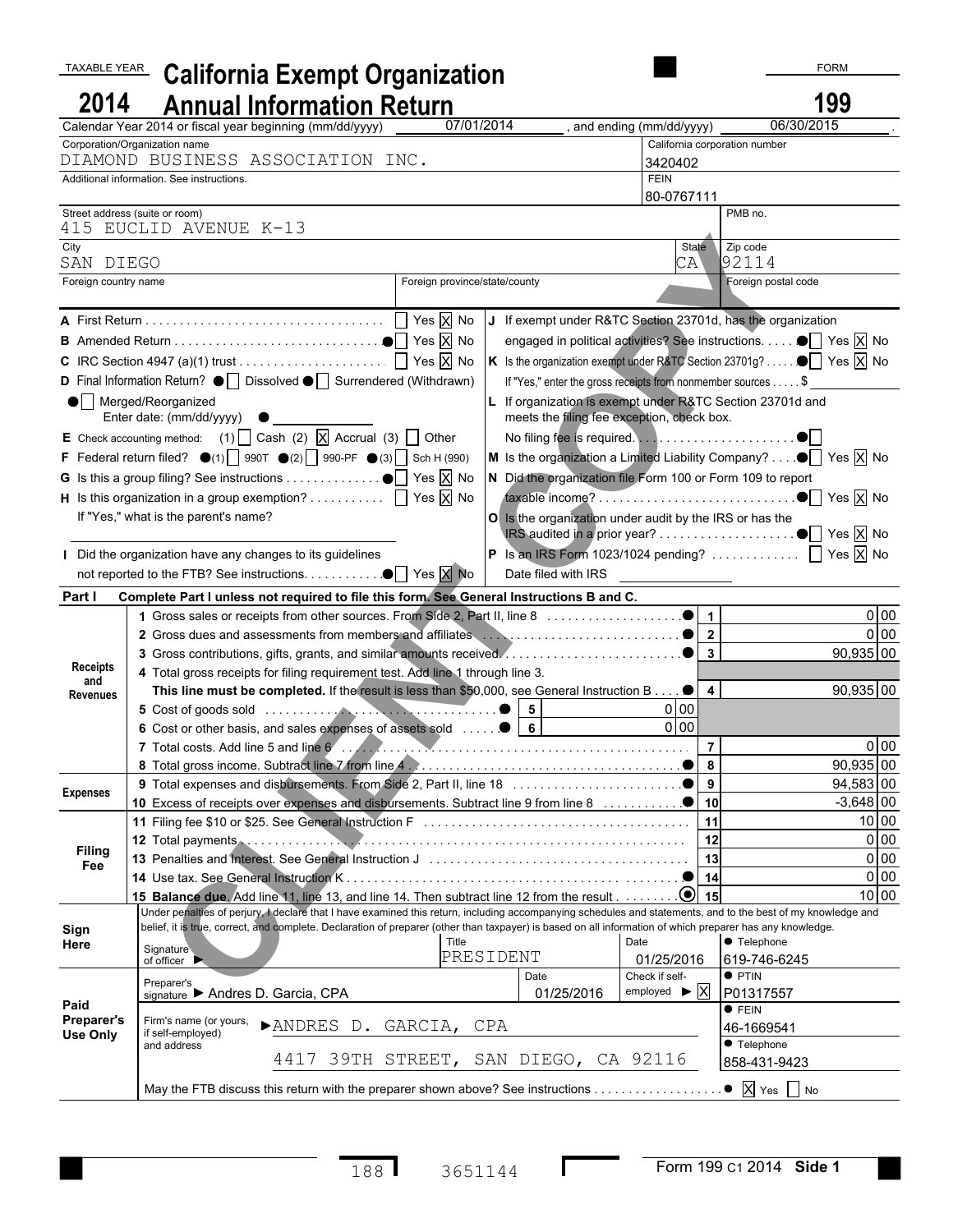|                        |                     | DIAMOND BUSINESS ASSOCIATION INC.                                                                                                                                                                                              |        |                                         |                                              |           | 80-0767111     |  |
|------------------------|---------------------|--------------------------------------------------------------------------------------------------------------------------------------------------------------------------------------------------------------------------------|--------|-----------------------------------------|----------------------------------------------|-----------|----------------|--|
| Part II                |                     | Organizations with gross receipts of more than \$50,000 and private foundations<br>regardless of amount of gross receipts - complete Part II or furnish substitute information.                                                |        |                                         |                                              |           |                |  |
|                        |                     |                                                                                                                                                                                                                                |        |                                         | $\mathbf 1$                                  |           | 0 <sub>0</sub> |  |
|                        |                     |                                                                                                                                                                                                                                |        |                                         | $\overline{\mathbf{2}}$                      |           | $0$ 00         |  |
|                        |                     |                                                                                                                                                                                                                                |        |                                         | 3                                            |           | $0$ 00         |  |
| <b>Receipts</b>        |                     |                                                                                                                                                                                                                                |        |                                         | $\overline{\mathbf{4}}$                      |           | $0$ 00         |  |
| from<br>Other          |                     |                                                                                                                                                                                                                                |        |                                         | 5                                            |           | $0$ 00         |  |
| <b>Sources</b>         |                     |                                                                                                                                                                                                                                |        |                                         | 6                                            |           | 0 <sub>0</sub> |  |
|                        |                     | 7 Other income. Attach schedule entertainment in the contract of the state of the state of the state of the state of the state of the state of the state of the state of the state of the state of the state of the state of t |        |                                         | $\overline{7}$                               |           | 0 00           |  |
|                        |                     |                                                                                                                                                                                                                                |        |                                         | 8                                            |           | 0 <sub>0</sub> |  |
|                        |                     |                                                                                                                                                                                                                                |        |                                         | 9                                            |           | 0 <sub>0</sub> |  |
|                        |                     |                                                                                                                                                                                                                                |        |                                         | 10                                           |           | 0 <sub>0</sub> |  |
|                        |                     |                                                                                                                                                                                                                                |        |                                         | 11                                           |           | 0 <sub>0</sub> |  |
| <b>Expenses</b><br>and |                     | 12 Other salaries and wages entertainment contains and wages and wages and contained and contained and contained and contained and contained and contained and contained and contained and contained and contained and contain |        |                                         | 12                                           |           | 29,207 00      |  |
| Disburse-              |                     |                                                                                                                                                                                                                                |        |                                         | 13                                           |           | 0100           |  |
| ments                  |                     |                                                                                                                                                                                                                                |        |                                         | 14                                           |           | 3,347 00       |  |
|                        |                     |                                                                                                                                                                                                                                |        |                                         | 15                                           |           | 8,654 00       |  |
|                        |                     |                                                                                                                                                                                                                                |        |                                         | 16                                           |           | 0100           |  |
|                        |                     |                                                                                                                                                                                                                                |        |                                         | 17                                           |           | 53,375 00      |  |
|                        |                     | 18 Total expenses and disbursements. Add line 9 through line 17. Enter here and on Side 1, Part I, line 9                                                                                                                      |        |                                         | 18                                           |           | 94,583 00      |  |
|                        | <b>Schedule L</b>   | <b>Balance Sheets</b>                                                                                                                                                                                                          |        | Beginning of taxable year               | End of taxable year                          |           |                |  |
| <b>Assets</b>          |                     |                                                                                                                                                                                                                                | (a)    | (b)                                     | (c)                                          |           | (d)            |  |
|                        |                     |                                                                                                                                                                                                                                |        | 13,321.                                 |                                              |           | 16,315.        |  |
|                        |                     | 2 Net accounts receivable                                                                                                                                                                                                      |        | 0.                                      |                                              |           | 2,000.         |  |
|                        |                     |                                                                                                                                                                                                                                |        | 0.                                      |                                              |           | 0.             |  |
|                        |                     | 4 Inventories                                                                                                                                                                                                                  |        | 0.                                      |                                              |           | 0.             |  |
|                        |                     | 5 Federal and state government obligations                                                                                                                                                                                     |        | 0.                                      |                                              |           | 0.             |  |
|                        |                     | 6 Investments in other bonds                                                                                                                                                                                                   |        | 0.                                      |                                              |           | 0.             |  |
|                        |                     | 7 Investments in stock                                                                                                                                                                                                         |        | 0.                                      |                                              |           | 0.             |  |
|                        |                     |                                                                                                                                                                                                                                |        | 0.                                      |                                              |           | 0.             |  |
|                        |                     | <b>9</b> Other investments. Attach schedule                                                                                                                                                                                    |        | 0.                                      |                                              |           | 0.             |  |
|                        |                     | 10 a Depreciable assets                                                                                                                                                                                                        | 0.     |                                         |                                              | 0.        |                |  |
|                        |                     | <b>b</b> Less accumulated depreciation<br>IC.                                                                                                                                                                                  | $0.$ ) | 0.<br>0.                                | $0.$ )                                       |           | 0.             |  |
|                        |                     |                                                                                                                                                                                                                                |        | 1,000.                                  |                                              |           | 0.<br>1.000.   |  |
|                        |                     |                                                                                                                                                                                                                                |        | 14,321.                                 |                                              |           | 19,315.        |  |
|                        |                     |                                                                                                                                                                                                                                |        |                                         |                                              |           |                |  |
|                        |                     | Liabilities and net worth                                                                                                                                                                                                      |        | 0.                                      |                                              |           | 388.           |  |
|                        |                     | 15 Contributions, gifts, or grants payable                                                                                                                                                                                     |        | 0.                                      |                                              |           | 0.             |  |
|                        |                     |                                                                                                                                                                                                                                |        | 0.                                      |                                              |           | 0.             |  |
|                        |                     |                                                                                                                                                                                                                                |        | 0.                                      |                                              |           | 0.             |  |
|                        |                     |                                                                                                                                                                                                                                |        | 9,841.                                  |                                              |           | 18,095.        |  |
|                        |                     |                                                                                                                                                                                                                                |        | 0.                                      |                                              |           | 0.             |  |
|                        |                     | 20 Paid-in or capital surplus. Attach reconciliation                                                                                                                                                                           |        | 0.                                      |                                              |           | 0.             |  |
|                        |                     |                                                                                                                                                                                                                                |        | 4,480.                                  |                                              |           | 832.           |  |
|                        |                     | 22 Total liabilities and net worth                                                                                                                                                                                             |        | 14,321.                                 |                                              |           | 19,315.        |  |
|                        | <b>Schedule M-1</b> | Reconciliation of income per books with income per return                                                                                                                                                                      |        |                                         |                                              |           |                |  |
|                        |                     | Do not complete this schedule if the amount on Schedule L, line 13, column (d), is less than \$50,000                                                                                                                          |        |                                         |                                              |           |                |  |
| 1                      |                     |                                                                                                                                                                                                                                | 0.     | 7 Income recorded on books this year    |                                              |           |                |  |
| 2                      |                     | $\bullet$<br>Federal income tax                                                                                                                                                                                                |        |                                         | not included in this return. Attach schedule | $\bullet$ | 0.             |  |
| 3                      |                     | Excess of capital losses over capital gains                                                                                                                                                                                    |        | 8 Deductions in this return not charged |                                              |           |                |  |
| 4                      |                     | Income not recorded on books this                                                                                                                                                                                              |        | against book income this year.          |                                              |           |                |  |
|                        |                     | year. Attach schedule                                                                                                                                                                                                          | 0.     |                                         | Attach schedule                              |           | 0.             |  |
| 5                      |                     | Expenses recorded on books this year not                                                                                                                                                                                       |        | 9 Total. Add line 7 and line 8          |                                              |           | 0.             |  |
|                        |                     | ●<br>deducted in this return. Attach schedule                                                                                                                                                                                  | 0.     | 10 Net income per return.               |                                              |           |                |  |
| 6                      |                     | Total. Add line 1 through line 5                                                                                                                                                                                               | 0.     |                                         | Subtract line 9 from line 6                  |           | 0.             |  |
|                        |                     |                                                                                                                                                                                                                                |        |                                         |                                              |           |                |  |

 $\mathbf l$ 

188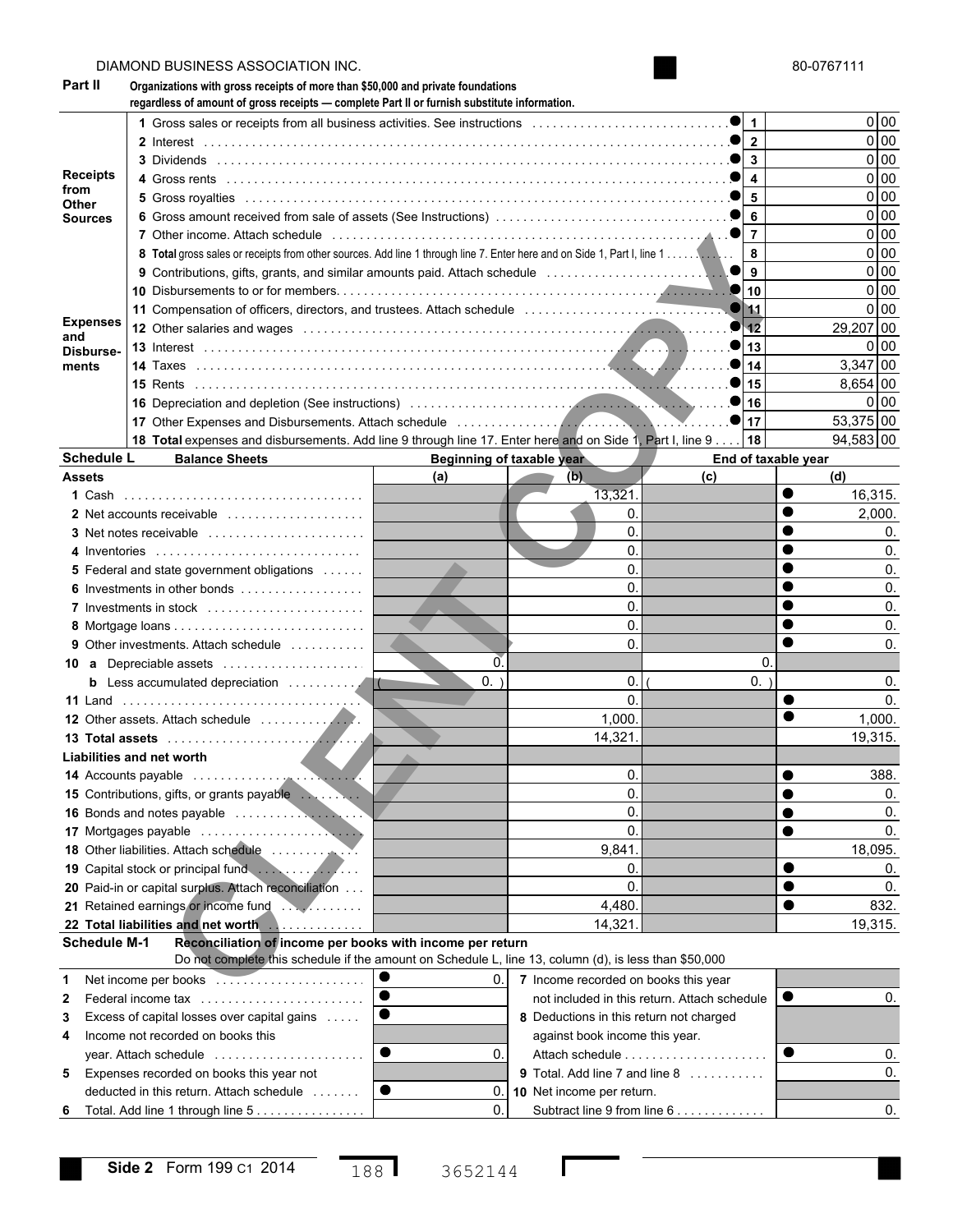| <b>TAXABLE YEAR</b><br>2014 |                                                    | California e-file Return Authorization for<br><b>Exempt Organizations</b>                                                                                                                                                                                                                                                                                                                                                                                                                                                                                                                                                                                                                                                                                                                                                                                                                                                                                                                                                                                                                                                                                                                                                                                                                                                                                                       |                |                                                                   |                                         |                                  | <b>FORM</b><br>8453-EO |
|-----------------------------|----------------------------------------------------|---------------------------------------------------------------------------------------------------------------------------------------------------------------------------------------------------------------------------------------------------------------------------------------------------------------------------------------------------------------------------------------------------------------------------------------------------------------------------------------------------------------------------------------------------------------------------------------------------------------------------------------------------------------------------------------------------------------------------------------------------------------------------------------------------------------------------------------------------------------------------------------------------------------------------------------------------------------------------------------------------------------------------------------------------------------------------------------------------------------------------------------------------------------------------------------------------------------------------------------------------------------------------------------------------------------------------------------------------------------------------------|----------------|-------------------------------------------------------------------|-----------------------------------------|----------------------------------|------------------------|
| Exempt Organization name    | DIAMOND BUSINESS ASSOCIATION INC.                  |                                                                                                                                                                                                                                                                                                                                                                                                                                                                                                                                                                                                                                                                                                                                                                                                                                                                                                                                                                                                                                                                                                                                                                                                                                                                                                                                                                                 |                |                                                                   |                                         | Identifying number<br>80-0767111 |                        |
| Part I                      | Electronic Return Information (whole dollars only) |                                                                                                                                                                                                                                                                                                                                                                                                                                                                                                                                                                                                                                                                                                                                                                                                                                                                                                                                                                                                                                                                                                                                                                                                                                                                                                                                                                                 |                |                                                                   |                                         |                                  |                        |
| 1.                          |                                                    |                                                                                                                                                                                                                                                                                                                                                                                                                                                                                                                                                                                                                                                                                                                                                                                                                                                                                                                                                                                                                                                                                                                                                                                                                                                                                                                                                                                 |                |                                                                   |                                         |                                  | 90,935                 |
| 3                           |                                                    | Total gross income (Form 199, line 8) $\dots\dots\dots\dots\dots\dots\dots\dots\dots\dots\dots\dots\dots\dots\dots\dots\dots\dots$                                                                                                                                                                                                                                                                                                                                                                                                                                                                                                                                                                                                                                                                                                                                                                                                                                                                                                                                                                                                                                                                                                                                                                                                                                              |                |                                                                   |                                         |                                  | 90,935<br>94,583       |
| Part II                     |                                                    | Settle Your Account Electronically for Taxable Year 2014                                                                                                                                                                                                                                                                                                                                                                                                                                                                                                                                                                                                                                                                                                                                                                                                                                                                                                                                                                                                                                                                                                                                                                                                                                                                                                                        |                |                                                                   |                                         |                                  |                        |
| 4                           | Electronic funds withdrawal                        | 4a Amount                                                                                                                                                                                                                                                                                                                                                                                                                                                                                                                                                                                                                                                                                                                                                                                                                                                                                                                                                                                                                                                                                                                                                                                                                                                                                                                                                                       | $\overline{0}$ | 4b Withdrawal date (mm/dd/yyyy)                                   |                                         |                                  |                        |
| Part III                    |                                                    | <b>Banking Information</b> (Have you verified the exempt organization's banking information?)                                                                                                                                                                                                                                                                                                                                                                                                                                                                                                                                                                                                                                                                                                                                                                                                                                                                                                                                                                                                                                                                                                                                                                                                                                                                                   |                |                                                                   |                                         |                                  |                        |
| 5                           | Routing number<br>Account number                   |                                                                                                                                                                                                                                                                                                                                                                                                                                                                                                                                                                                                                                                                                                                                                                                                                                                                                                                                                                                                                                                                                                                                                                                                                                                                                                                                                                                 |                | 7 Type of account:                                                | Checking                                |                                  | Savings                |
| Part IV                     | <b>Declaration of Officer</b>                      |                                                                                                                                                                                                                                                                                                                                                                                                                                                                                                                                                                                                                                                                                                                                                                                                                                                                                                                                                                                                                                                                                                                                                                                                                                                                                                                                                                                 |                |                                                                   |                                         |                                  |                        |
|                             | the amount listed on line 4a.                      | I authorize the exempt organization's account to be settled as designated in Part II. If I check Part II, Box 4, I authorize an electronic funds withdrawal for                                                                                                                                                                                                                                                                                                                                                                                                                                                                                                                                                                                                                                                                                                                                                                                                                                                                                                                                                                                                                                                                                                                                                                                                                 |                |                                                                   |                                         |                                  |                        |
| <b>Sign</b>                 |                                                    | payment of the exempt organization's fee liability, the exempt organization will remain liable for the fee liability and all applicable interest and penalties. I<br>authorize the exempt organization return and accompanying schedules and statements be transmitted to the FTB by the ERO, transmitter, or<br>intermediate service provider. If the processing of the exempt organization's return or refund is delayed, I authorize the FTB to disclose<br>to the ERO or intermediate service provider, the reason(s) for the delay.<br>1/25/2016                                                                                                                                                                                                                                                                                                                                                                                                                                                                                                                                                                                                                                                                                                                                                                                                                           |                | PRESIDENT                                                         |                                         |                                  |                        |
| <b>Here</b>                 | Signature of Officer                               | Date                                                                                                                                                                                                                                                                                                                                                                                                                                                                                                                                                                                                                                                                                                                                                                                                                                                                                                                                                                                                                                                                                                                                                                                                                                                                                                                                                                            |                | Title                                                             |                                         |                                  |                        |
| Part V                      |                                                    | Declaration of Electronic Return Originator (ERO) and Paid Preparer. See instructions.                                                                                                                                                                                                                                                                                                                                                                                                                                                                                                                                                                                                                                                                                                                                                                                                                                                                                                                                                                                                                                                                                                                                                                                                                                                                                          |                |                                                                   |                                         |                                  |                        |
|                             |                                                    | I declare that I have reviewed the above exempt organization's return and that the entries on form FTB 8453-EO are complete and correct to the best<br>of my knowledge. (If I am only an intermediate service provider, I understand that I am not responsible for reviewing the exempt organization's return. I<br>declare, however, that form FTB 8453-EO accurately reflects the data on the return.) I have obtained the organization officer's signature on form FTB<br>8453-EO before transmitting this return to the FTB; I have provided the organization officer with a copy of all forms and information that I will file with<br>the FTB, and I have followed all other requirements described in FTB Pub. 1345, 2014 e-file Handbook for Authorized e-file Providers. I will keep form<br>FTB 8453-EO on file for four years from the due date of the return or four years from the date the exempt organization return is filed, whichever is<br>later, and I will make a copy available to the FTB upon request. If I am also the paid preparer, under penalties of perjury, I declare that I have examined<br>the above exempt organization's return and accompanying schedules and statements, and to the best of my knowledge and belief, they are true,<br>correct, and complete. I make this declaration based on all information of which I have knowledge. |                |                                                                   |                                         |                                  |                        |
|                             | ERO's-                                             |                                                                                                                                                                                                                                                                                                                                                                                                                                                                                                                                                                                                                                                                                                                                                                                                                                                                                                                                                                                                                                                                                                                                                                                                                                                                                                                                                                                 | Date           | Check if                                                          | Check                                   | <b>ERO's PTIN</b>                |                        |
| <b>ERO</b>                  | signature                                          |                                                                                                                                                                                                                                                                                                                                                                                                                                                                                                                                                                                                                                                                                                                                                                                                                                                                                                                                                                                                                                                                                                                                                                                                                                                                                                                                                                                 | 1/25/2016      | also paid<br>$\frac{200 \text{ p} \cdot \text{m}}{200 \text{ p}}$ | if self-<br>employed $X$<br><b>FEIN</b> | P01317557                        |                        |
| <b>Must</b><br><b>Sign</b>  | Firm's name (or yours<br>if self-employed)         | D. GARCIA, CPA<br>ANDRES                                                                                                                                                                                                                                                                                                                                                                                                                                                                                                                                                                                                                                                                                                                                                                                                                                                                                                                                                                                                                                                                                                                                                                                                                                                                                                                                                        |                |                                                                   | 46-1669541                              |                                  |                        |
|                             | and address                                        | 39TH STREET<br>4417<br>SAN DIEGO CA                                                                                                                                                                                                                                                                                                                                                                                                                                                                                                                                                                                                                                                                                                                                                                                                                                                                                                                                                                                                                                                                                                                                                                                                                                                                                                                                             |                |                                                                   | 92116                                   | ZIP Code                         |                        |
|                             |                                                    | Under penalties of perjury, I declare that I have examined the above organization's return and accompanying schedules and statements, and to the<br>best of my knowledge and belief, they are true, correct, and complete. I make this declaration based on all information of which I have knowledge.                                                                                                                                                                                                                                                                                                                                                                                                                                                                                                                                                                                                                                                                                                                                                                                                                                                                                                                                                                                                                                                                          |                |                                                                   |                                         |                                  |                        |
|                             |                                                    |                                                                                                                                                                                                                                                                                                                                                                                                                                                                                                                                                                                                                                                                                                                                                                                                                                                                                                                                                                                                                                                                                                                                                                                                                                                                                                                                                                                 |                |                                                                   |                                         |                                  |                        |
| <b>Daid</b>                 | Paid                                               |                                                                                                                                                                                                                                                                                                                                                                                                                                                                                                                                                                                                                                                                                                                                                                                                                                                                                                                                                                                                                                                                                                                                                                                                                                                                                                                                                                                 | Date           | Check                                                             | Paid preparer's PTIN                    |                                  |                        |

| Paid<br>preparer's<br>signature                           |                         | Date<br>1/25/2016 | Check                     | Paid preparer's PTIN<br>P01317557                 |
|-----------------------------------------------------------|-------------------------|-------------------|---------------------------|---------------------------------------------------|
| Firm's name (or yours<br>if self-employed)<br>and address | ANDRES D.               | CPA               | <b>FEIN</b><br>46-1669541 |                                                   |
|                                                           | RAGR<br>DIEGO CA<br>SAN |                   |                           | ZIP Code<br>92116                                 |
|                                                           |                         |                   | GARCIA.<br>STREET         | if self-<br>$\frac{1}{2}$ employed $\overline{X}$ |